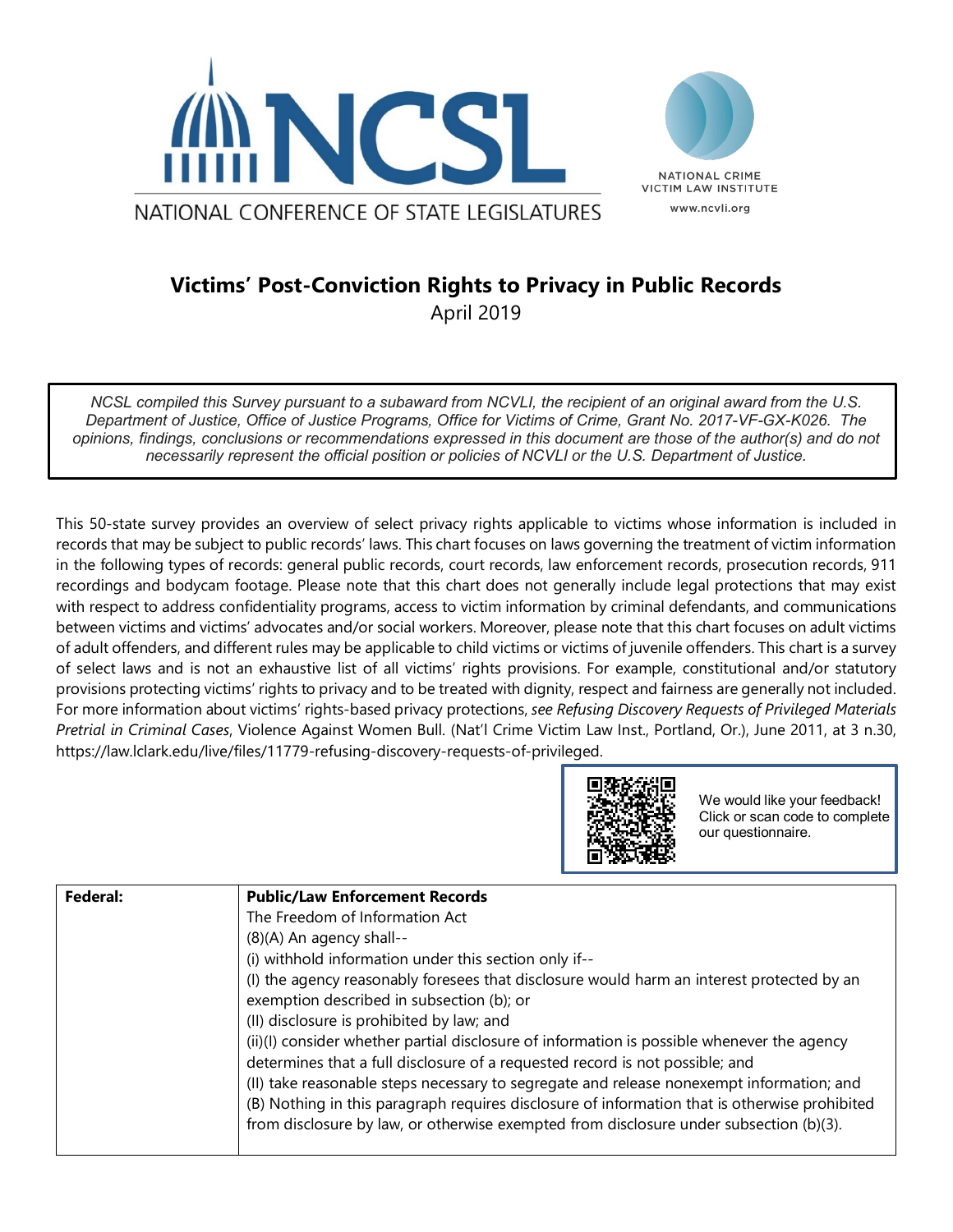(b) This section does not apply to matters that are--

(3) specifically exempted from disclosure by statute (other than section 552b of this title), if that statute--

(A)(i) requires that the matters be withheld from the public in such a manner as to leave no discretion on the issue; or

(ii) establishes particular criteria for withholding or refers to particular types of matters to be withheld; and

(B) if enacted after the date of enactment of the OPEN FOIA Act of 2009, specifically cites to this paragraph.

. . .

. . .

(6) personnel and medical files and similar files the disclosure of which would constitute a clearly unwarranted invasion of personal privacy;

(7) records or information compiled for law enforcement purposes, but only to the extent that the production of such law enforcement records or information (A) could reasonably be expected to interfere with enforcement proceedings, (B) would deprive a person of a right to a fair trial or an impartial adjudication, (C) could reasonably be expected to constitute an unwarranted invasion of personal privacy, (D) could reasonably be expected to disclose the identity of a confidential source, including a State, local, or foreign agency or authority or any private institution which furnished information on a confidential basis, and, in the case of a record or information compiled by criminal law enforcement authority in the course of a criminal investigation or by an agency conducting a lawful national security intelligence investigation, information furnished by a confidential source, (E) would disclose techniques and procedures for law enforcement investigations or prosecutions, or would disclose guidelines for law enforcement investigations or prosecutions if such disclosure could reasonably be expected to risk circumvention of the law, or (F) could reasonably be expected to endanger the life or physical safety of any individual; 5 U.S.C.A. § 552 (West)

Hate Crime Statistics Act

(4) Data acquired under this section shall be used only for research or statistical purposes and may not contain any information that may reveal the identity of an individual victim of a crime.

34 U.S.C.A. § 41305 (West)

## **Court Records**

(c) Producing Documents and Objects.

(1) In General. A subpoena may order the witness to produce any books, papers, documents, data, or other objects the subpoena designates. The court may direct the witness to produce the designated items in court before trial or before they are to be offered in evidence. When the items arrive, the court may permit the parties and their attorneys to inspect all or part of them.

(2) Quashing or Modifying the Subpoena. On motion made promptly, the court may quash or modify the subpoena if compliance would be unreasonable or oppressive. (3) Subpoena for Personal or Confidential Information About a Victim. After a complaint, indictment, or information is filed, a subpoena requiring the production of personal or confidential information about a victim may be served on a third party only by court order. Before entering the order and unless there are exceptional circumstances, the court must require giving notice to the victim so that the victim can move to quash or modify the subpoena or otherwise object. Fed. R. Crim. P. 17

## **Bodycam Footage**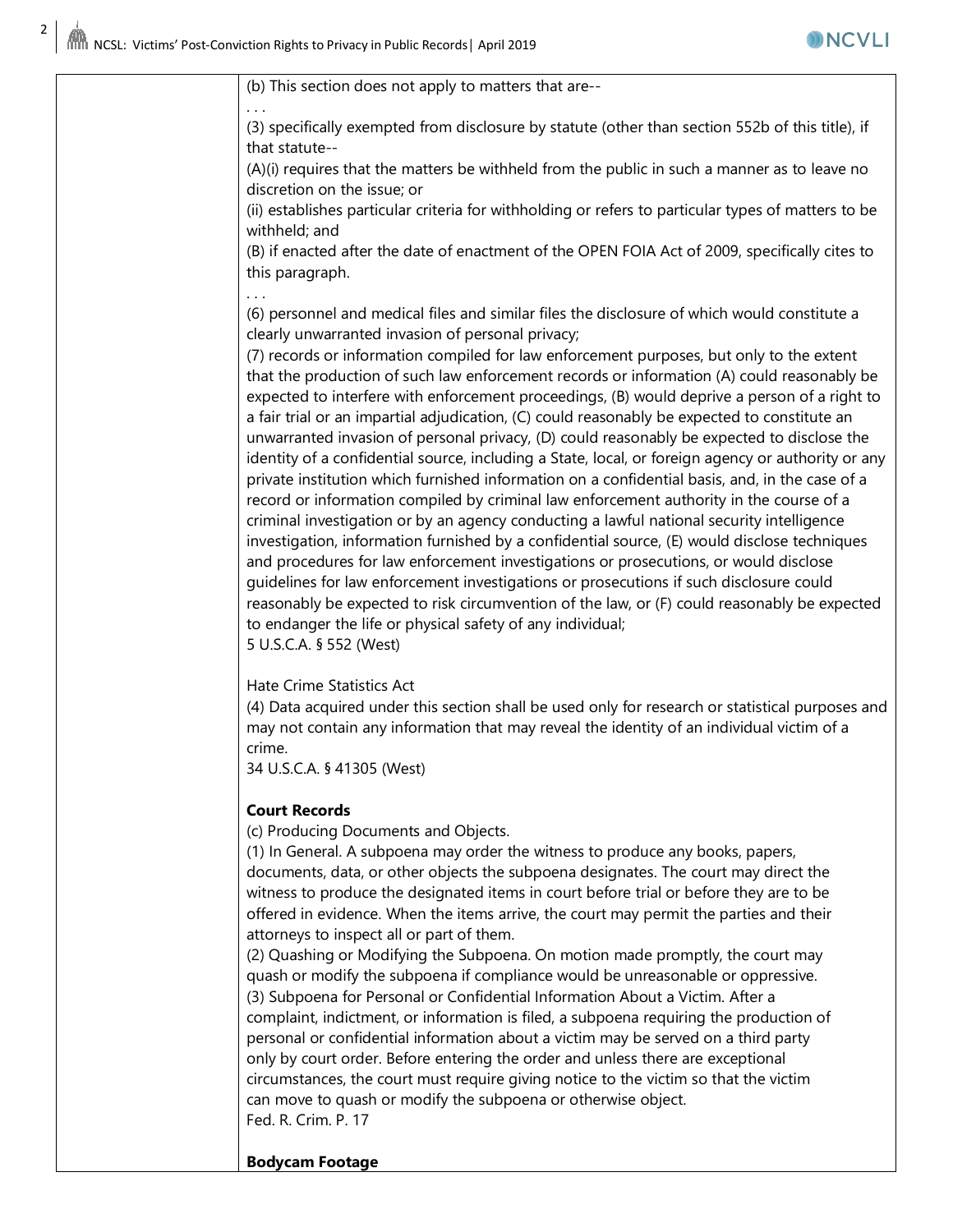

|               | (a) Attorney General to collect<br>The Attorney General shall, through appropriate means, acquire data about the use of<br>excessive force by law enforcement officers.<br>(b) Limitation on use of data<br>Data acquired under this section shall be used only for research or statistical purposes<br>and may not contain any information that may reveal the identity of the victim or any<br>law enforcement officer.<br>34 U.S.C.A. § 12602 (West)                                                                                                                                                                                                                                                                                                                                                                        |
|---------------|--------------------------------------------------------------------------------------------------------------------------------------------------------------------------------------------------------------------------------------------------------------------------------------------------------------------------------------------------------------------------------------------------------------------------------------------------------------------------------------------------------------------------------------------------------------------------------------------------------------------------------------------------------------------------------------------------------------------------------------------------------------------------------------------------------------------------------|
| Alabama:      | <b>Public Records</b><br>(b) None of the following information shall be provided on the public registry website or any<br>other notification documents:<br>(4) Victim identity.<br>Ala. Code § 15-20A-8                                                                                                                                                                                                                                                                                                                                                                                                                                                                                                                                                                                                                        |
|               | <b>Court Records</b><br>(b) The address, phone number, place of employment, and other related information about the<br>victim contained in the court file shall not be public record.<br>Ala. Code § 15-23-69                                                                                                                                                                                                                                                                                                                                                                                                                                                                                                                                                                                                                  |
|               | In any case involving a victim of a sex offense, the appellate court shall make reasonable<br>efforts to preserve the anonymity of such a person. This anonymity shall be observed in the<br>body of any opinion, in the styling of the case, and in any documents filed with the appellate<br>courts. The front cover of the document being filed shall be clearly identified by the filer in<br>accordance with the provisions of Rule $28(d)(8)$ , Rule $32(a)(2)(F)$ , or Rule $32(a)(3)(C)$ of these<br>rules.                                                                                                                                                                                                                                                                                                            |
|               | The records and papers filed, or caused to be filed, in the appellate court by the parties in any<br>proceeding subject to this rule shall be open for inspection only to counsel of record, and,<br>upon order of the appellate court, to others having a proper interest therein.<br>AL ST RAP Rule 52                                                                                                                                                                                                                                                                                                                                                                                                                                                                                                                       |
| <b>Alaska</b> | <b>Public Records</b><br>The residence and business addresses and telephone numbers of a victim of a crime or witness<br>to a crime are confidential. A report, paper, picture, photograph, court file, or other document<br>that relates to a crime and contains the residence or business address or telephone number of<br>a victim or witness, and that is in the custody or possession of a public officer or employee,<br>may not be made available for public inspection unless the residence and business addresses<br>and telephone numbers of all victims and witnesses have been deleted.<br>Alaska Stat. Ann. § 12.61.110 (West)                                                                                                                                                                                   |
|               | (a) The portion of the records of a court or law enforcement agency that contains the name of<br>the victim of an offense under AS 11.41.300(a)(1)(C) or 11.41.410 - 11.41.460<br>(1) shall be withheld from public inspection, except with the consent of the court in which the<br>case is or would be prosecuted; and<br>(2) is not a public record under AS 40.25.110 - 40.25.125.<br>(b) In all written court records open to public inspection, the name of the victim of an offense<br>under AS 11.41.300(a)(1)(C) or 11.41.410 - 11.41.460 may not appear. Instead, the victim's<br>initials shall be used. However, a sealed record containing the victim's name shall be kept by<br>the court in order to ensure that a defendant is not charged twice for the same offense.<br>Alaska Stat. Ann. § 12.61.140 (West) |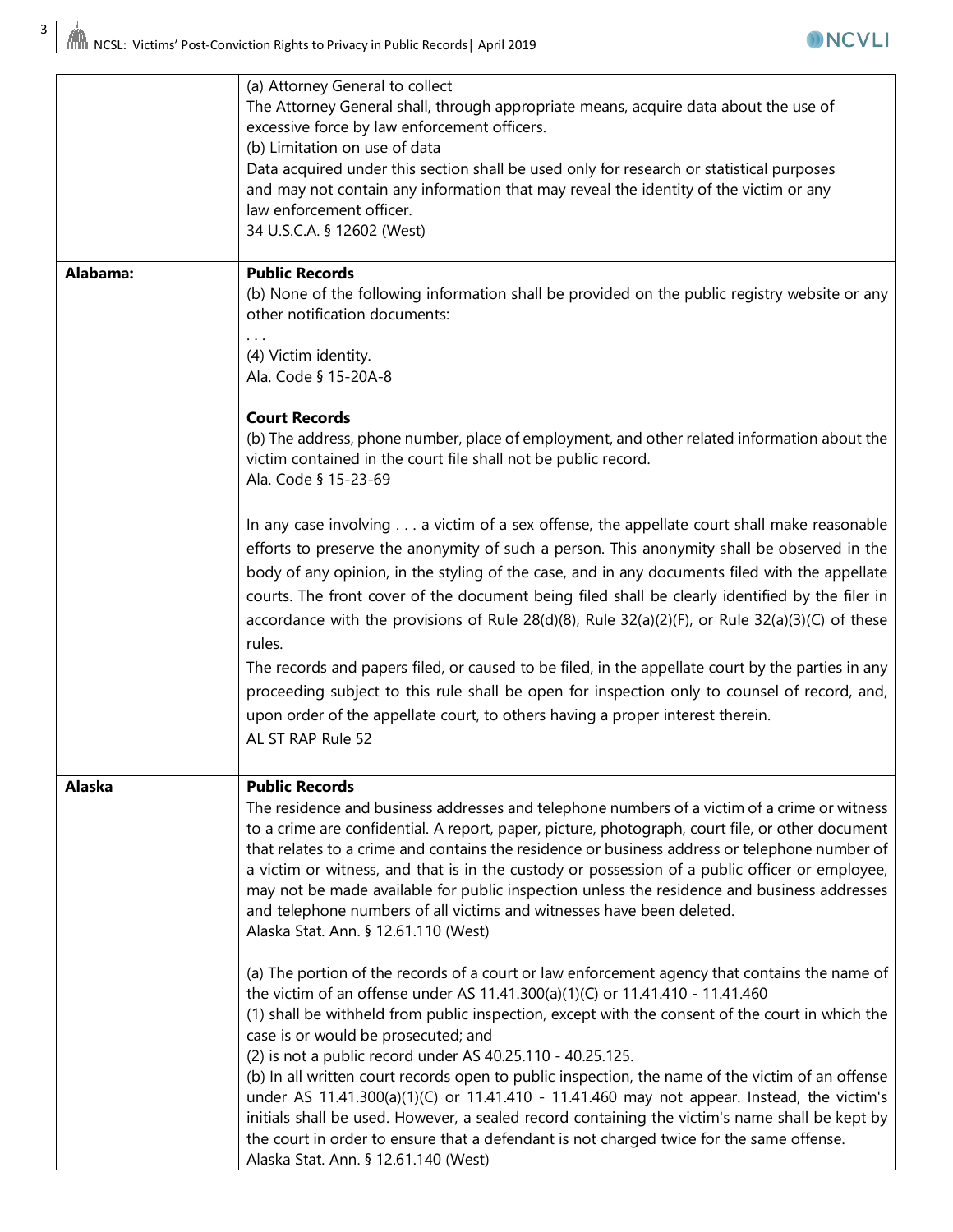4



(f) The court shall forward a copy of an order of restitution to the Department of Law and the office of victims' rights when the judgment is entered. Along with the copy of the order, the court shall provide the name, date of birth, social security number, and current address of the recipient of the restitution and the defendant, to the extent that the court has that information in its possession. . . . The information provided to the Department of Law and the office of victims' rights under this subsection is confidential and is not open to inspection as a public record under AS 40.25.110. The Department of Law, the office of victims' rights, or agents for the Department of Law or office of victims' rights may not disclose the information except as necessary to collect on the restitution.

Alaska Stat. Ann. § 12.55.051 (West)

#### **Court Records**

(a) During a trial or hearing related to a criminal prosecution, the residence and business addresses and telephone numbers of a victim of or witness to the charged offense may not be disclosed in open court, and a victim or witness may not be required to provide the addresses or telephone numbers in response to questioning, unless the court determines that the information is necessary and relevant to the facts of the case. The burden to establish the need and relevance for disclosure is on the party seeking disclosure. Before ordering disclosure, the court shall take appropriate measures to minimize the risk of personal harm to the victim or witness that would result from the disclosure.

(b) The address or telephone number of a victim of or witness to a charged offense may not be placed in the court file or court documents relating to that offense except when

(1) the address is used to identify the place of the crime; or

(2) the address or telephone number is contained in a transcript of a court proceeding and disclosure of the address or telephone number was ordered under (a) of this section. Alaska Stat. Ann. § 12.61.130 (West)

(a) Availability. The following case-related information maintained in the court system's electronic case management systems will not be published on the court system's website or otherwise made available to the public in electronic form:

(2) names, initials, addresses, phone numbers, and other contact and identifying information for victims in criminal cases; AK R ADMIN Rule 37.8

(a) General Provisions. The following general provisions apply to use of cameras and electronic devices in court facilities.

. . .

. . .

. . .

(3) General Restrictions. The following restrictions apply to all court facilities:

(A) A victim of a sexual offense or a party in a protective order proceeding under AS 18.65.850- -18.65.870 or under AS 18.66.100--18.66.990 may not be photographed, filmed, videotaped, sketched, or recorded, nor may the victim's or party's image or voice be broadcast, streamed, or posted on the internet, without the victim's or party's consent and court approval; AK R ADMIN Rule 50

#### **Law Enforcement Records**

(a) Every person has a right to inspect a public record in the state, including public records in recorders' offices, except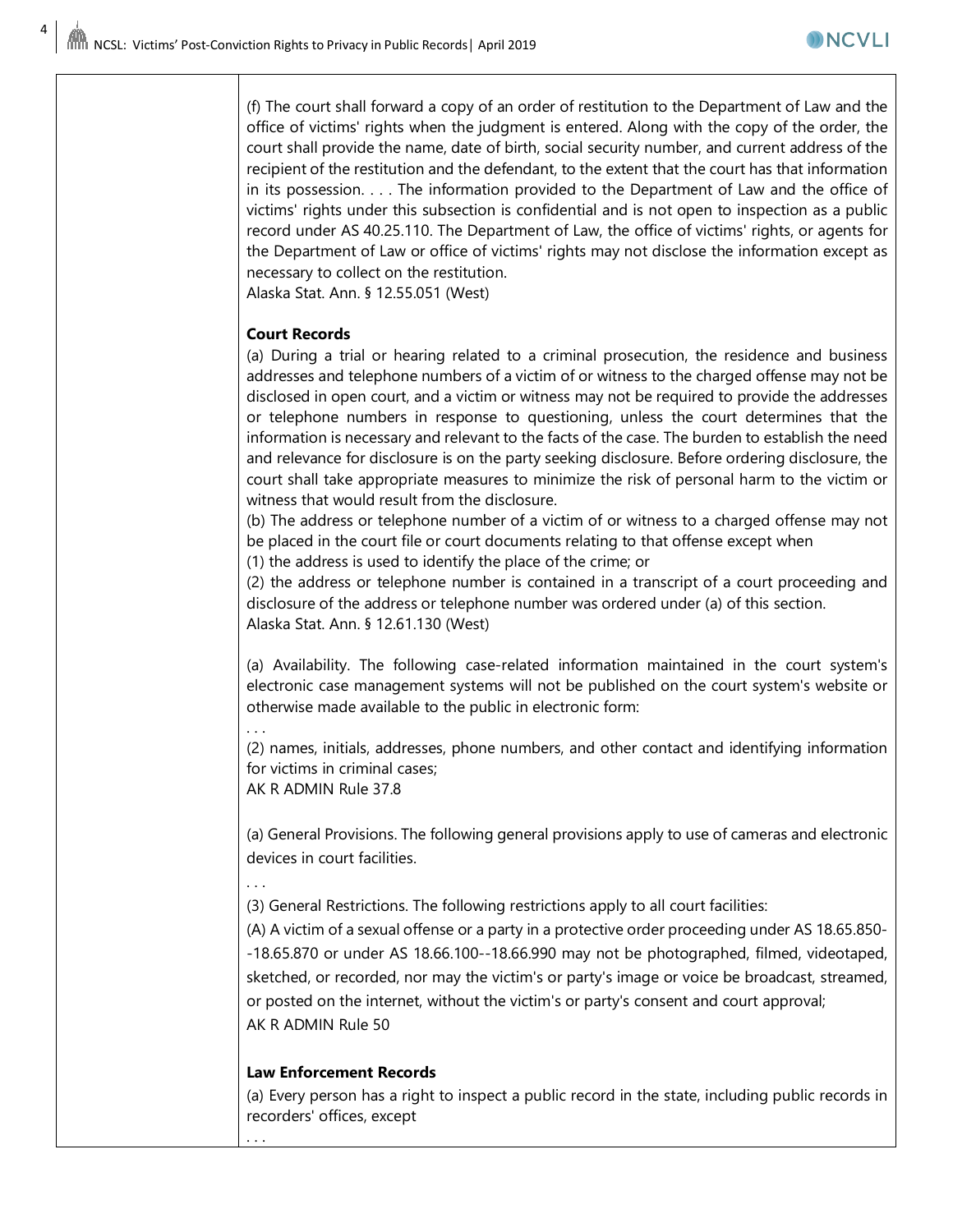

|          | (6) records or information compiled for law enforcement purposes, but only to the extent that<br>the production of the law enforcement records or information                                                                                                                                                                                                                                                                                                                                                                                                                                                                                                                                                                                                                                                                         |
|----------|---------------------------------------------------------------------------------------------------------------------------------------------------------------------------------------------------------------------------------------------------------------------------------------------------------------------------------------------------------------------------------------------------------------------------------------------------------------------------------------------------------------------------------------------------------------------------------------------------------------------------------------------------------------------------------------------------------------------------------------------------------------------------------------------------------------------------------------|
|          | (C) could reasonably be expected to constitute an unwarranted invasion of the personal privacy<br>of a suspect, defendant, victim, or witness;<br>Alaska Stat. Ann. § 40.25.120 (West)                                                                                                                                                                                                                                                                                                                                                                                                                                                                                                                                                                                                                                                |
|          | A law enforcement agency investigating an offense under AS 11.41.410--11.41.470 may not<br>disclose information related to the investigation to an employer of the victim unless<br>(1) the victim expressly permits the disclosure; or<br>(2) the agency determines the disclosure is necessary to investigate or prevent a crime.<br>Alaska Stat. Ann. § 12.61.016 (West)                                                                                                                                                                                                                                                                                                                                                                                                                                                           |
| Arizona: | <b>Public Records</b><br>A. In a special action brought pursuant to this article for the release of any record created or<br>received by or in the possession of a law enforcement or prosecution agency that relates to a<br>criminal investigation or prosecution and that visually depicts the image of a witness under<br>eighteen years of age or a victim as defined in § 13-4401, the petitioner shall establish that the<br>public's interest in disclosure outweighs the witness's or victim's right to privacy.<br>B. A victim whose image is depicted in a record described in subsection A of this section has<br>the right to be present at and to be heard in any action brought pursuant to this article for the<br>release of records described in subsection A of this section.<br>Ariz. Rev. Stat. Ann. § 39-121.04 |
|          | <b>Court Records</b><br>(i) Substitute Victim Information. All opinions, memorandum decisions, and orders shall use a<br>victim identifier, as deemed appropriate by the court, in place of the victim's name in any case<br>concerning a defendant charged with an offense listed in A.R.S. Title 13, chapters 14, 32, 35 or<br>35.1 or in which the victim was a juvenile at the time of the offense. This rule does not apply<br>to victims who are deceased at the time of issuance of the opinion, memorandum decision, or<br>order.<br>AZ ST S CT Rule 111                                                                                                                                                                                                                                                                      |
|          | (c) Request to cover a proceeding. Except as provided in paragraphs (h) and (i) of this rule, a<br>person who wishes to use a recording device during a proceeding must submit a written or<br>electronic request to cover the proceeding, as follows.                                                                                                                                                                                                                                                                                                                                                                                                                                                                                                                                                                                |
|          | (5) Time for a victim or witness to object to a request: Victims or witnesses may object to<br>coverage of their appearance or testimony at any time<br>AZ ST S CT Rule 122                                                                                                                                                                                                                                                                                                                                                                                                                                                                                                                                                                                                                                                           |
|          | <b>Prosecution Records</b><br>(b) Victims' Rights. These rules must be construed to preserve and protect a victim's rights to<br>justice and due process. Notwithstanding the provisions of any other rule, a victim has and is<br>entitled to assert each of the following rights:                                                                                                                                                                                                                                                                                                                                                                                                                                                                                                                                                   |
|          | (11) the right to require the prosecutor to withhold, during discovery and other proceedings,<br>the victim's identifying and locating information.                                                                                                                                                                                                                                                                                                                                                                                                                                                                                                                                                                                                                                                                                   |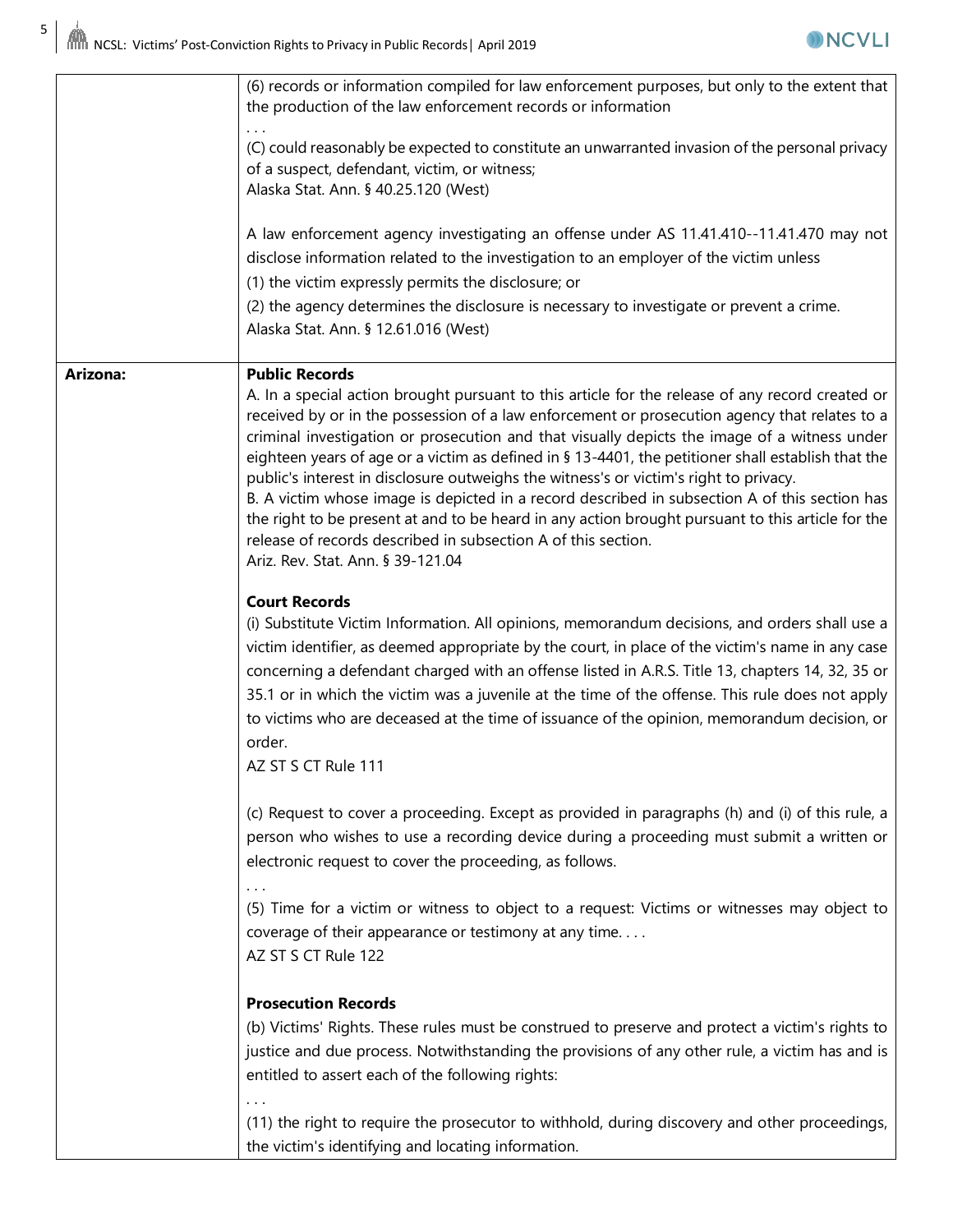

|                  | Ariz. R. Crim. P. 39                                                                                                                                                                                                                                                                                                                                                                                                                                                                                                                  |
|------------------|---------------------------------------------------------------------------------------------------------------------------------------------------------------------------------------------------------------------------------------------------------------------------------------------------------------------------------------------------------------------------------------------------------------------------------------------------------------------------------------------------------------------------------------|
|                  | (f) Substitute Victim Identifier. Appellate briefs must use a victim identifier in place of the<br>victim's name in any case in which the defendant was charged with an offense listed in A.R.S.<br>§§ 13-1401 et seq., 13-3201 et seq., 13-3501 et seq., or 13-3551 et seq., or in any case in which<br>the victim was a juvenile at the time of the offense. For purposes of this rule, "victim identifier"<br>means a victim's initials, a pseudonym, or other substitute for the victim's actual name.<br>Ariz. R. Crim. P. 31.10 |
|                  | <b>Law Enforcement Records</b>                                                                                                                                                                                                                                                                                                                                                                                                                                                                                                        |
|                  | B. A victim's identifying and locating information that is obtained, compiled or reported by a<br>law enforcement agency or prosecution agency shall be redacted by the originating agency<br>and prosecution agencies from records pertaining to the criminal case involving the victim,<br>including discovery disclosed to the defendant.                                                                                                                                                                                          |
|                  | D. For the purposes of this section:<br>1. "Identifying information" includes a victim's date of birth, social security number and official<br>state or government issued driver license or identification number.<br>2. "Locating information" includes the victim's address, telephone number, e-mail address and<br>place of employment.<br>Ariz. Rev. Stat. Ann. § 13-4434                                                                                                                                                        |
| <b>Arkansas:</b> | <b>Public Records</b>                                                                                                                                                                                                                                                                                                                                                                                                                                                                                                                 |
|                  | $(C)$<br>(2) The address and telephone number of the victim or the immediate family member shall be<br>exempt from the Freedom of Information Act of 1967, § 25-19-101 et seq.<br>Ark. Code Ann. § 16-90-1110 (West)                                                                                                                                                                                                                                                                                                                  |
|                  | <b>Court Records</b>                                                                                                                                                                                                                                                                                                                                                                                                                                                                                                                  |
|                  | $(c)$<br>(2) All victim information included in the court-generated records under this subsection shall<br>be redacted.<br>Ark. Code Ann. § 12-27-145 (West)                                                                                                                                                                                                                                                                                                                                                                          |
|                  | (d) Videotapes which are a part of the court record are subject to a protective order of the<br>court for the purpose of protecting the privacy of the alleged victim.<br>Ark. Code Ann. § 16-44-203 (West)                                                                                                                                                                                                                                                                                                                           |
|                  | (a) A court may not compel a victim or a member of the victim's family testifying in a criminal<br>justice proceeding to disclose a residential address or place of employment on the record in<br>open court unless the court finds that disclosure of the information is necessary.<br>Ark. Code Ann. § 16-90-1104 (West)                                                                                                                                                                                                           |
|                  | $(C)$<br>(5) [V] ictims in cases involving sexual offenses shall not be broadcast, recorded, or                                                                                                                                                                                                                                                                                                                                                                                                                                       |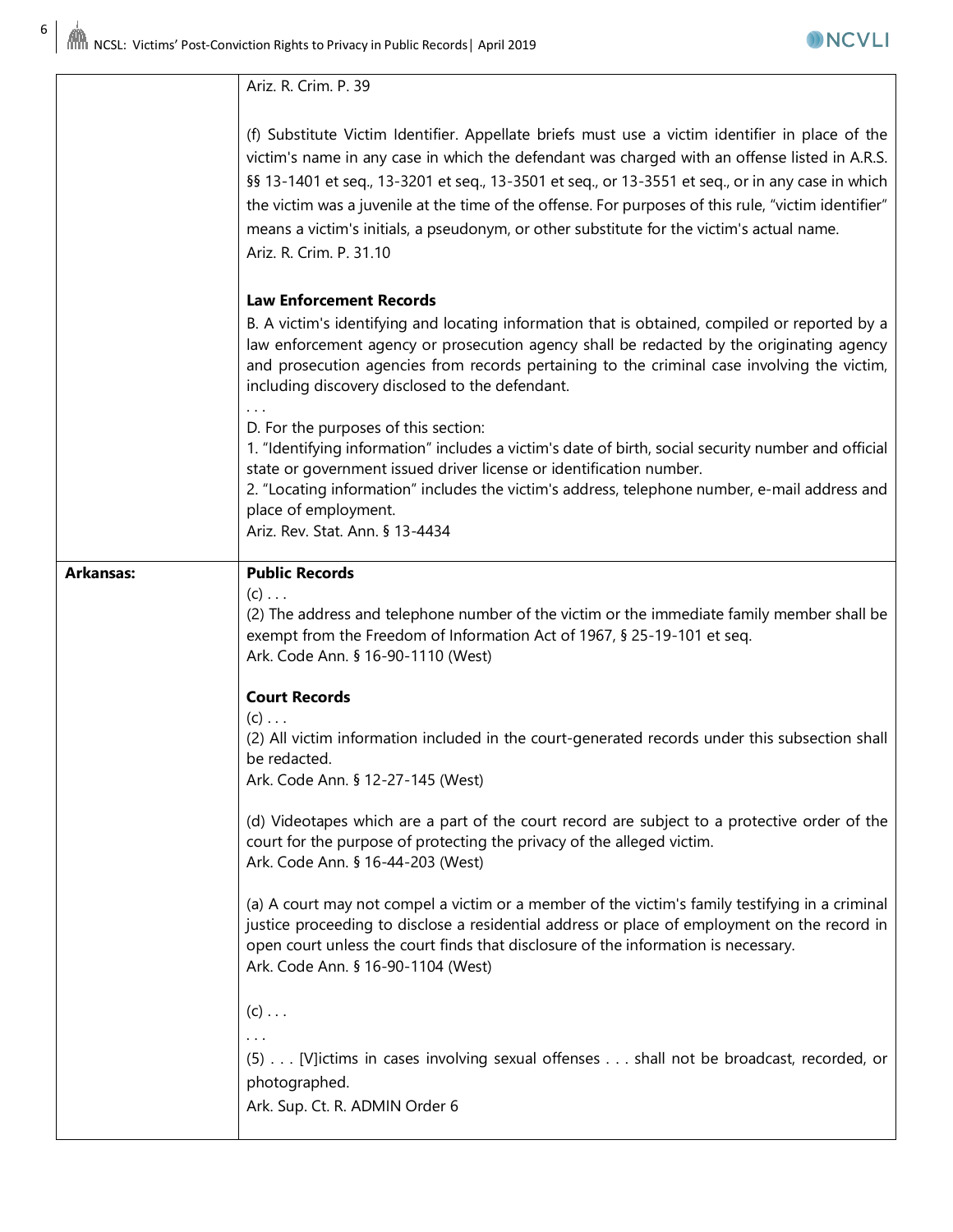

|                    | (c) Certain information such as Social Security number, driver's license number, employer, email<br>addresses, user names, screen names, or instant message names, information that may lead to |
|--------------------|-------------------------------------------------------------------------------------------------------------------------------------------------------------------------------------------------|
|                    | identification of the victim, and other similar information may be excluded from the                                                                                                            |
|                    | information that is released during the course of notification.                                                                                                                                 |
|                    | Ark. Code Ann. § 12-12-908 (West)                                                                                                                                                               |
|                    |                                                                                                                                                                                                 |
|                    | <b>Prosecution Records</b>                                                                                                                                                                      |
|                    | $(c)(1)$ If a prosecuting attorney after reviewing a medical record determines that a victim is                                                                                                 |
|                    | subject to a health risk as a result of a sex crime, the prosecuting attorney may convey that                                                                                                   |
|                    | health risk information to the victim, and the prosecuting attorney is not subject to any liability                                                                                             |
|                    | for disclosing that health risk information to the victim.                                                                                                                                      |
|                    | (2)(A) The prosecuting attorney may disclose the health risk information to the victim only.                                                                                                    |
|                    | (B) However, if the victim is a minor or is mentally incompetent, then the prosecuting attorney                                                                                                 |
|                    | may disclose the health risk information to the victim's parent or legal guardian only.                                                                                                         |
|                    | Ark. Code Ann. § 5-14-202 (West)                                                                                                                                                                |
|                    |                                                                                                                                                                                                 |
|                    | <b>Law Enforcement Records</b>                                                                                                                                                                  |
|                    | (e)(1) A local law enforcement agency having jurisdiction that decides to disclose information                                                                                                  |
|                    | under this section shall make a good faith effort to conceal the identity of the victim or victims                                                                                              |
|                    | of the sex offender's offense.                                                                                                                                                                  |
|                    | (2) Except as provided in subsection (j) of this section, information under this section is not                                                                                                 |
|                    | subject to disclosure under the Freedom of Information Act of 1967, § 25-19-101 et seq.                                                                                                         |
|                    | Ark. Code Ann. § 12-12-913 (West)                                                                                                                                                               |
|                    |                                                                                                                                                                                                 |
|                    | (b) A law enforcement agency shall not disclose to the public information directly or indirectly                                                                                                |
|                    | identifying the victim of a sex offense except to the extent that disclosure is:                                                                                                                |
|                    | (1) Of the site of the sex offense;                                                                                                                                                             |
|                    | (2) Required by law;                                                                                                                                                                            |
|                    | (3) Necessary for law enforcement purposes; or                                                                                                                                                  |
|                    | (4) Permitted by the court for good cause.                                                                                                                                                      |
|                    | Ark. Code Ann. § 16-90-1104 (West)                                                                                                                                                              |
|                    |                                                                                                                                                                                                 |
| <b>California:</b> | <b>Public Records</b>                                                                                                                                                                           |
|                    | Notwithstanding any other provision of this subdivision, state and local law enforcement                                                                                                        |
|                    | agencies shall make public the following information, except to the extent that disclosure of a                                                                                                 |
|                    | particular item of information would endanger the safety of a person involved in an                                                                                                             |
|                    | investigation or would endanger the successful completion of the investigation or a related                                                                                                     |
|                    | investigation:                                                                                                                                                                                  |
|                    | (2)(A) Subject to the restrictions imposed by Section 841.5 of the Penal Code,  the name and                                                                                                    |
|                    | age of the victim he name of a victim of any crime defined by Section 220, 261, 261.5, 262,                                                                                                     |
|                    | 264, 264.1, 265, 266, 266a, 266b, 266c, 266e, 266f, 266j, 267, 269, 273a, 273d, 273.5, 285, 286,                                                                                                |
|                    | 288, 288a, 288.2, 288.3, 288.4, 288.5, 288.7, 289, 422.6, 422.7, 422.75, 646.9, or 647.6 of the                                                                                                 |
|                    | Penal Code may be withheld at the victim's request, or at the request of the victim's parent or                                                                                                 |
|                    | guardian if the victim is a minor. When a person is the victim of more than one crime,                                                                                                          |
|                    | information disclosing that the person is a victim of a crime defined in any of the sections of                                                                                                 |
|                    | the Penal Code set forth in this subdivision may be deleted at the request of the victim, or the                                                                                                |
|                    | victim's parent or guardian if the victim is a minor, in making the report of the crime, or of any                                                                                              |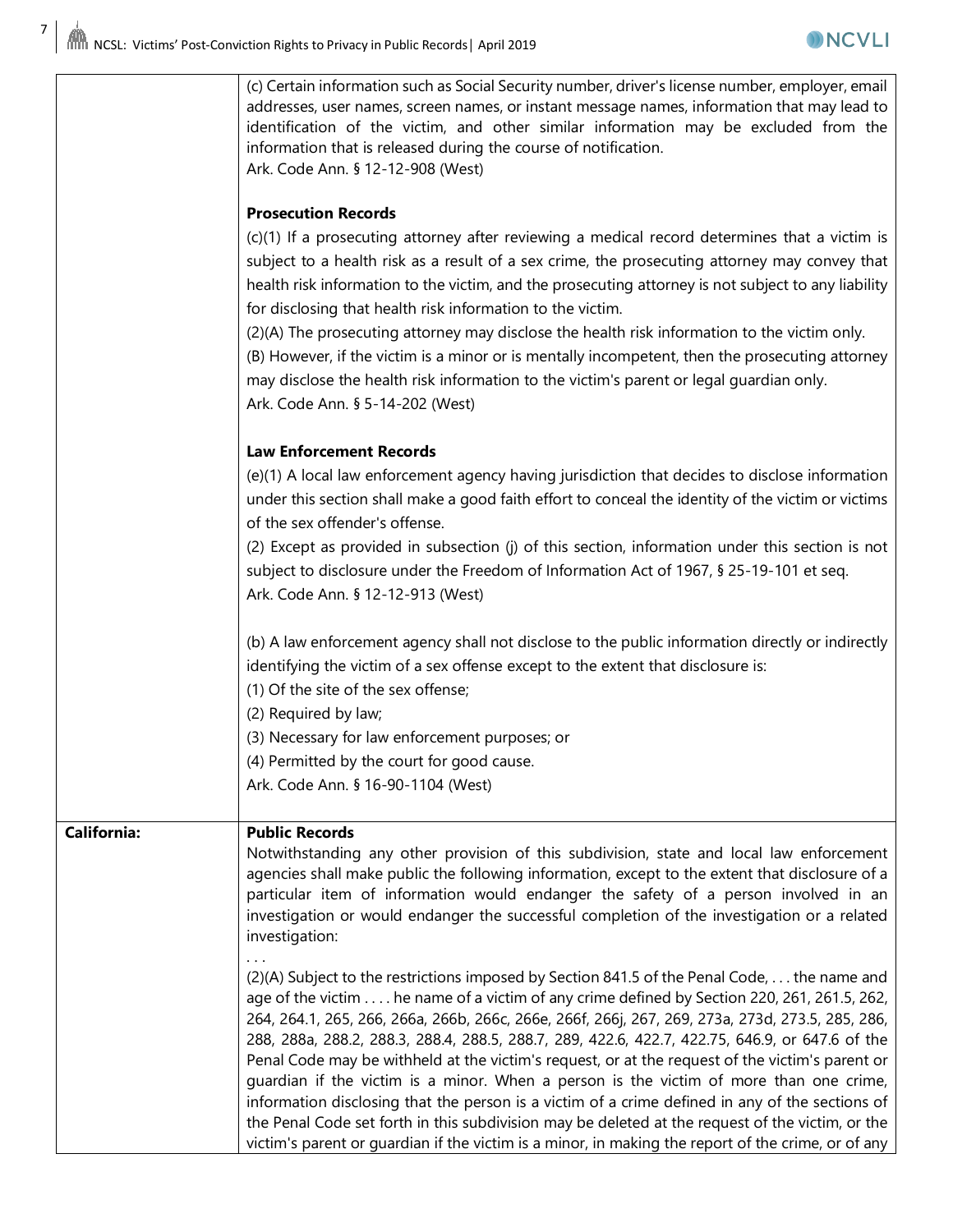crime or incident accompanying the crime, available to the public in compliance with the requirements of this paragraph.

(B) Subject to the restrictions imposed by Section 841.5 of the Penal Code, the names and images of a victim of human trafficking, as defined in Section 236.1 of the Penal Code, and of that victim's immediate family, other than a family member who is charged with a criminal offense arising from the same incident, may be withheld at the victim's request until the investigation or any subsequent prosecution is complete. . . .

(3) Subject to the restrictions of Section 841.5 of the Penal Code and this subdivision, . . . the current address of the victim of a crime, if the requester declares under penalty of perjury that the request is made for a scholarly, journalistic, political, or governmental purpose, or that the request is made for investigation purposes by a licensed private investigator as described in Chapter 11.3 (commencing with Section 7512) of Division 3 of the Business and Professions Code. However, the address of the victim of any crime defined by Section 220, 236.1, 261, 261.5, 262, 264, 264.1, 265, 266, 266a, 266b, 266c, 266e, 266f, 266j, 267, 269, 273a, 273d, 273.5, 285, 286, 288, 288a, 288.2, 288.3, 288.4, 288.5, 288.7, 289, 422.6, 422.7, 422.75, 646.9, or 647.6 of the Penal Code shall remain confidential. Address information obtained pursuant to this paragraph shall not be used directly or indirectly, or furnished to another, to sell a product or service to any individual or group of individuals, and the requester shall execute a declaration to that effect under penalty of perjury. This paragraph shall not be construed to prohibit or limit a scholarly, journalistic, political, or government use of address information obtained pursuant to this paragraph.

Cal. Gov't Code § 6254 (West)

(a) This chapter does not require disclosure of a video or audio recording that was created during the commission or investigation of the crime of rape, incest, sexual assault, domestic violence, or child abuse that depicts the face, intimate body part, or voice of a victim of the incident depicted in the recording. An agency shall justify withholding such a video or audio recording by demonstrating, pursuant to Section 6255, that on the facts of the particular case, the public interest served by not disclosing the recording clearly outweighs the public interest served by disclosure of the recording.

Cal. Gov't Code § 6254.4.5 (West)

(b) Information that may be provided pursuant to subdivision (a) may [not] include . . . information that would identify the victim. . . . Cal. Penal Code § 290.45 (West)

(a)(1) . . . All information identifying the victim by name, birth date, address, or relationship to the registrant shall be excluded from the Internet Web site. . . . Cal. Penal Code § 290.46 (West)

#### **Court Records**

(c) Information that must be excluded from court calendars, indexes, and registers of actions The following information must be excluded from a court's electronic calendar, index, and register of actions:

(5) Victim information; CA ST TR COURT Rule 2.507

(e) Remote access allowed in extraordinary criminal cases

Notwithstanding (c)(5), the presiding judge of the court, or a judge assigned by the presiding judge, may exercise discretion, subject to (e)(1), to permit remote access by the public to all or a portion of the public court records in an individual criminal case if (1) the number of requests for access to documents in the case is extraordinarily high and (2) responding to those requests

8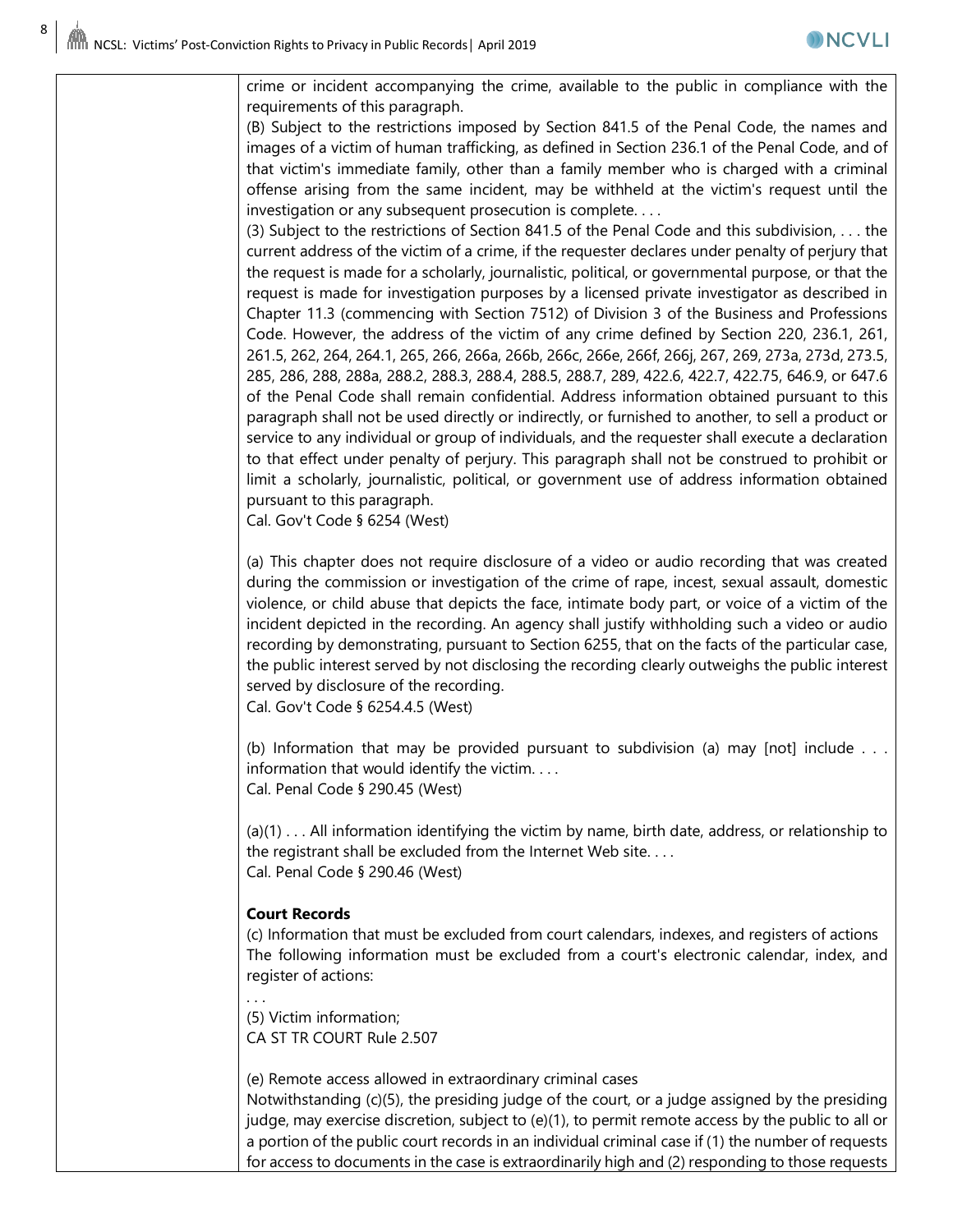9



would significantly burden the operations of the court. An individualized determination must be made in each case in which such remote access is provided.

. . . (2) The court should, to the extent feasible, redact the following information from records to which it allows remote access under (e):  $\dots$  addresses and phone numbers of  $\dots$  victims  $\dots$ ; medical or psychiatric information; financial information; account numbers; and other personal identifying information. . . .

CA ST TR COURT Rule 2.503

(d) Remote electronic access allowed in extraordinary cases

Notwithstanding (c)(2), the presiding justice of the court, or a justice assigned by the presiding justice, may exercise discretion, subject to (d)(1), to permit remote electronic access by the public to all or a portion of the public court records in an individual case if (1) the number of requests for access to documents in the case is extraordinarily high and (2) responding to those requests would significantly burden the operations of the court. An individualized determination must be made in each case in which such remote electronic access is provided. . . .

(2) The following information must be redacted from records to which the court allows remote access under (d): . . . addresses, e-mail addresses, and phone numbers of . . . victims . . . medical or psychiatric information; financial information; account numbers; and other personal identifying information. . . .

Cal. R. Ct. 8.83

The court may order that evidence of the victim's current address and telephone number be excluded from any hearings conducted pursuant to the criminal proceeding if the court finds that the probative value of the evidence is outweighed by the creation of substantial danger to the victim.

Cal. Evid. Code § 352.1 (West)

(a) Except as provided in Chapter 10 (commencing with Section 1054) of Part 2 of Title 7, or for cases in which the alleged victim of a sex offense, as specified in subdivision (f) of Section 293, has not elected to exercise his or her right pursuant to Section 6254 of the Government Code, the court, at the request of the alleged victim, may order the identity of the alleged victim in all records and during all proceedings to be either Jane Doe or John Doe, if the court finds that such an order is reasonably necessary to protect the privacy of the person and will not unduly prejudice the prosecution or the defense.

Cal. Penal Code § 293.5 (West)

## **Prosecution Records**

(a)(1) Except as provided in paragraph (2), no attorney may disclose or permit to be disclosed to a defendant, members of the defendant's family, or anyone else, the address or telephone number of a victim or witness whose name is disclosed to the attorney pursuant to subdivision (a) of Section 1054.1, unless specifically permitted to do so by the court after a hearing and a showing of good cause.

Cal. Penal Code § 1054.2 (West)

## **Law Enforcement Records**

(c) A law enforcement agency shall not disclose to a person, except the prosecutor, parole officers of the Department of Corrections and Rehabilitation, hearing officers of the parole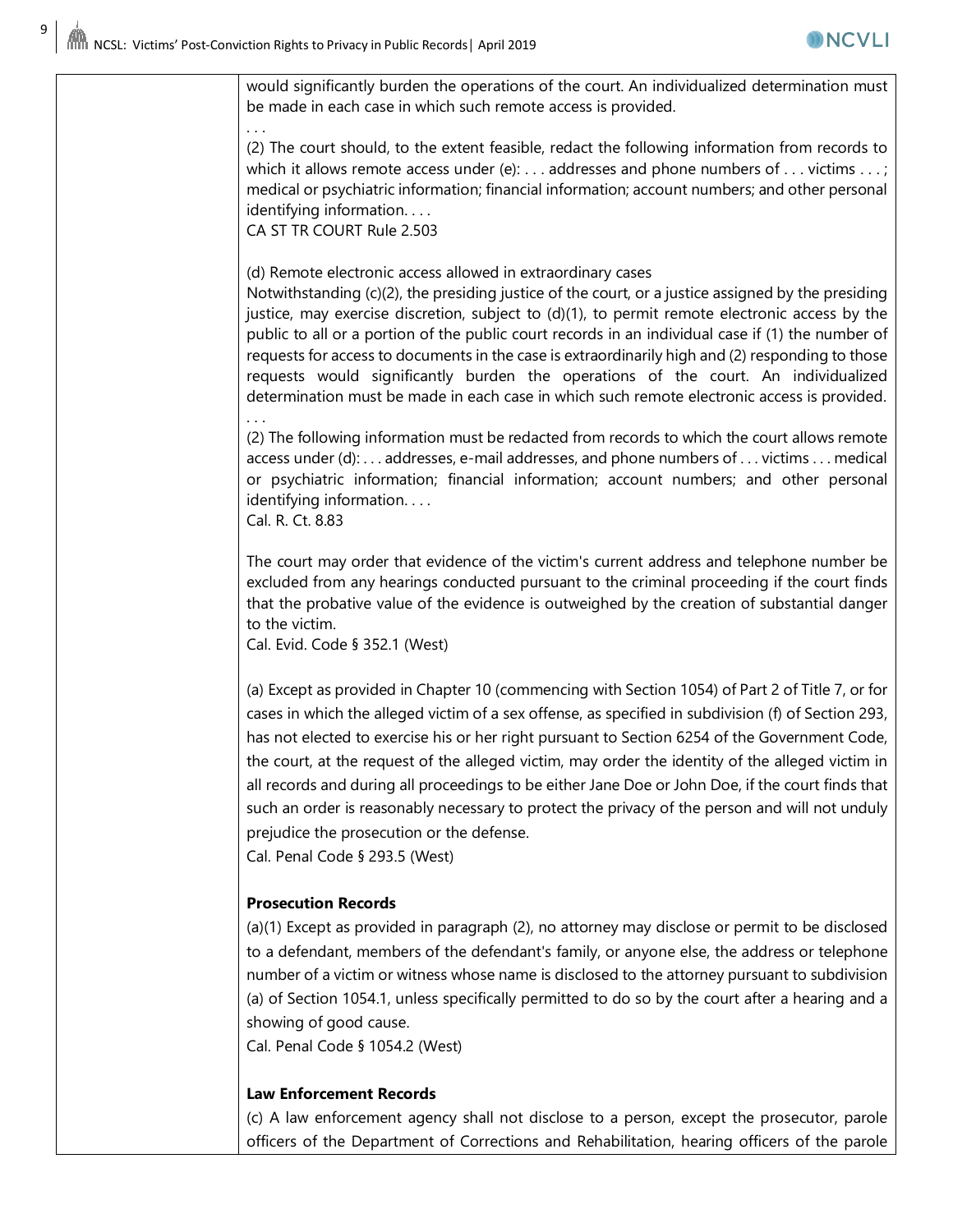authority, probation officers of county probation departments, or other persons or public agencies where authorized or required by law, the address of a person who alleges to be the victim of a sex offense.

(d) A law enforcement agency shall not disclose to a person, except the prosecutor, parole officers of the Department of Corrections and Rehabilitation, hearing officers of the parole authority, probation officers of county probation departments, or other persons or public agencies where authorized or required by law, the name of a person who alleges to be the victim of a sex offense if that person has elected to exercise his or her right pursuant to this section and Section 6254 of the Government Code.

(e) A law enforcement agency shall not disclose to a person, except the prosecutor, parole officers of the Department of Corrections and Rehabilitation, hearing officers of the parole authority, probation officers of county probation departments, or other persons or public agencies if authorized or required by law, names, addresses, or images of a person who alleges to be the victim of human trafficking, as defined in Section 236.1, or of that alleged victim's immediate family, other than a family member who is charged with a criminal offense arising from the same incident, and that information and those images shall be withheld and remain confidential. The law enforcement agency shall orally inform the person who alleges to be the victim of human trafficking of his or her right to have his or her name, addresses, and images, and the names, addresses, and images of his or her immediate family members withheld and kept confidential pursuant to this section and Section 6254 of the Government Code. For purposes of this subdivision, "immediate family" shall have the same meaning as that provided in paragraph (3) of subdivision (b) of Section 422.4 of the Penal Code. Cal. Penal Code § 293 (West)

(a) Except as otherwise required by Chapter 10 (commencing with Section 1054) of Title 7, or by the United States Constitution or the California Constitution, no law enforcement officer or employee of a law enforcement agency shall disclose to any arrested person, or to any person who may be a defendant in a criminal action, the address or telephone number of any person who is a victim or witness in the alleged offense. Cal. Penal Code § 841.5 (West)

(a) In each county, the district attorney and the courts, in consultation with any local law enforcement agencies that may desire to provide information or other assistance, shall establish a mutually agreeable procedure to protect confidential personal information regarding any witness or victim contained in a police report, arrest report, or investigative report if one of these reports is submitted to a court by a prosecutor in support of a criminal complaint, indictment, or information, or by a prosecutor or law enforcement officer in support of a search warrant or an arrest warrant.

Cal. Penal Code § 964 (West)

# **Colorado: Public Records**

(1) In order to preserve and protect a victim's rights to justice and due process, each victim of a crime has the following rights:

. . . (v) The right to prevent any party at any court proceeding from compelling testimony regarding the current address, telephone number, place of employment, or other locating information of the victim unless the victim consents or the court orders disclosure upon a finding that a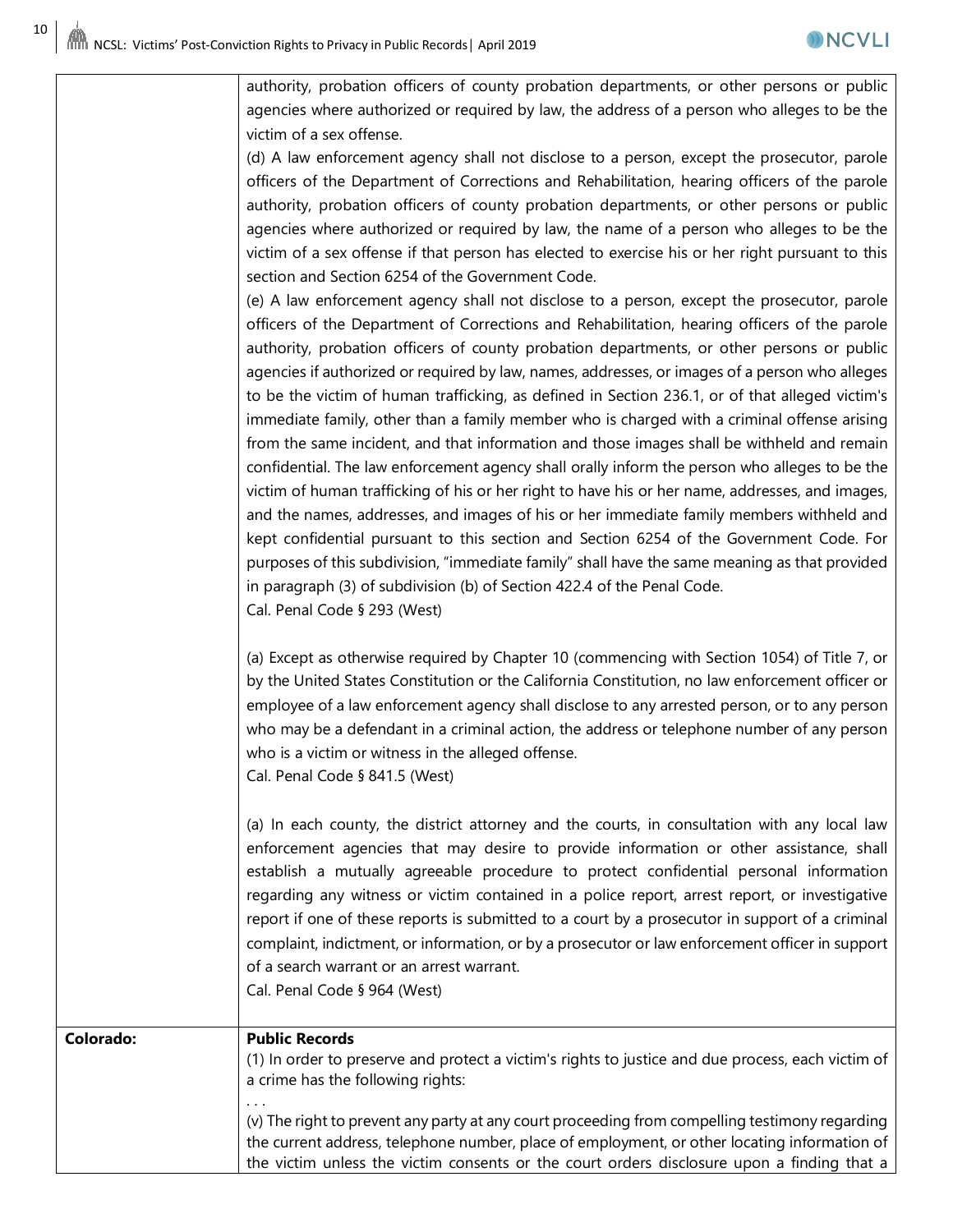

reasonable and articulable need for the information exists. Any proceeding conducted by the court concerning whether to order disclosure shall be in camera.

(w) The right to have the district attorney, a law enforcement agency, a probation department, a state or private correctional facility, the department of human services, or the Colorado mental health institute at Pueblo make all reasonable efforts to exclude or redact a victim's social security number or a witness' social security number from a criminal justice document or record created or compiled as a result of a criminal investigation when the document or record is released to anyone other than the victim, the defense attorney of record, the defense attorney's agent, or a criminal justice agency that has duties under this article;

(x) The right to be notified of how to request protection of their address pursuant to the Colorado rules of criminal procedure;

Colo. Rev. Stat. Ann. § 24-4.1-302.5 (West)

(2) Upon request of a victim, all correctional officials shall keep confidential the address, telephone number, place of employment, or other personal information of such victim or members of such victim's immediate family.

. . . (11) The district attorney shall inform a victim of the following:

. . . (i) The availability of the district attorney to seek a court order to protect a victim's residential address.

. . . (18) The district attorney, a law enforcement agency, a probation department, a state or private correctional facility, the department of human services, or the Colorado mental health institute at Pueblo shall make all reasonable efforts to exclude or redact a victim's social security number or a witness' social security number from any criminal justice document or record created or compiled as a result of a criminal investigation when the document or record is released to anyone other than the victim, a criminal justice agency that has duties under this article, or the attorney for the defendant.

Colo. Rev. Stat. Ann. § 24-4.1-303 (West)

(4)(a) The name and any other information that would identify any victim of sexual assault or of alleged sexual assault or attempted sexual assault or alleged attempted sexual assault shall be deleted from any criminal justice record prior to the release of such record to any individual or agency other than a criminal justice agency when such record bears the notation "SEXUAL ASSAULT" prescribed by this subsection (4).

Colo. Rev. Stat. Ann. § 24-72-304 (West)

(f) . . . Information concerning victims shall not be released pursuant to this section. Colo. Rev. Stat. Ann. § 16-22-110 (West)

(1) The CBI shall post a link on the state of Colorado home page on the internet to a list containing the names, addresses, and physical descriptions of certain persons and descriptions of the offenses committed by said persons. . . . The list shall specifically exclude any reference to any victims of the offenses. . . .

Colo. Rev. Stat. Ann. § 16-22-111 (West)

(4) . . . Information concerning victims shall not be released pursuant to this section. Colo. Rev. Stat. Ann. § 16-22-112 (West)

## **Court Records**

(c) Must Deny Inspection. Unless otherwise provided by federal statute or regulation, state statute, court rule, or court order, the custodian must deny inspection of the following records: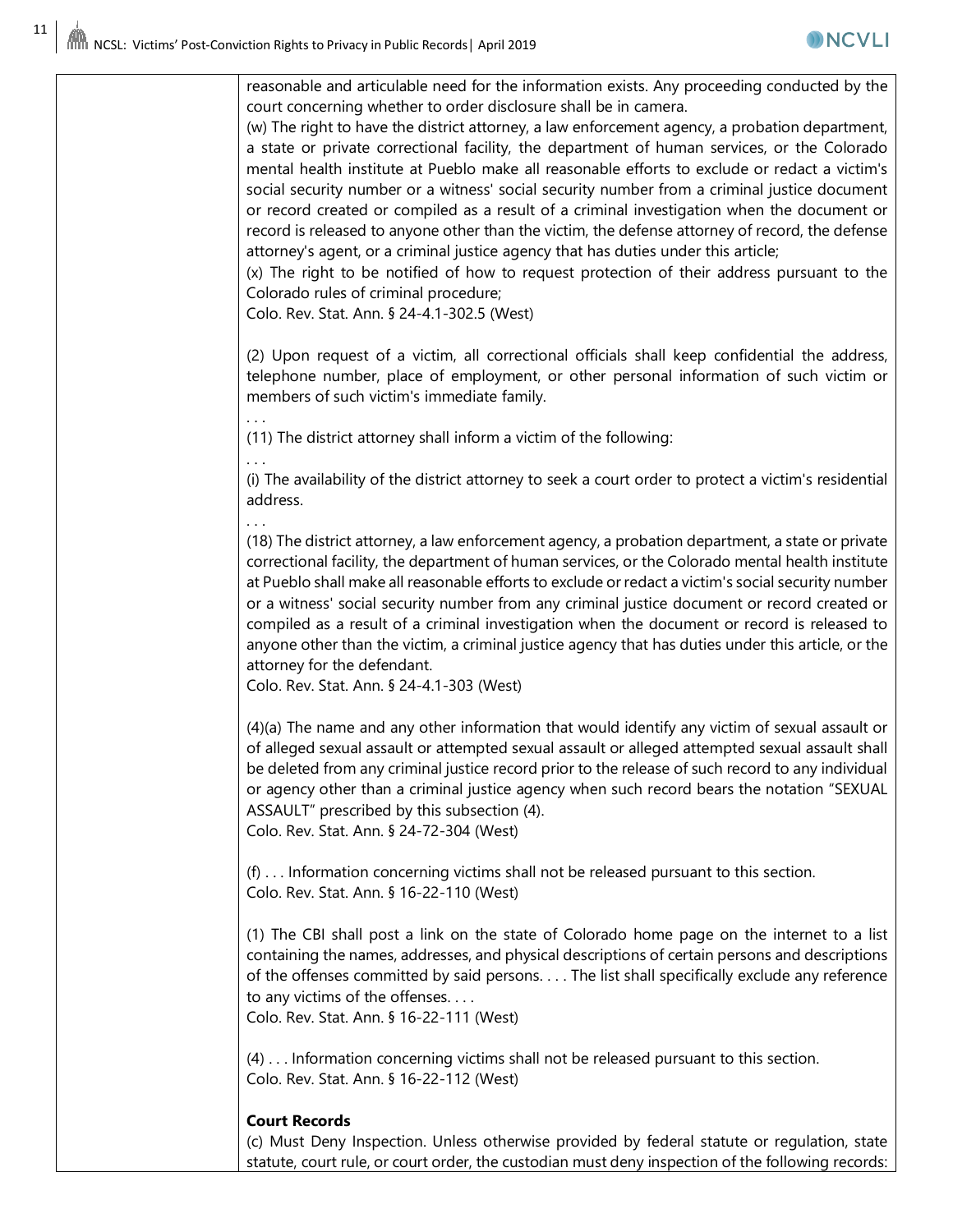

|                     | (11) Portions of records that reveal a crime victim's confidential personal information.                                                                                                                                                                                                                                                                                                                                                                                                                                                                                                                                                                                                                                                                                          |
|---------------------|-----------------------------------------------------------------------------------------------------------------------------------------------------------------------------------------------------------------------------------------------------------------------------------------------------------------------------------------------------------------------------------------------------------------------------------------------------------------------------------------------------------------------------------------------------------------------------------------------------------------------------------------------------------------------------------------------------------------------------------------------------------------------------------|
|                     | (19) The following financial records:                                                                                                                                                                                                                                                                                                                                                                                                                                                                                                                                                                                                                                                                                                                                             |
|                     | (C) Financial records that reveal a crime victim's or a witness's confidential personal<br>information.<br>CO ST PUB ACC REC Rule 2                                                                                                                                                                                                                                                                                                                                                                                                                                                                                                                                                                                                                                               |
|                     | (3)(a) In a criminal prosecution including an offense described in subsection (2) of this section,<br>the court may, at any time upon motion of the prosecution or on the court's own motion, issue<br>a protective order pursuant to the Colorado rules of criminal procedure concerning disclosure<br>of information relating to the victim or a witness. The court may punish a violation of a<br>protective order by contempt of court.<br>(b) The victim who would be the subject of the protective order may object to the motion for<br>a protective order.<br>Colo. Rev. Stat. Ann. § 18-3-407 (West)                                                                                                                                                                     |
| <b>Connecticut:</b> | <b>Public Records</b><br>(b) Nothing in the Freedom of Information Act1 shall be construed to require disclosure of:                                                                                                                                                                                                                                                                                                                                                                                                                                                                                                                                                                                                                                                              |
|                     | (3) Records of law enforcement agencies not otherwise available to the public which records<br>were compiled in connection with the detection or investigation of crime, if the disclosure of<br>said records would not be in the public interest because it would result in the disclosure of<br>(G) the name and address of the victim of a sexual assault under section 53a-70, 53a-70a, 53a-<br>71, 53a-72a, 53a-72b or 53a-73a, voyeurism under section 53a-189a, or injury or risk of injury,<br>or impairing of morals under section 53-21, or of an attempt thereof                                                                                                                                                                                                       |
|                     | (27) Any record created by a law enforcement agency or other federal, state, or municipal<br>governmental agency consisting of a photograph, film, video or digital or other visual image<br>depicting the victim of a homicide, to the extent that such record could reasonably be expected<br>to constitute an unwarranted invasion of the personal privacy of the victim or the victim's<br>surviving family members;<br>Conn. Gen. Stat. Ann. § 1-210 (West)                                                                                                                                                                                                                                                                                                                  |
|                     | (c) A request for notification filed pursuant to this section shall be in such form and content as<br>the Office of the Chief Court Administrator may prescribe. Such request for notification shall<br>be confidential and shall remain confidential while in the custody of the Office of Victim<br>Services and the Department of Correction and shall not be disclosed. It shall be the<br>responsibility of the victim to notify the Office of Victim Services and the Victim Services Unit<br>within the Department of Correction of his or her current mailing address and telephone<br>number, which shall be kept confidential and shall not be disclosed by the Office of Victim<br>Services and the Department of Correction.<br>Conn. Gen. Stat. Ann. § 54-228 (West) |
|                     | (d) Upon receipt of notice from the Department of Correction pursuant to section 54-231, the<br>Office of Victim Services shall notify by mail all victims who have requested to be notified<br>pursuant to section 54-228 whenever such inmate is scheduled to be released from a<br>correctional institution. Such notice shall be in writing and notify each victim of the date of<br>such inmate's release. The victim shall notify the Office of Victim Services of his or her current<br>mailing address and telephone number, which shall be kept confidential and shall not be<br>disclosed by the Office of Victim Services.                                                                                                                                             |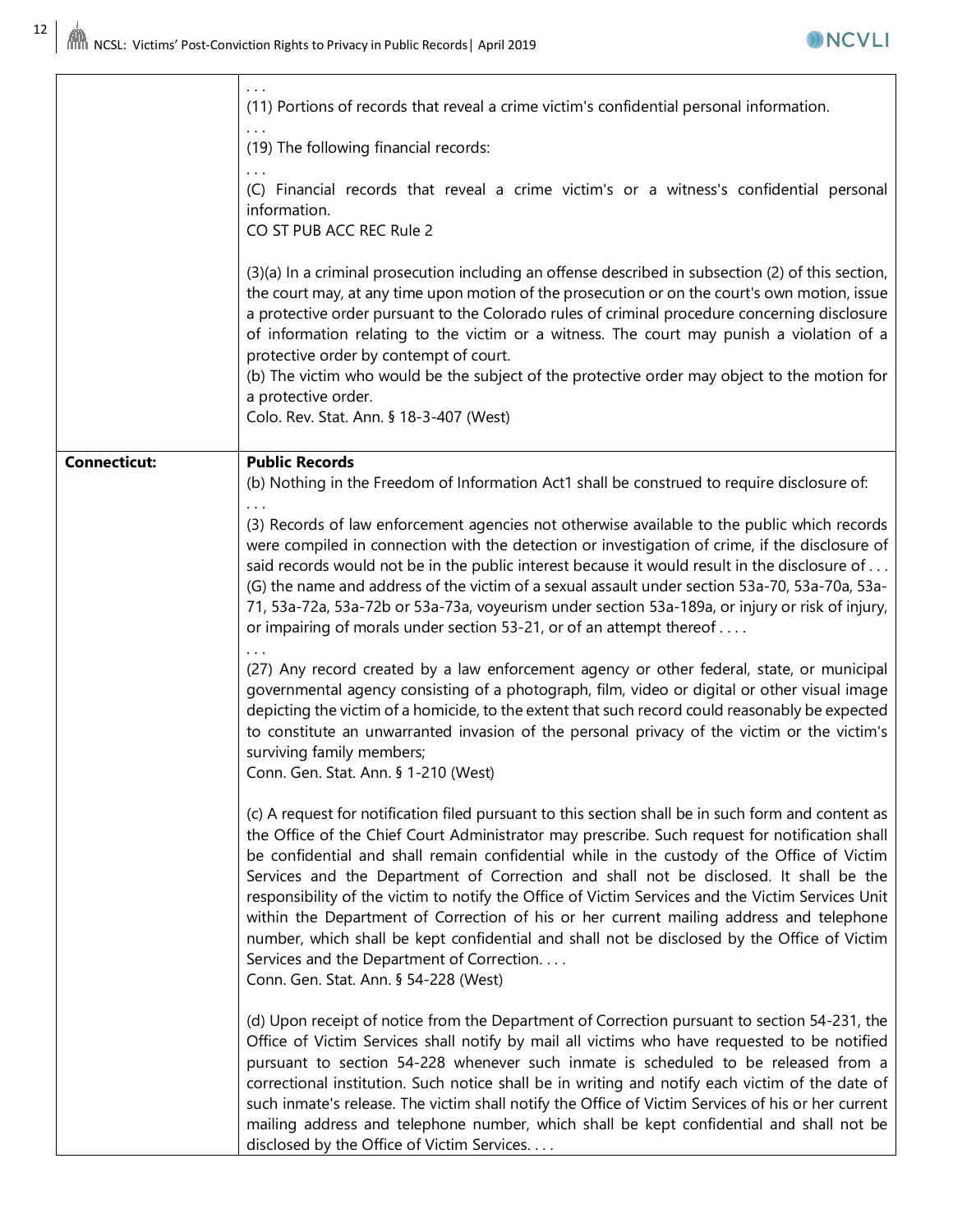

#### Conn. Gen. Stat. Ann. § 54-230 (West)

The name and address of the victim of a sexual assault under section 53a-70, 53a-70a, 53a-70b, 53a-70c, 53a-71, 53a-72a, 53a-72b or 53a-73a, voyeurism under section 53a-189a, or injury or risk of injury, or impairing of morals under section 53-21, or of an attempt thereof, or family violence, as defined in section 46b-38a and such other identifying information pertaining to such victim as determined by the court, shall be confidential and shall be disclosed only upon order of the Superior Court, except that (1) such information shall be available to the accused in the same manner and time as such information is available to persons accused of other criminal offenses, and (2) if a protective order is issued in a prosecution under any of said sections, the name and address of the victim, in addition to the information contained in and concerning the issuance of such order, shall be entered in the registry of protective orders pursuant to section 51-5c. Conn. Gen. Stat. Ann. § 54-86e (West)

(a) Upon the conviction or finding of not guilty by reason of mental disease or defect of any person for a violation of section 53a-70b, the court may order the Department of Emergency Services and Public Protection to restrict the dissemination of the registration information to law enforcement purposes only and to not make such information available for public access, provided the court finds that dissemination of the registration information is not required for public safety and that publication of the registration information would be likely to reveal the identity of the victim within the community where the victim resides . . . .

(b) Upon the conviction or finding of not guilty by reason of mental disease or defect of any person of a criminal offense against a victim who is a minor, a nonviolent sexual offense or a sexually violent offense, where the victim of such offense was, at the time of the offense, under eighteen years of age and related to such person within any of the degrees of kindred specified in section 46b-21, the court may order the Department of Emergency Services and Public Protection to restrict the dissemination of the registration information to law enforcement purposes only and to not make such information available for public access, provided the court finds that dissemination of the registration information is not required for public safety and that publication of the registration information would be likely to reveal the identity of the victim within the community where the victim resides. . . .

Conn. Gen. Stat. Ann. § 54-255 (West)

(3) Notwithstanding the provisions of subdivisions (1) and (2) of this subsection, state agencies, the Judicial Department, state police troops and local police departments shall not disclose the identity of any victim of a crime committed by a registrant or treatment information provided to the registry pursuant to sections 54-102g and 54-250 to 54-258a, inclusive, except to government agencies for bona fide law enforcement or security purposes. Conn. Gen. Stat. Ann. § 54-258 (West)

#### **Court Records**

Any person who has been the victim of a sexual assault under section 53a-70, 53a-70a, 53a-70b, 53a-70c, 53a-71, 53a-72a, 53a-72b or 53a-73a, voyeurism under section 53a-189a, or injury or risk of injury, or impairing of morals under section 53-21, or of an attempt thereof, or family violence, as defined in section 46b-38a, shall not be required to divulge his or her address or telephone number during any trial or pretrial evidentiary hearing arising from the sexual assault, voyeurism or injury or risk of injury to, or impairing of morals of, a child, or family violence; provided the judge presiding over such legal proceeding finds: (1) Such information is not material to the proceeding, (2) the identity of the victim has been satisfactorily established, and (3) the current address of the victim will be made available to the defense in the same manner and time as such information is made available to the defense for other criminal offenses.

Conn. Gen. Stat. Ann. § 54-86d (West)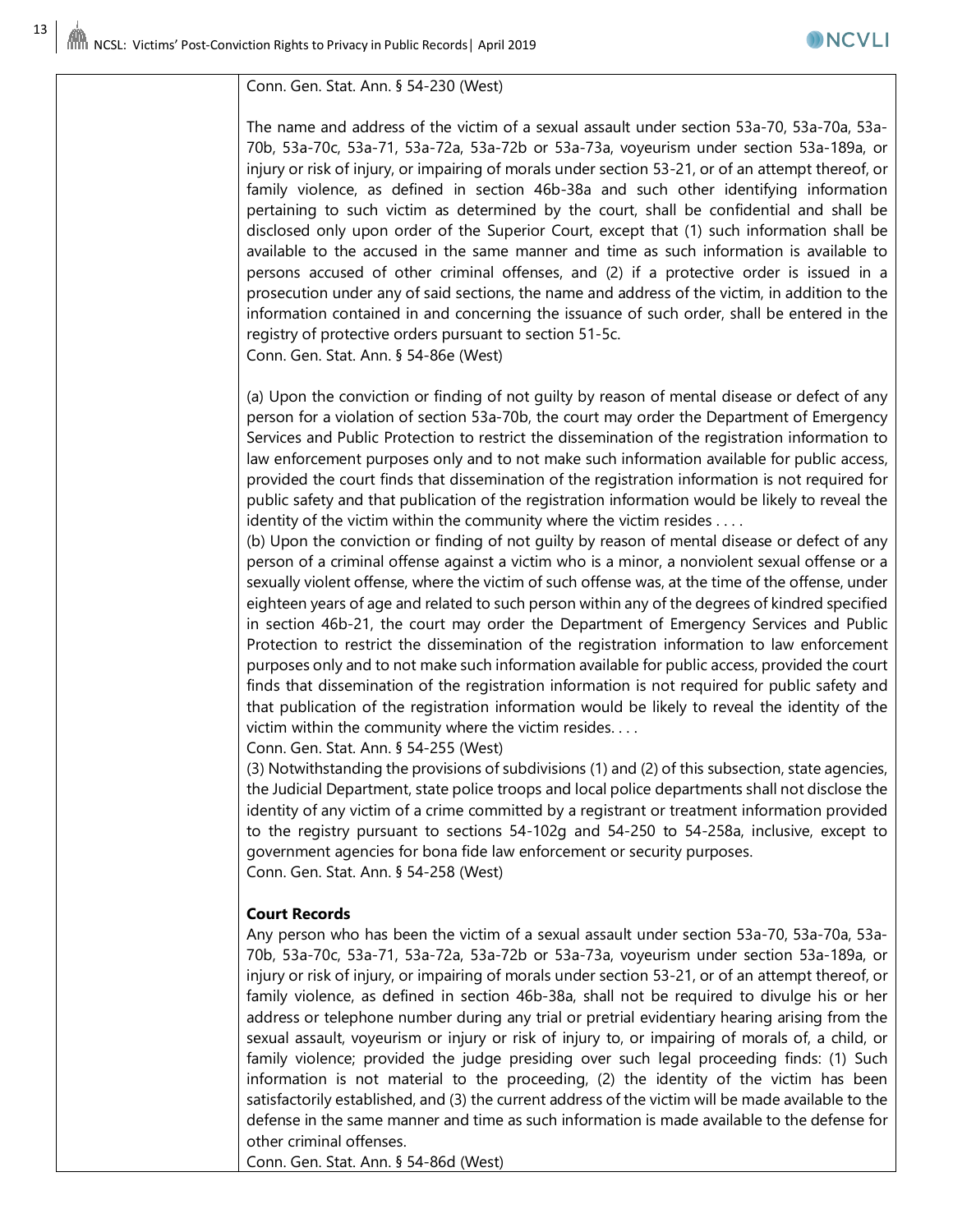

|                  | (i) The judge presiding over the proceeding or trial in his or her discretion, upon the judge's<br>own motion or at the request of a participant, may prohibit the broadcasting, televising,<br>recording or photographing of any participant at the trial. The judge shall give great weight to<br>requests where the protection of the identity of a person is desirable in the interests of justice,<br>such as for the victims of crime<br>CT R SUPER CT GEN Sec. 1-11C<br>(b)(1) All such proceedings may be broadcast, televised, videotaped, audio recorded or<br>photographed unless: (A) the panel of jurists grants a motion by a party or a victim in a case<br>requesting the limitation or preclusion of such coverage, or (B) the panel of jurists, on its own<br>motion, limits or precludes such coverage. The right to permit or to exclude coverage, whether<br>partially or totally, at any time in the interests of the administration of justice shall remain with<br>the panel of jurists<br>Conn. Practice Book Sec. 70-9                                                                                                                                                                                                                                                                                                                                                                                                                                                                                  |
|------------------|-----------------------------------------------------------------------------------------------------------------------------------------------------------------------------------------------------------------------------------------------------------------------------------------------------------------------------------------------------------------------------------------------------------------------------------------------------------------------------------------------------------------------------------------------------------------------------------------------------------------------------------------------------------------------------------------------------------------------------------------------------------------------------------------------------------------------------------------------------------------------------------------------------------------------------------------------------------------------------------------------------------------------------------------------------------------------------------------------------------------------------------------------------------------------------------------------------------------------------------------------------------------------------------------------------------------------------------------------------------------------------------------------------------------------------------------------------------------------------------------------------------------------------------|
|                  | <b>Bodycam Footage</b>                                                                                                                                                                                                                                                                                                                                                                                                                                                                                                                                                                                                                                                                                                                                                                                                                                                                                                                                                                                                                                                                                                                                                                                                                                                                                                                                                                                                                                                                                                            |
|                  | $(g) \ldots$<br>(2) No record created using body-worn recording equipment of (A) an occurrence or situation<br>described in subparagraphs (A) to (F), inclusive, of subdivision (1) of this subsection, (B) a scene<br>of an incident that involves (i) a victim of domestic or sexual abuse, (ii) a victim of homicide or<br>suicide, or (iii) a deceased victim of an accident, if disclosure could reasonably be expected to<br>constitute an unwarranted invasion of personal privacy in the case of any such victim described<br>in this subparagraph, or (C) a minor, shall be subject to disclosure under the Freedom of<br>Information Act, as defined in section 1-200, and any such record shall be confidential, except<br>that a record of a minor shall be disclosed if (i) the minor and the parent or guardian of such<br>minor consent to the disclosure of such record, (ii) a police officer is the subject of an allegation<br>of misconduct made by such minor or the parent or guardian of such minor, and the person<br>representing such officer in an investigation of such alleged misconduct requests disclosure of<br>such record for the sole purpose of preparing a defense to such allegation, or (iii) a person is<br>charged with a crime and defense counsel for such person requests disclosure of such record<br>for the sole purpose of assisting in such person's defense and the discovery of such record as<br>evidence is otherwise discoverable.<br>Conn. Gen. Stat. Ann. § 29-6d (West) |
| <b>Delaware:</b> | <b>Public Records</b> (a) When used in this subchapter:                                                                                                                                                                                                                                                                                                                                                                                                                                                                                                                                                                                                                                                                                                                                                                                                                                                                                                                                                                                                                                                                                                                                                                                                                                                                                                                                                                                                                                                                           |
|                  | (3) "Searchable records available to the public" means records regarding every sex offender<br>who has been convicted and who is thereafter designated to Risk Assessment Tier II or III<br>pursuant to this section except that relationship to the victim shall not be a searchable<br>record and age of victim shall be searchable only by age ranges birth to 11 years, 12 to 15<br>years, 16 to 17 years, and 18 and above. Exempt from the records are the identity of the<br>victims, the Social Security number of the offender, and arrests that did not result in conviction.<br>Del. Code Ann. tit. 11, § 4121 (West)                                                                                                                                                                                                                                                                                                                                                                                                                                                                                                                                                                                                                                                                                                                                                                                                                                                                                                  |
|                  | (a) Unless a victim or witness waives confidentiality in writing, neither a law-enforcement<br>agency, the prosecutor, nor the corrections department may disclose, except among<br>themselves or as authorized by law, the residential address, telephone number or place of<br>employment of the victim or a member of the victim's family, or the identity, residential<br>address, telephone number or place of employment of a witness or a member of the witness's                                                                                                                                                                                                                                                                                                                                                                                                                                                                                                                                                                                                                                                                                                                                                                                                                                                                                                                                                                                                                                                          |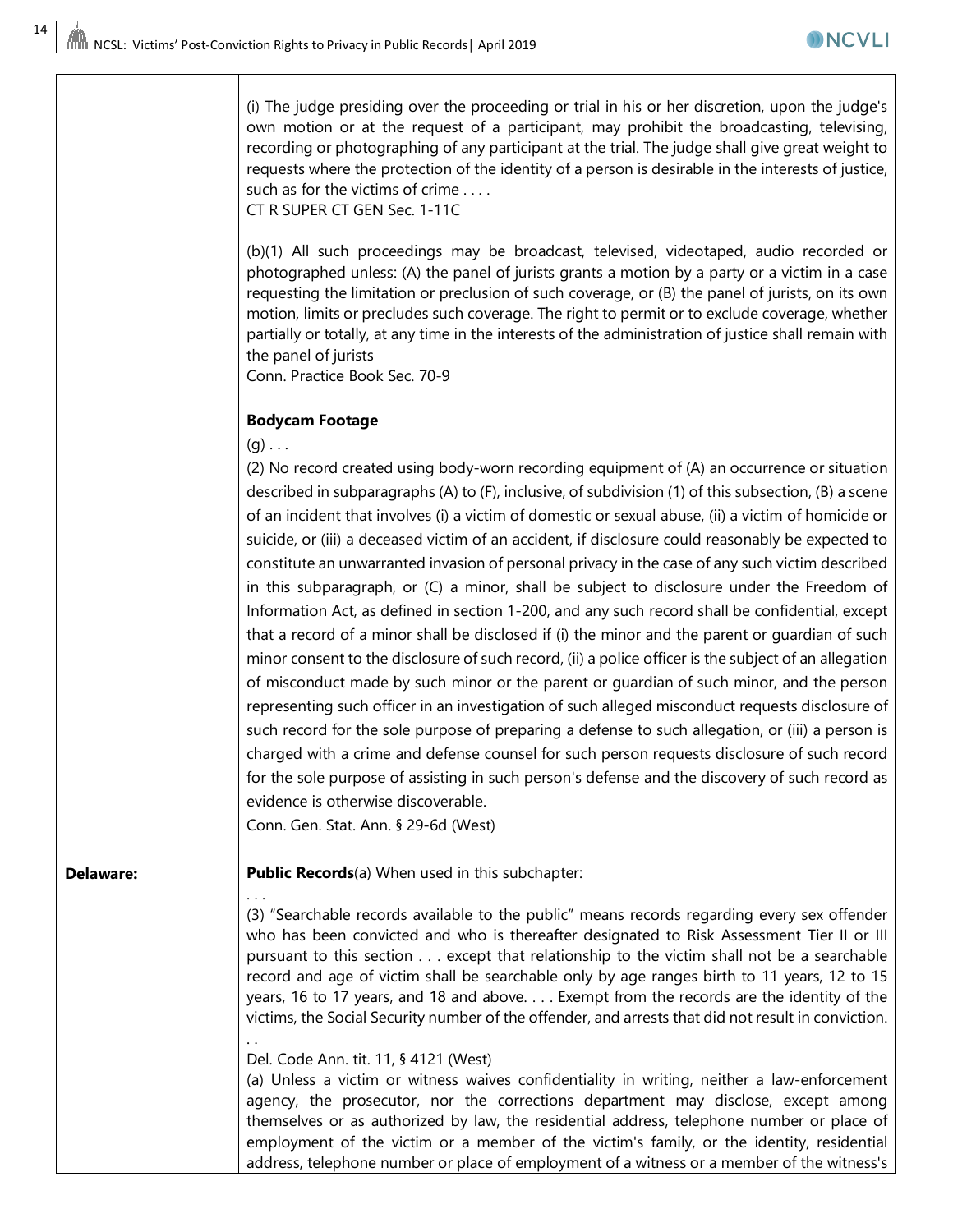

|                              | family, except to the extent that disclosure is of the site of the crime, is required by law or the<br>Rules of Criminal Procedure, is necessary for law-enforcement purposes, or is permitted by the<br>court for good cause.<br>(b) A court may not compel a victim or witness or a member of the victim's or witness's family<br>testifying in a criminal justice proceeding to disclose a residential address or place of<br>employment on the record unless the court finds that disclosure of the information is<br>necessary.<br>(c) The victim's address, place of employment and telephone number and any witness's<br>identity, address, place of employment and telephone number, maintained by a court,<br>prosecutor or law-enforcement agency pursuant to this chapter is exempt from disclosure<br>under the Freedom of Information Act [Chapter 100 of Title 29].<br>Del. Code Ann. tit. 11, § 9403 (West)<br>(m) Notwithstanding any law, rule or regulation to the contrary, any law-enforcement agency<br>may release relevant information collected pursuant to this section where it is necessary to<br>protect the public concerning a sex offender required to register pursuant to this section,<br>except that the identity of a victim of the offense shall not be released.<br>Del. Code Ann. tit. 11, § 4120 (West) |
|------------------------------|-------------------------------------------------------------------------------------------------------------------------------------------------------------------------------------------------------------------------------------------------------------------------------------------------------------------------------------------------------------------------------------------------------------------------------------------------------------------------------------------------------------------------------------------------------------------------------------------------------------------------------------------------------------------------------------------------------------------------------------------------------------------------------------------------------------------------------------------------------------------------------------------------------------------------------------------------------------------------------------------------------------------------------------------------------------------------------------------------------------------------------------------------------------------------------------------------------------------------------------------------------------------------------------------------------------------------------------------------|
| <b>District of Columbia:</b> | <b>Public Records</b><br>(c) Producing Documents and Objects.                                                                                                                                                                                                                                                                                                                                                                                                                                                                                                                                                                                                                                                                                                                                                                                                                                                                                                                                                                                                                                                                                                                                                                                                                                                                                   |
|                              |                                                                                                                                                                                                                                                                                                                                                                                                                                                                                                                                                                                                                                                                                                                                                                                                                                                                                                                                                                                                                                                                                                                                                                                                                                                                                                                                                 |
|                              | (3) Subpoena for Personal or Confidential Information About a Victim. After a complaint,<br>indictment, or information is filed, a subpoena requiring the production of personal or<br>confidential information about a victim may be served on a third party only by court order.<br>Before entering the order and unless there are exceptional circumstances, the court must<br>require giving notice to the victim so that the victim can move to quash or modify the<br>subpoena or otherwise object.<br>D.C. Super. Ct. R. Crim. P. 17                                                                                                                                                                                                                                                                                                                                                                                                                                                                                                                                                                                                                                                                                                                                                                                                     |
|                              | (f) Information identifying a victim of homicide or suicide, the victim's family members, or the<br>alleged or suspected perpetrator of the homicide or suicide shall not be disclosed by the<br>[Fatality Review] Committee in any report that is available to the public.<br>D.C. Code Ann. § 5-1431.05 (West)                                                                                                                                                                                                                                                                                                                                                                                                                                                                                                                                                                                                                                                                                                                                                                                                                                                                                                                                                                                                                                |
|                              | (f) Information identifying a victim of domestic violence or that person's family members, or<br>an alleged perpetrator of abuse upon the victim, shall not be disclosed in any report [made by<br>the Domestic Violence Fatality Review Board] that is available to the public.<br>D.C. Code Ann. § 16-1056 (West)                                                                                                                                                                                                                                                                                                                                                                                                                                                                                                                                                                                                                                                                                                                                                                                                                                                                                                                                                                                                                             |
|                              | (e) This section does not limit the authority of the Metropolitan Police Department to release<br>information concerning any person, except that the identity of a victim of an offense requiring<br>registration shall be treated as confidential information as provided in the regulations issued<br>under subsection (q) of this section.<br>D.C. Code Ann. § 22-4011 (West)                                                                                                                                                                                                                                                                                                                                                                                                                                                                                                                                                                                                                                                                                                                                                                                                                                                                                                                                                                |
|                              | <b>Court Records</b><br>F. The following procedures govern the drafting and circulation of opinions:                                                                                                                                                                                                                                                                                                                                                                                                                                                                                                                                                                                                                                                                                                                                                                                                                                                                                                                                                                                                                                                                                                                                                                                                                                            |
|                              | 8. In all opinions, published or unpublished, in appeals from an adjudication of delinquency or<br>neglect, termination of parental rights, or an unconsented adoption, initials instead of names<br>will be used to refer to individual persons who are parties. Initials will also be used in place of                                                                                                                                                                                                                                                                                                                                                                                                                                                                                                                                                                                                                                                                                                                                                                                                                                                                                                                                                                                                                                        |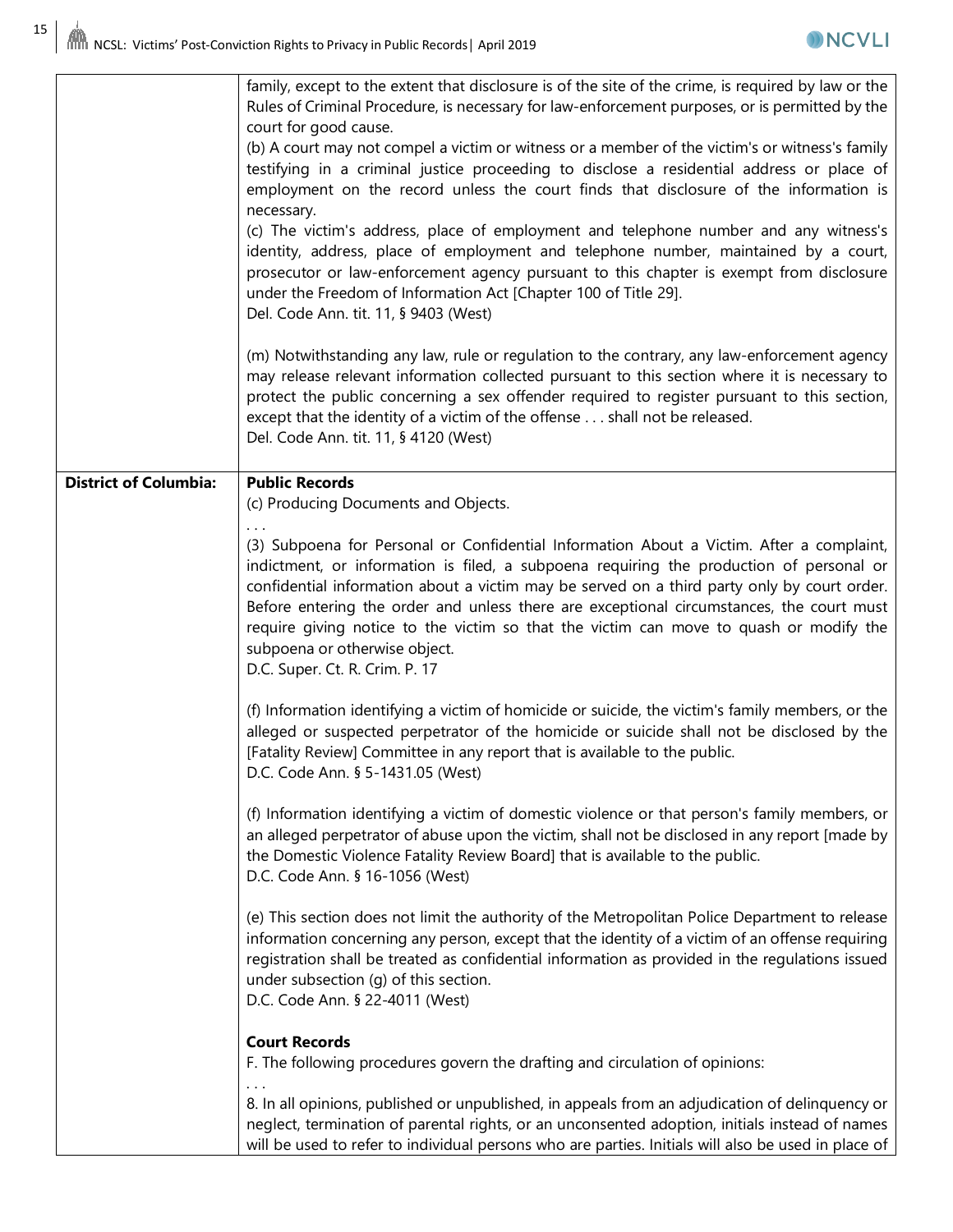

|                 | names to identify the victim in any appeal from a conviction or delinquency adjudication arising                                                                                                                                                                                                                                                                                                                                                                                                                                                                                                                                                                                                                                                                                                                                                                                                                                                                                                                                                                                                                                                                                                                                                                                                                               |
|-----------------|--------------------------------------------------------------------------------------------------------------------------------------------------------------------------------------------------------------------------------------------------------------------------------------------------------------------------------------------------------------------------------------------------------------------------------------------------------------------------------------------------------------------------------------------------------------------------------------------------------------------------------------------------------------------------------------------------------------------------------------------------------------------------------------------------------------------------------------------------------------------------------------------------------------------------------------------------------------------------------------------------------------------------------------------------------------------------------------------------------------------------------------------------------------------------------------------------------------------------------------------------------------------------------------------------------------------------------|
|                 | from a sexual assault.                                                                                                                                                                                                                                                                                                                                                                                                                                                                                                                                                                                                                                                                                                                                                                                                                                                                                                                                                                                                                                                                                                                                                                                                                                                                                                         |
|                 | D.C. Ct. App. R. IOP VIII                                                                                                                                                                                                                                                                                                                                                                                                                                                                                                                                                                                                                                                                                                                                                                                                                                                                                                                                                                                                                                                                                                                                                                                                                                                                                                      |
|                 |                                                                                                                                                                                                                                                                                                                                                                                                                                                                                                                                                                                                                                                                                                                                                                                                                                                                                                                                                                                                                                                                                                                                                                                                                                                                                                                                |
| <b>Florida:</b> | Constitutional                                                                                                                                                                                                                                                                                                                                                                                                                                                                                                                                                                                                                                                                                                                                                                                                                                                                                                                                                                                                                                                                                                                                                                                                                                                                                                                 |
|                 | (b) To preserve and protect the right of crime victims to achieve justice, ensure a meaningful<br>role throughout the criminal and juvenile justice systems for crime victims, and ensure that<br>crime victims' rights and interests are respected and protected by law in a manner no less<br>vigorous than protections afforded to criminal defendants and juvenile delinquents, every<br>victim is entitled to the following rights, beginning at the time of his or her victimization:                                                                                                                                                                                                                                                                                                                                                                                                                                                                                                                                                                                                                                                                                                                                                                                                                                    |
|                 | (5) The right to prevent the disclosure of information or records that could be used to locate<br>or harass the victim or the victim's family, or which could disclose confidential or privileged<br>information of the victim.<br>Fla. Const. art. I, § 16                                                                                                                                                                                                                                                                                                                                                                                                                                                                                                                                                                                                                                                                                                                                                                                                                                                                                                                                                                                                                                                                    |
|                 | <b>Public Records</b>                                                                                                                                                                                                                                                                                                                                                                                                                                                                                                                                                                                                                                                                                                                                                                                                                                                                                                                                                                                                                                                                                                                                                                                                                                                                                                          |
|                 | (2) Agency investigations .--                                                                                                                                                                                                                                                                                                                                                                                                                                                                                                                                                                                                                                                                                                                                                                                                                                                                                                                                                                                                                                                                                                                                                                                                                                                                                                  |
|                 |                                                                                                                                                                                                                                                                                                                                                                                                                                                                                                                                                                                                                                                                                                                                                                                                                                                                                                                                                                                                                                                                                                                                                                                                                                                                                                                                |
|                 | (h) 1. The following criminal intelligence information or criminal investigative information is<br>confidential and exempt from s. 119.07(1) and s. 24(a), Art. I of the State Constitution:<br>a. Any information that reveals the identity of the victim of the crime of child abuse as defined<br>by chapter 827 or that reveals the identity of a person under the age of 18 who is the victim of<br>the crime of human trafficking proscribed in s. 787.06(3)(a).<br>b. Any information that may reveal the identity of a person who is a victim of any sexual offense,<br>including a sexual offense proscribed in s. 787.06(3)(b), (d), (f), or (g), chapter 794, chapter 796,                                                                                                                                                                                                                                                                                                                                                                                                                                                                                                                                                                                                                                          |
|                 | chapter 800, chapter 827, or chapter 847.<br>c. A photograph, videotape, or image of any part of the body of the victim of a sexual offense<br>prohibited under s. 787.06(3)(b), (d), (f), or (g), chapter 794, chapter 796, chapter 800, s. 810.145,<br>chapter 827, or chapter 847, regardless of whether the photograph, videotape, or image<br>identifies the victim.                                                                                                                                                                                                                                                                                                                                                                                                                                                                                                                                                                                                                                                                                                                                                                                                                                                                                                                                                      |
|                 | (i) Any criminal intelligence information or criminal investigative information that reveals the<br>personal assets of the victim of a crime, other than property stolen or destroyed during the<br>commission of the crime, is exempt from s. 119.07(1) and s. 24(a), Art. I of the State<br>Constitution.                                                                                                                                                                                                                                                                                                                                                                                                                                                                                                                                                                                                                                                                                                                                                                                                                                                                                                                                                                                                                    |
|                 | (j) 1. Any document that reveals the identity, home or employment telephone number, home<br>or employment address, or personal assets of the victim of a crime and identifies that person<br>as the victim of a crime, which document is received by any agency that regularly receives<br>information from or concerning the victims of crime, is exempt from s. $119.07(1)$ and s. $24(a)$ ,<br>Art. I of the State Constitution. Any information not otherwise held confidential or exempt from<br>s. 119.07(1) which reveals the home or employment telephone number, home or employment<br>address, or personal assets of a person who has been the victim of sexual battery, aggravated<br>child abuse, aggravated stalking, harassment, aggravated battery, or domestic violence is<br>exempt from s. 119.07(1) and s. 24(a), Art. I of the State Constitution, upon written request by<br>the victim, which must include official verification that an applicable crime has occurred. Such<br>information shall cease to be exempt 5 years after the receipt of the written request. Any state<br>or federal agency that is authorized to have access to such documents by any provision of law<br>shall be granted such access in the furtherance of such agency's statutory duties,<br>notwithstanding this section. |
|                 | 2. a. Any information in a videotaped statement of a minor who is alleged to be or who is a<br>victim of sexual battery, lewd acts, or other sexual misconduct proscribed in chapter 800 or in                                                                                                                                                                                                                                                                                                                                                                                                                                                                                                                                                                                                                                                                                                                                                                                                                                                                                                                                                                                                                                                                                                                                 |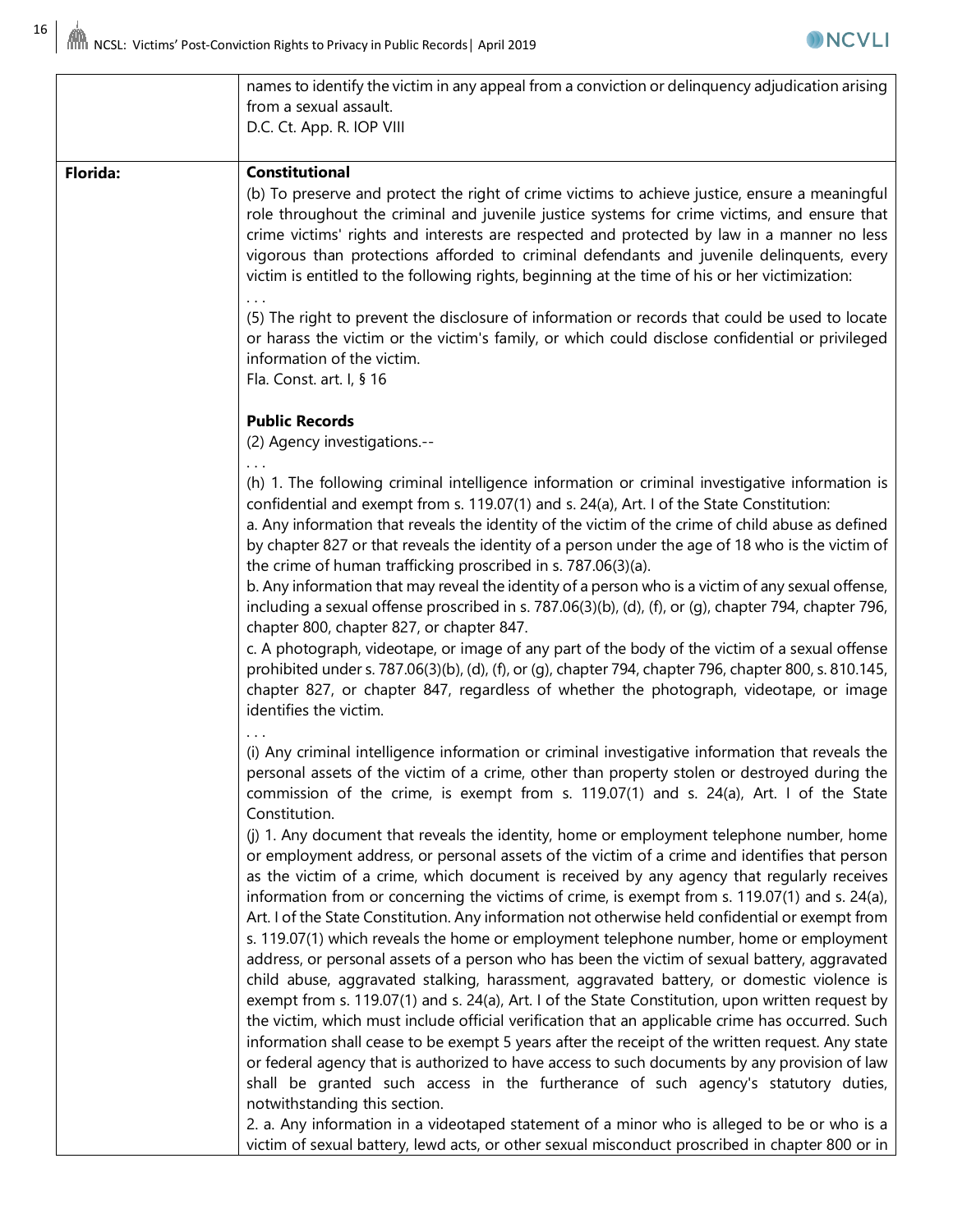s. 794.011, s. 827.071, s. 847.012, s. 847.0125, s. 847.013, s. 847.0133, or s. 847.0145, which reveals that minor's identity, including, but not limited to, the minor's face; the minor's home, school, church, or employment telephone number; the minor's home, school, church, or employment address; the name of the minor's school, church, or place of employment; or the personal assets of the minor; and which identifies that minor as the victim of a crime described in this subparagraph, held by a law enforcement agency, is confidential and exempt from s. 119.07(1) and s. 24(a), Art. I of the State Constitution. Any governmental agency that is authorized to have access to such statements by any provision of law shall be granted such access in the furtherance of the agency's statutory duties, notwithstanding the provisions of this section. b. A public employee or officer who has access to a videotaped statement of a minor who is alleged to be or who is a victim of sexual battery, lewd acts, or other sexual misconduct proscribed in chapter 800 or in s. 794.011, s. 827.071, s. 847.012, s. 847.0125, s. 847.013, s. 847.0133, or s. 847.0145 may not willfully and knowingly disclose videotaped information that reveals the minor's identity to a person who is not assisting in the investigation or prosecution of the alleged offense or to any person other than the defendant, the defendant's attorney, or a person specified in an order entered by the court having jurisdiction of the alleged offense. A person who violates this provision commits a misdemeanor of the first degree, punishable as provided in s. 775.082 or s. 775.083. . . . (n) Personal identifying information of the alleged victim in an allegation of sexual harassment is confidential and exempt from s. 119.07(1) and s. 24(a), Art. I of the State Constitution. Such information may be disclosed to another governmental entity in the furtherance of its official duties and responsibilities. This paragraph is subject to the Open Government Sunset Review Act in accordance with s. 119.15 and shall stand repealed on October 2, 2022, unless reviewed and saved from repeal through reenactment by the Legislature. (o) The address of a victim of an incident of mass violence is exempt from s. 119.07(1) and s. 24(a), Art. I of the State Constitution. For purposes of this paragraph, the term "incident of mass violence" means an incident in which four or more people, not including the perpetrator, are severely injured or killed by an intentional and indiscriminate act of violence of another. For purposes of this paragraph, the term "victim" means a person killed or injured during an incident of mass violence, not including the perpetrator. This paragraph is subject to the Open Government Sunset Review Act in accordance with s. 119.15 and shall stand repealed on October 2, 2023, unless reviewed and saved from repeal through reenactment by the Legislature. Fla. Stat. Ann. § 119.071 (West) (1) Except as otherwise provided by law or in this section, the following records and information held by the Department of Corrections are confidential and exempt from the provisions of s. 119.07(1) and s. 24(a), Art. I of the State Constitution: . . . (f) Information concerning a victim's statement and identity. Fla. Stat. Ann. § 945.10 (West) No person shall print, publish, or broadcast, or cause or allow to be printed, published, or broadcast, in any instrument of mass communication the name, address, or other identifying fact or information of the victim of any sexual offense within this chapter, except as provided in s. 119.071(2)(h) or unless the court determines that such information is no longer confidential and exempt pursuant to s. 92.56. An offense under this section shall constitute a misdemeanor of the second degree, punishable as provided in s. 775.082 or s. 775.083. Fla. Stat. Ann. § 794.03 (West)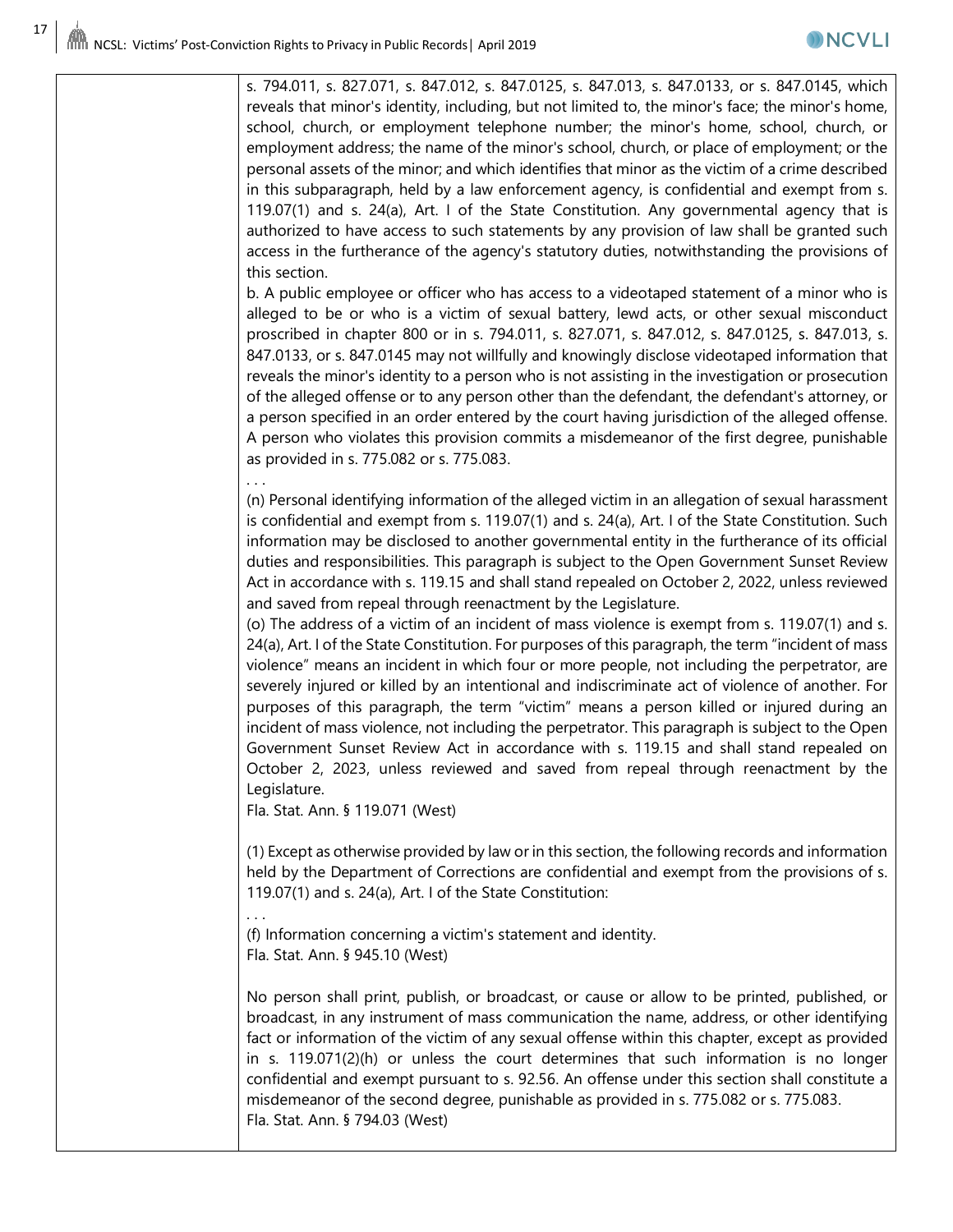

(1) A public employee or officer who has access to the photograph, name, or address of a person who is alleged to be the victim of an offense described in this chapter, chapter 800, s. 827.03, s. 827.04, or s. 827.071 may not willfully and knowingly disclose it to a person who is not assisting in the investigation or prosecution of the alleged offense or to any person other than the defendant, the defendant's attorney, a person specified in an order entered by the court having jurisdiction of the alleged offense, or organizations authorized to receive such information made exempt by s.  $119.071(2)(h)$ , or to a rape crisis center or sexual assault counselor, as defined in s. 90.5035(1)(b), who will be offering services to the victim. Fla. Stat. Ann. § 794.024 (West)

(7) Community and public notification.--

 $(a) \ldots$ . . .

. . .

This paragraph does not authorize the release of the name of any victim of the sexual predator. Fla. Stat. Ann. § 775.21 (West)

#### **Court Records**

(2) . . . [V]ictim impact statements that have been submitted to the court or admitted into evidence under this part shall be part of the record but shall be sealed and may be opened only pursuant to a court order.

Fla. Stat. Ann. § 394.921 (West)

(d) Procedures for Determining Confidentiality of Court Records.

(1) The clerk of the court shall designate and maintain the confidentiality of any information contained within a court record that is described in subdivision  $(d)(1)(A)$  or  $(d)(1)(B)$  of this rule. The following information shall be maintained as confidential:

(A) information described by any of subdivisions (c)(1) through (c)(6) of this rule; and (B) except as provided by court order, information subject to subdivision (c)(7) or (c)(8) of this rule that is currently confidential or exempt from section 119.07, Florida Statutes, and article I, section 24(a) of the Florida Constitution as specifically stated in any of the following statutes or as they may be amended or renumbered:

(xii) The victim's address in a domestic violence action on petitioner's request. § 741.30(3)(b), Fla. Stat.

(xiii) Protected information regarding victims of child abuse or sexual offenses. §§ 119.071(2)(h), 119.0714(1)(h), Fla. Stat.

FL ST J ADMIN Rule 2.420

#### **Law Enforcement Records**

Police reports are public records except as otherwise made exempt or confidential. Every person is allowed to examine nonexempt or nonconfidential police reports. A person who comes into possession of exempt or confidential information contained in police reports may not use that information for any commercial solicitation of the victims or relatives of the victims of the reported crimes or accidents and may not knowingly disclose such information to any third party for the purpose of such solicitation during the period of time that information remains exempt or confidential. . . .

Fla. Stat. Ann. § 119.105 (West)

#### **Georgia: Public Records**

(b) Current addresses and telephone numbers of victims and their names provided for the purposes of notification pursuant to this chapter or any other notification statute shall be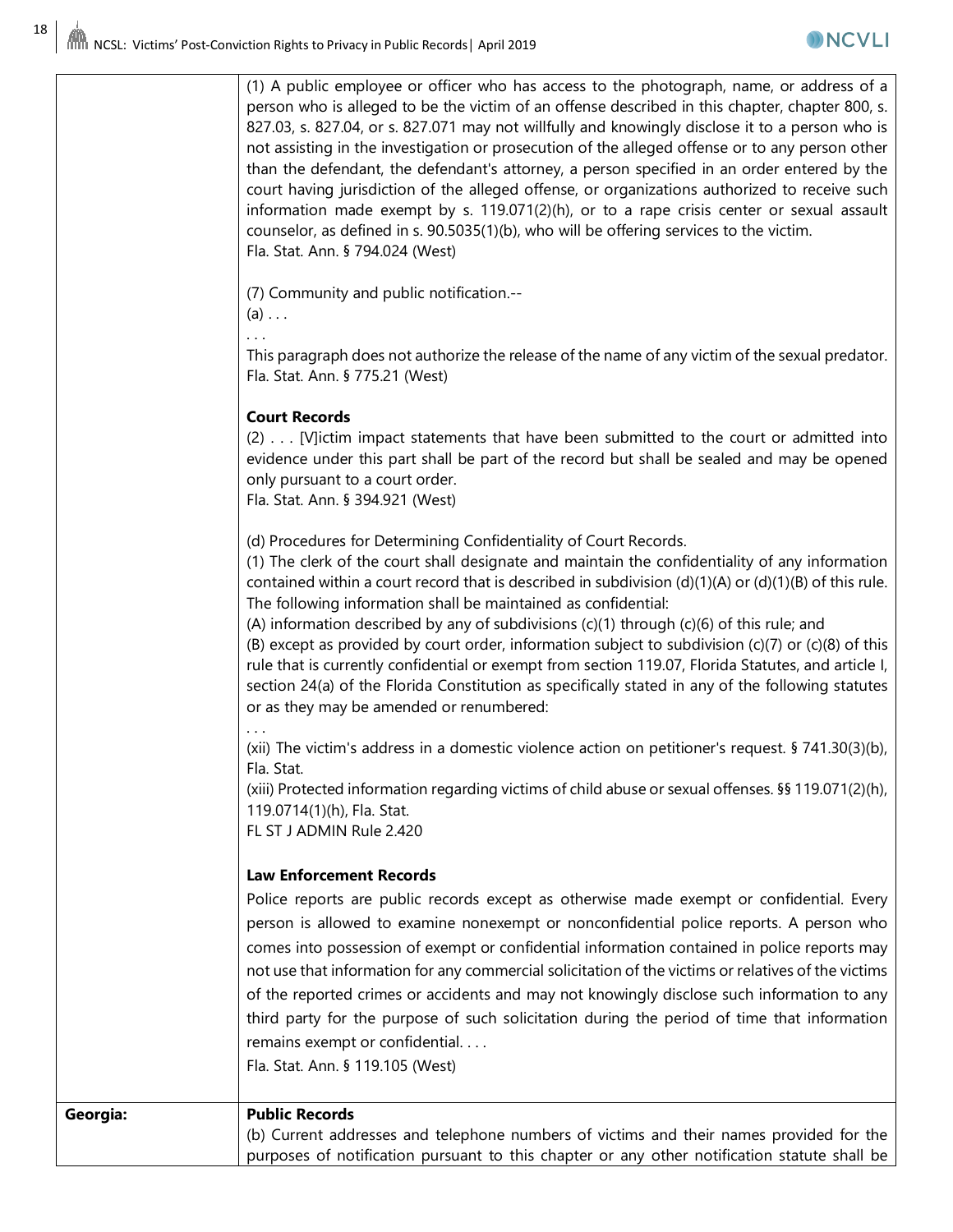

|         | confidential and used solely for the purposes of this chapter and shall not be subject to<br>disclosure under Article 4 of Chapter 18 of Title 50, relating to inspection of public records.<br>Ga. Code Ann. § 17-17-14 (West)                                                                                                                                                                                                                                                                                                                                                                                               |
|---------|-------------------------------------------------------------------------------------------------------------------------------------------------------------------------------------------------------------------------------------------------------------------------------------------------------------------------------------------------------------------------------------------------------------------------------------------------------------------------------------------------------------------------------------------------------------------------------------------------------------------------------|
|         | (o) The information collected pursuant to this Code section shall be treated as private data<br>except that:                                                                                                                                                                                                                                                                                                                                                                                                                                                                                                                  |
|         | (3) The Georgia Bureau of Investigation or any sheriff maintaining records required under this<br>Code section shall, in addition to the requirements of this Code section to inform the public of<br>the presence of sexual offenders in each community, release such other relevant information<br>collected under this Code section that is necessary to protect the public concerning sexual<br>offenders required to register under this Code section, except that the identity of a victim of<br>an offense that requires registration under this Code section shall not be released.<br>Ga. Code Ann. § 42-1-12 (West) |
|         | <b>Court Records</b><br>(F) Other persons or organizations desiring to record. Any other persons or organizations,<br>including representatives of the news media, desiring to record a court proceeding shall make<br>application to the judge on the form in Exhibit A following this rule.                                                                                                                                                                                                                                                                                                                                 |
|         | (3) Notice and hearing: The court will notify the parties of its receipt of a request for recording.<br>Parties shall then notify their witnesses. The prosecutor of a criminal case shall notify alleged<br>victims. The judge will promptly hold a hearing if the judge intends to deny the request or a<br>portion of the request, or if a party, witness, or alleged victim objects to a request. The hearing<br>under this paragraph shall be part of the official record of the proceeding.<br>Ga. Unif. Super. Ct. R. 22                                                                                               |
|         |                                                                                                                                                                                                                                                                                                                                                                                                                                                                                                                                                                                                                               |
| Hawaii: | <b>Public Records</b><br>(a) There is established the address confidentiality program in the department of the attorney<br>general to protect the confidentiality of the actual address of a victim of domestic abuse, a<br>sexual offense, or stalking and to prevent the victim's assailants or potential assailants from<br>finding the victim through public records.<br>Haw. Rev. Stat. Ann. § 801G-2 (West)                                                                                                                                                                                                             |
|         | (a) Registration information shall be disclosed as follows:                                                                                                                                                                                                                                                                                                                                                                                                                                                                                                                                                                   |
|         | (3) The attorney general and any county police department shall release public information as<br>provided in subsection (b) concerning a specific person required to register under this chapter;<br>provided that the identity of a victim of an offense that requires registration under this chapter<br>shall not be released.<br>Haw. Rev. Stat. Ann. § 846E-3 (West)                                                                                                                                                                                                                                                     |
| Idaho:  | <b>Public Records</b><br>The following records are exempt from disclosure:                                                                                                                                                                                                                                                                                                                                                                                                                                                                                                                                                    |
|         | (4)(a) The following records of the department of correction:                                                                                                                                                                                                                                                                                                                                                                                                                                                                                                                                                                 |
|         | (ii) Records that contain any identifying information, or any information that would lead to the<br>identification of any victims or witnesses;                                                                                                                                                                                                                                                                                                                                                                                                                                                                               |
|         |                                                                                                                                                                                                                                                                                                                                                                                                                                                                                                                                                                                                                               |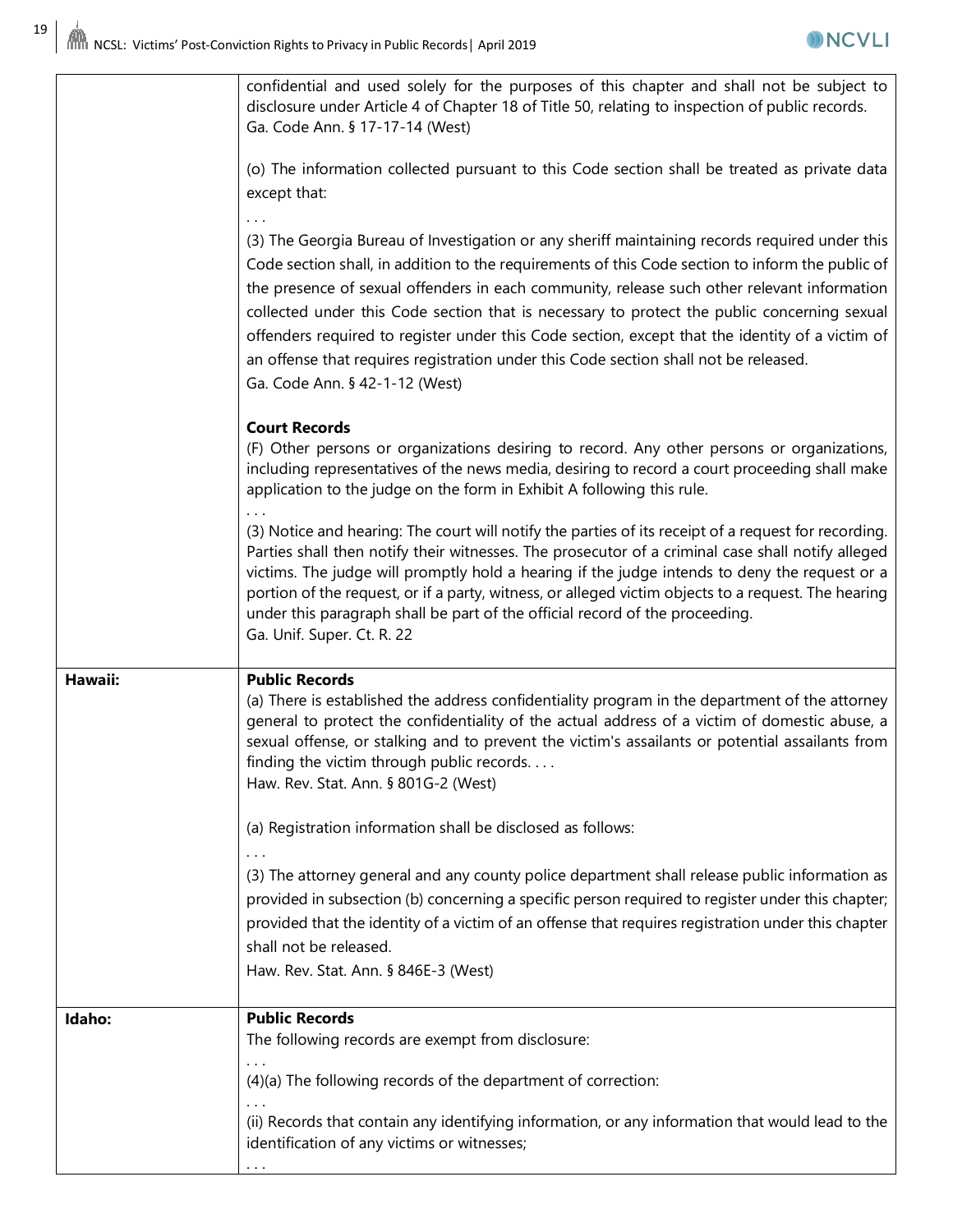**INCVLI** (c) Records of the commission of pardons and parole shall be exempt from public disclosure pursuant to section 20-213A, Idaho Code, and section 20-223, Idaho Code. Records exempt from disclosure shall also include those containing the names, addresses and written statements of victims. Idaho Code Ann. § 74-105 (West) Information within the sexual offender registry collected pursuant to this chapter is subject to release only as provided by this section. . . . (3) The following information shall not be disclosed to the public: (a) The identity of the victim; . . . (4) Where a crime category such as "incest" may serve to identify a victim, that crime will be reported as a violation of section 18-1506, Idaho Code. Idaho Code Ann. § 18-8323 (West) **Court Records** (g) Court records exempt from disclosure. Except as provided in paragraph (h) of this rule, court

records specified below are confidential and are exempt from disclosure. Any willful or intentional disclosure of a confidential court record may be treated as a contempt of court. . . .

(17) Records maintained by a court that are gathered at the request or under the auspices of a court (other than records that have been admitted in evidence);

(F) to provide personal or identifying information on individuals for internal court use, including . . . victim information/restitution sheets.

ID R ADMIN Rule 32

(d) The presiding judge may exclude audio/visual coverage of a particular participant or direct that the identity or audio of a participant be concealed upon a determination that such coverage will have a substantial adverse effect upon a particular individual. It is expected the presiding judge will exercise particular sensitivity to victims of crime. ID R ADMIN Rule 45

(2) . . . The victim's address shall be kept confidential by the court except for carrying out the provisions of this chapter.

Idaho Code Ann. § 19-5306 (West)

## **Prosecution Records**

(d) Redacting Protected Information from Responses to Discovery. The party providing discovery may redact protected information from the information or material provided.

(1) Protected information means:

(A) Contact Information. The home addresses, business addresses, telephone numbers (including cell phones), and email addresses of an alleged victim, or of a witness, or of the spouse, children, or other close family members of the alleged victim or witness, and the places where any of those persons regularly go, such as schools and places of employment and worship.

I.C.R. 16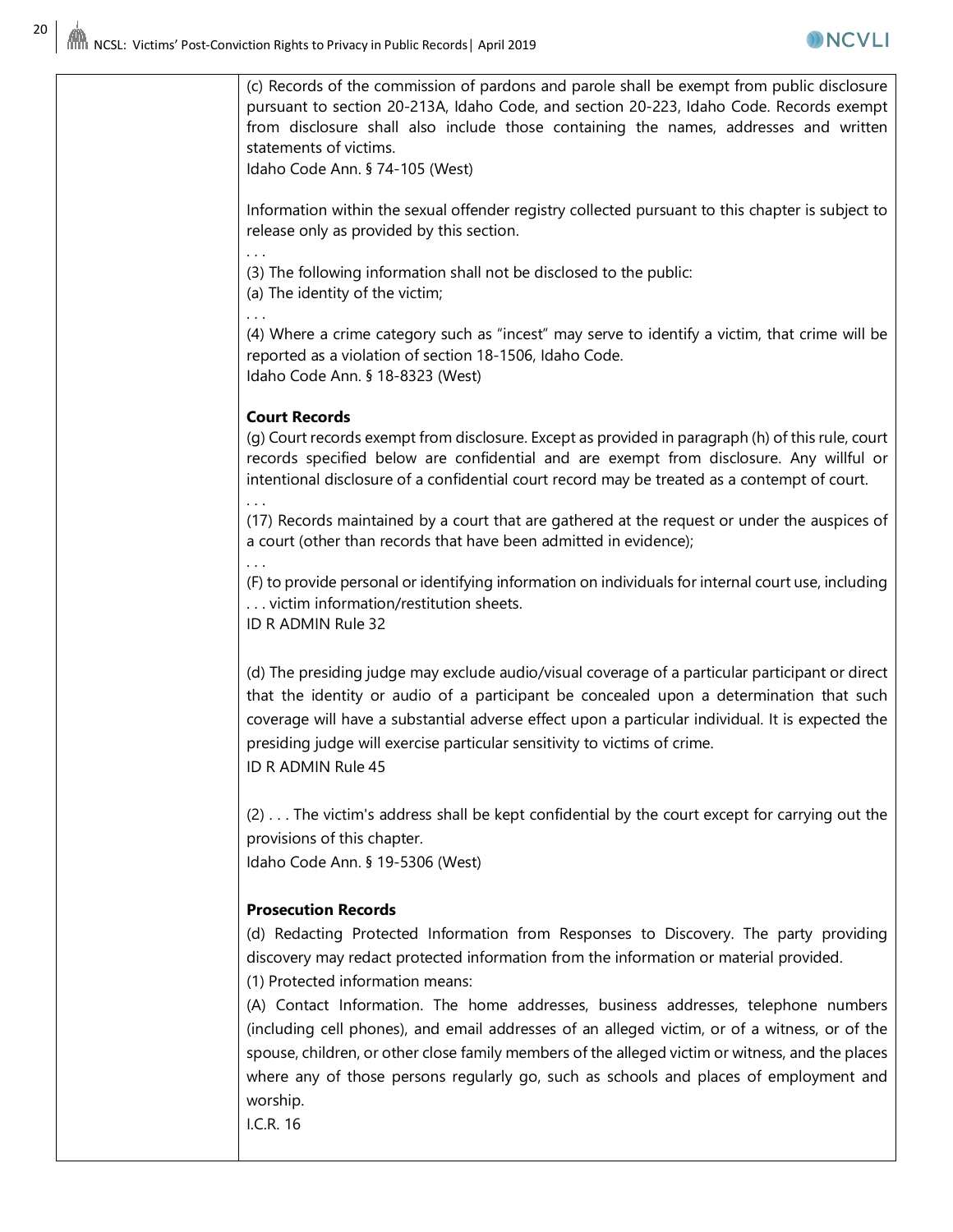

| <b>Illinois:</b> | Constitutional<br>(a) Crime victims, as defined by law, shall have the following rights:                                                                                                                                                                                                                                                                                                                                                                                                                                                                                                                                                                                                                           |
|------------------|--------------------------------------------------------------------------------------------------------------------------------------------------------------------------------------------------------------------------------------------------------------------------------------------------------------------------------------------------------------------------------------------------------------------------------------------------------------------------------------------------------------------------------------------------------------------------------------------------------------------------------------------------------------------------------------------------------------------|
|                  | (2) The right to notice and to a hearing before a court ruling on a request for access to any of<br>the victim's records, information, or communications which are privileged or confidential by<br>law.<br>Ill. Const. art. I, § 8.1                                                                                                                                                                                                                                                                                                                                                                                                                                                                              |
|                  | <b>Public Records</b>                                                                                                                                                                                                                                                                                                                                                                                                                                                                                                                                                                                                                                                                                              |
|                  | (a) Crime victims shall have the following rights:                                                                                                                                                                                                                                                                                                                                                                                                                                                                                                                                                                                                                                                                 |
|                  | (1.5) The right to notice and to a hearing before a court ruling on a request for access to any<br>of the victim's records, information, or communications which are privileged or confidential by<br>law.<br>725 III. Comp. Stat. Ann. 120/4                                                                                                                                                                                                                                                                                                                                                                                                                                                                      |
|                  | (c-5) The following procedures shall be followed to afford victims the rights guaranteed by<br>Article I, Section 8.1 of the Illinois Constitution:                                                                                                                                                                                                                                                                                                                                                                                                                                                                                                                                                                |
|                  | (9) Right to notice and hearing before disclosure of confidential or privileged information or<br>records. A defendant who seeks to subpoena records of or concerning the victim that are<br>confidential or privileged by law must seek permission of the court before the subpoena is<br>issued The prosecuting attorney and the victim shall have 30 days to seek appellate review<br>before the records are disclosed to the defendant<br>725 Ill. Comp. Stat. Ann. 120/4.5                                                                                                                                                                                                                                    |
|                  | (1) [T]he following shall be exempt from inspection and copying:                                                                                                                                                                                                                                                                                                                                                                                                                                                                                                                                                                                                                                                   |
|                  | (e-9) Records requested by a person in a county jail or committed to the Department of<br>Corrections or Department of Human Services Division of Mental Health, containing personal<br>information pertaining to the person's victim or the victim's family, including, but not limited<br>to, a victim's home address, home telephone number, work or school address, work telephone<br>number, social security number, or any other identifying information, except as may be relevant<br>to a requester's current or potential case or claim.<br>5 III. Comp. Stat. Ann. 140/7                                                                                                                                 |
|                  | (h) The Attorney General shall not release the names, addresses, phone numbers, personal<br>identification numbers, or email addresses of any person registered to receive notifications to<br>any other person except State or local officials using the notification system to satisfy the<br>official's obligation to provide the information. The Attorney General may grant limited access<br>to the Automated Victim Notification system (AVN) to law enforcement, prosecution, and other<br>agencies that provide service to victims of violent crime to assist victims in enrolling and<br>utilizing the AVN system.<br>725 Ill. Comp. Stat. Ann. 120/8.5                                                  |
|                  | (b) If the court places a civilly committed sexually violent person on conditional release under<br>Section 40 or 60 of this Act or discharges a person under Section 65, or if a detainee or civilly<br>committed sexually violent person escapes, dies, or is subject to any court-ordered change in<br>custody status of the detainee or sexually violent person, the Department shall make a<br>reasonable attempt, if he or she can be found, to notify all of the following who have requested<br>notification under this Act or under the Rights of Crime Victims and Witnesses Act:<br>(1) Whichever of the following persons is appropriate in accordance with the provisions of<br>subsection $(a)(3)$ : |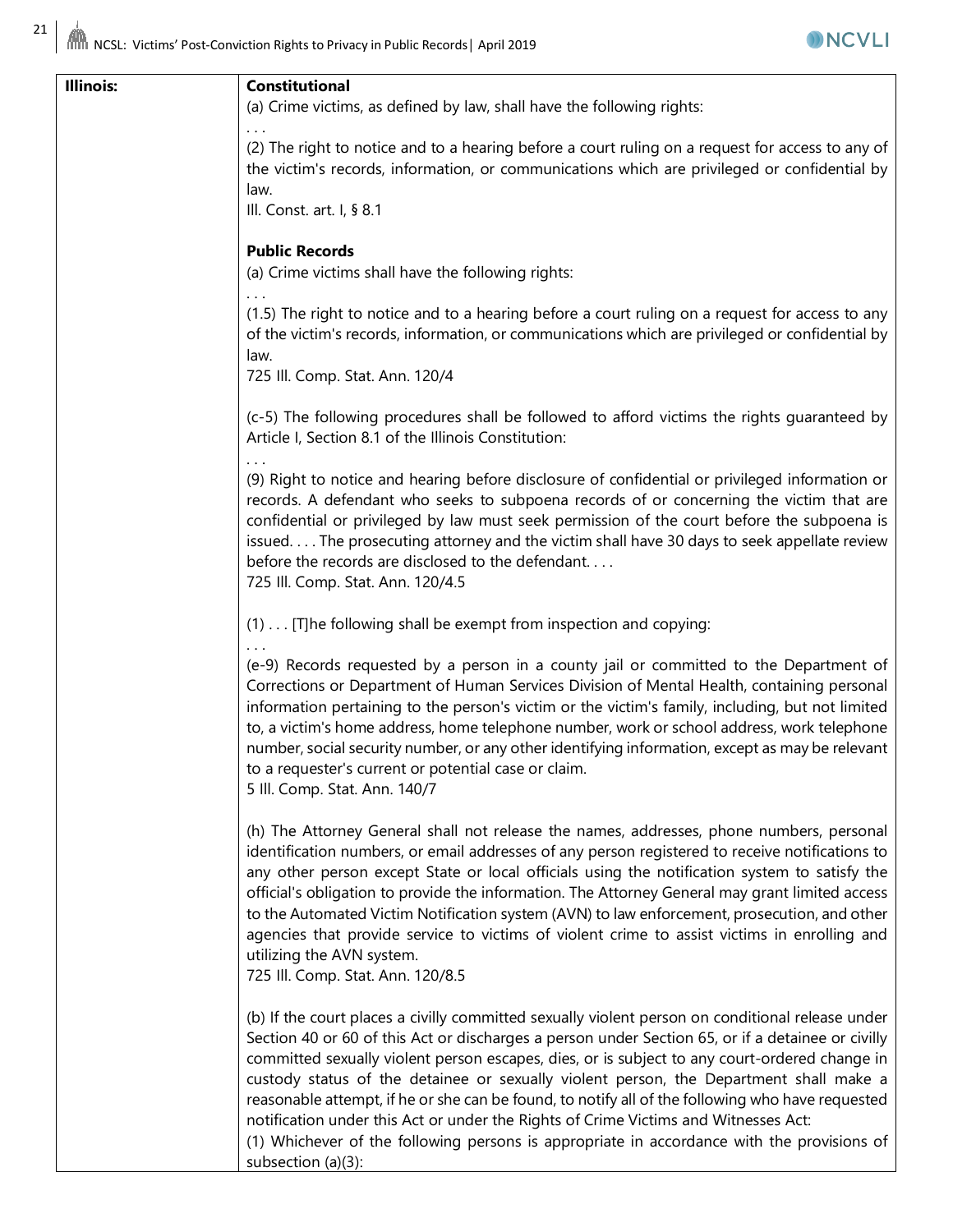

(A) The victim of the act of sexual violence.

(B) An adult member of the victim's family, if the victim died as a result of the act of sexual violence.

(C) The victim's parent or legal guardian, if the victim is younger than 18 years old. . . .

(d) The Department shall design and prepare cards for persons specified in paragraph (b)(1) of this Section to send to the Department. . . . All records or portions of records of the Department that relate to mailing addresses of these persons are not subject to inspection or copying under Section 3 of the Freedom of Information Act.

725 Ill. Comp. Stat. Ann. 207/75

## **Court Records**

(b) Expungement.

. . .

(5) Whenever a person has been convicted of criminal sexual assault, aggravated criminal sexual assault, predatory criminal sexual assault of a child, criminal sexual abuse, or aggravated criminal sexual abuse, the victim of that offense may request that the State's Attorney of the county in which the conviction occurred file a verified petition with the presiding trial judge at the petitioner's trial to have a court order entered to seal the records of the circuit court clerk in connection with the proceedings of the trial court concerning that offense. However, the records of the arresting authority and the Department of State Police concerning the offense shall not be sealed. The court, upon good cause shown, shall make the records of the circuit court clerk in connection with the proceedings of the trial court concerning the offense available for public inspection.

20 Ill. Comp. Stat. Ann. 2630/5.2

## **Prosecution Records**

(2) Information identifying victims and alleged victims of sex offenses, shall not be disclosed or open to public inspection under any circumstances. Nothing in this Section shall prohibit the victim or alleged victim of any sex offense from voluntarily disclosing his or her identity. 705 Ill. Comp. Stat. Ann. 405/5-905

## **Bodycam Footage**

. . .

(a) The Board shall develop basic guidelines for the use of officer-worn body cameras by law enforcement agencies. The guidelines developed by the Board shall be the basis for the written policy which must be adopted by each law enforcement agency which employs the use of officer-worn body cameras. The written policy adopted by the law enforcement agency must include, at a minimum, all of the following:

(4) Cameras must be turned off when:

(A) the victim of a crime requests that the camera be turned off, and unless impractical or impossible, that request is made on the recording;

50 Ill. Comp. Stat. Ann. 706/10-20

| Indiana: | <b>Public Records</b>                                                                                                                                                                                                     |
|----------|---------------------------------------------------------------------------------------------------------------------------------------------------------------------------------------------------------------------------|
|          | (h) The address of the victim of a parolee who is a sex offender convicted of a sex offense (as<br>defined in IC 35-38-2-2.5) is confidential, even if the sex offender obtains a waiver under IC 35-<br>$38 - 2 - 2.5$ . |
|          | Ind. Code Ann. § 11-13-3-4 (West)                                                                                                                                                                                         |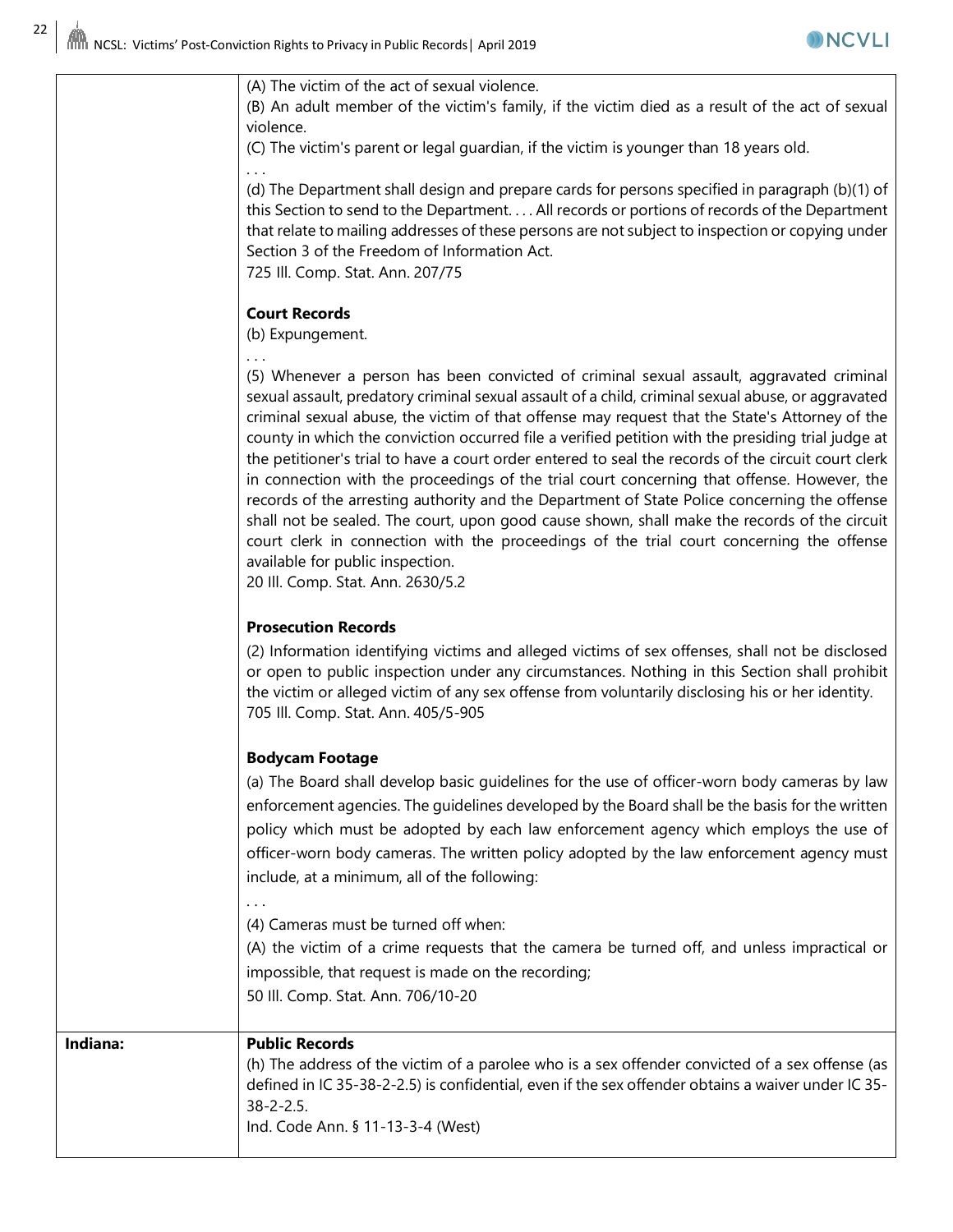

|       | (f) The address of the victim of the offender's sex offense is confidential even if the court grants                                                                                                                                                                                                                                                                             |
|-------|----------------------------------------------------------------------------------------------------------------------------------------------------------------------------------------------------------------------------------------------------------------------------------------------------------------------------------------------------------------------------------|
|       | a waiver under this section.                                                                                                                                                                                                                                                                                                                                                     |
|       | Ind. Code Ann. § 35-38-1-33 (West)                                                                                                                                                                                                                                                                                                                                               |
|       | (h) The address of the victim of the offender's sex offense is confidential even if the court or<br>parole board grants a waiver under subsection (f).<br>Ind. Code Ann. § 35-38-2-2.5 (West)                                                                                                                                                                                    |
|       | (f) The address of the victim of the stalking is confidential even if the court or parole board<br>grants a waiver under subsection (d).<br>Ind. Code Ann. § 35-38-2-2.6 (West)                                                                                                                                                                                                  |
|       | <b>Court Records</b>                                                                                                                                                                                                                                                                                                                                                             |
|       | (a) If the physical safety of a victim or the victim's immediate family is in danger, a victim may<br>not be required to give personal information during the course of sworn testimony regarding<br>the following:<br>(1) Telephone numbers.                                                                                                                                    |
|       | (2) Place of employment.                                                                                                                                                                                                                                                                                                                                                         |
|       | (3) Residential address.                                                                                                                                                                                                                                                                                                                                                         |
|       | Ind. Code Ann. § 35-37-4-12 (West)                                                                                                                                                                                                                                                                                                                                               |
|       |                                                                                                                                                                                                                                                                                                                                                                                  |
|       | <b>Law Enforcement Records</b>                                                                                                                                                                                                                                                                                                                                                   |
|       | (e) A public agency that discloses a law enforcement recording under this section:<br>(1) shall obscure:                                                                                                                                                                                                                                                                         |
|       | (B) depictions of:                                                                                                                                                                                                                                                                                                                                                               |
|       | (vii) a victim of a crime, or any information identifying the victim of a crime, if the public agency<br>finds that obscuring this information is necessary for the victim's safety;<br>Ind. Code Ann. § 5-14-3-5.2 (West)                                                                                                                                                       |
| lowa: | <b>Public Records</b>                                                                                                                                                                                                                                                                                                                                                            |
|       | A filer may redact the following information from documents available to the public unless the<br>information is required by law or is material to the proceedings:                                                                                                                                                                                                              |
|       | 7. Information concerning crime victims.<br>lowa R. Civ. P. 16.604                                                                                                                                                                                                                                                                                                               |
|       | 7. The following relevant information shall not be provided to the general public:                                                                                                                                                                                                                                                                                               |
|       | a. The identity of the victim.                                                                                                                                                                                                                                                                                                                                                   |
|       | lowa Code Ann. § 692A.121 (West)                                                                                                                                                                                                                                                                                                                                                 |
|       | 3. Notwithstanding chapter 22 or any other contrary provision of law, the registration of a<br>victim, victim's family, or other interested person shall be strictly maintained in a separate<br>confidential file or other confidential medium, and shall be available only to the offices,<br>agencies, and departments required to provide information under this subchapter. |
|       | lowa Code Ann. § 915.12 (West)                                                                                                                                                                                                                                                                                                                                                   |
|       | <b>Court Records</b>                                                                                                                                                                                                                                                                                                                                                             |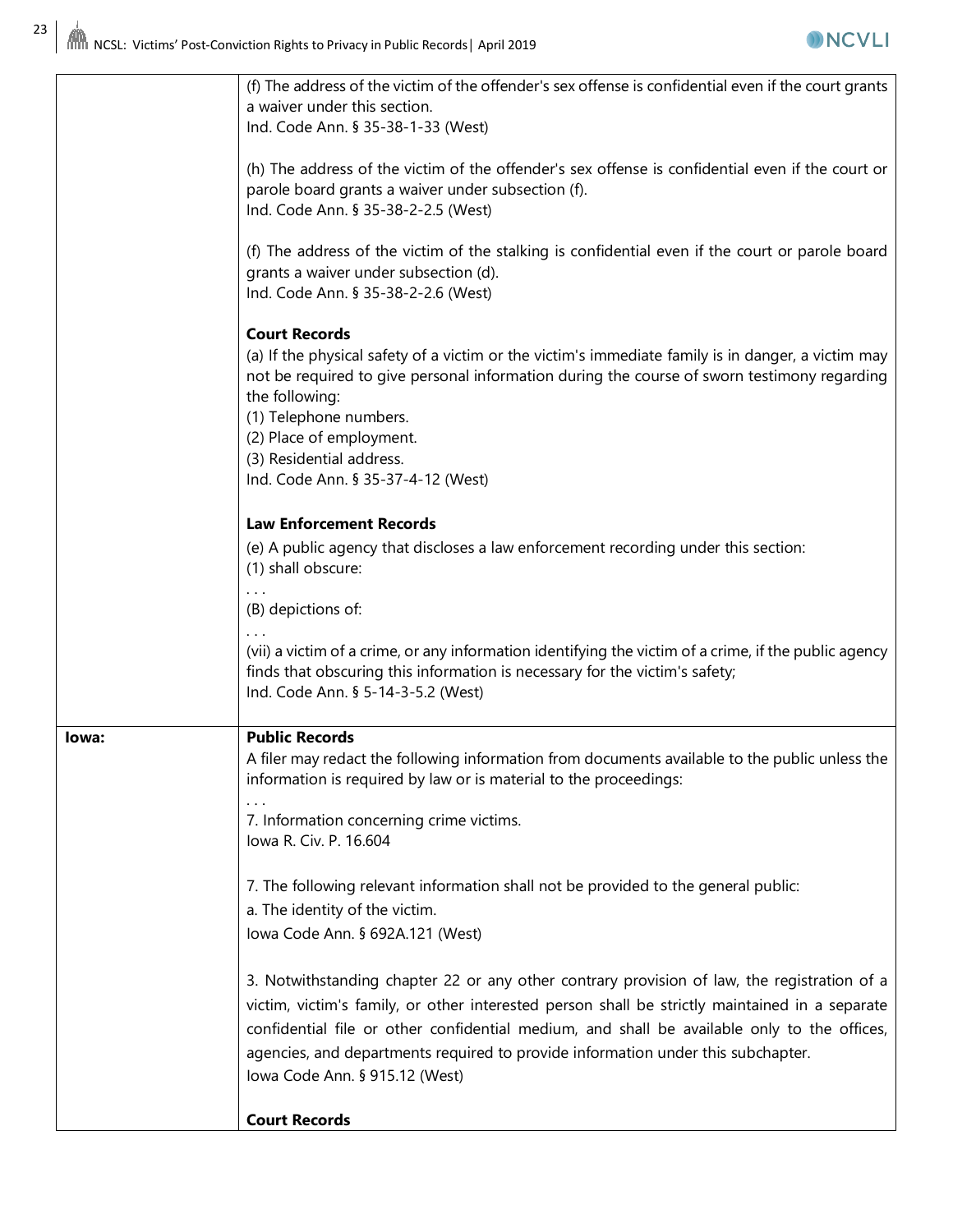

|         | 1. Except as otherwise provided in this section, any victim impact statements which have<br>been submitted to the court or admitted into evidence under this chapter shall be part of the<br>record but shall be sealed and opened only on order of the court.<br>lowa Code Ann. § 229A.15 (West)                                                                                                                                                                                                                                                                                                                                                       |
|---------|---------------------------------------------------------------------------------------------------------------------------------------------------------------------------------------------------------------------------------------------------------------------------------------------------------------------------------------------------------------------------------------------------------------------------------------------------------------------------------------------------------------------------------------------------------------------------------------------------------------------------------------------------------|
| Kansas: | <b>Public Records</b><br>(a) Except to the extent disclosure is otherwise required by law, a public agency shall not be<br>required to disclose:                                                                                                                                                                                                                                                                                                                                                                                                                                                                                                        |
|         | (10) Criminal investigation records, except as provided herein. The district court, in an action<br>brought pursuant to K.S.A. 45-222, and amendments thereto, may order disclosure of such<br>records, subject to such conditions as the court may impose, if the court finds that disclosure:                                                                                                                                                                                                                                                                                                                                                         |
|         | (F) would not reveal the name, address, phone number or any other information which<br>specifically and individually identifies the victim of any sexual offense in article 35 of chapter<br>21 of the Kansas Statutes Annotated, prior to their repeal, or article 55 of chapter 21 of the<br>Kansas Statutes Annotated, and amendments thereto.                                                                                                                                                                                                                                                                                                       |
|         | (29) Correctional records pertaining to an identifiable inmate or release, except that:                                                                                                                                                                                                                                                                                                                                                                                                                                                                                                                                                                 |
|         | (C) the information provided to the law enforcement agency pursuant to the sex offender<br>registration act, K.S.A. 22-4901 et seq., and amendments thereto, shall be subject to disclosure<br>to any person, except that the name, address, telephone number or any other information<br>which specifically and individually identifies the victim of any offender required to register as<br>provided by the Kansas offender registration act, K.S.A. 22-4901 et seq., and amendments<br>thereto, shall not be disclosed;<br>Kan. Stat. Ann. § 45-221 (West)                                                                                          |
|         | (f) Notwithstanding subsection (a), the following information shall not be disclosed other than<br>to law enforcement agencies:<br>(1) The name, address, telephone number or any other information which specifically and<br>individually identifies the identity of any victim of a registerable offense;<br>Kan. Stat. Ann. § 22-4909 (West)                                                                                                                                                                                                                                                                                                         |
|         | (a) In any proceeding under the Kansas administrative procedure act, the presiding officer may<br>provide for the omission from any required notice or order or otherwise keep out of the public<br>record the name, address or other contact information of alleged victims of crime, abuse,<br>domestic violence or sexual assault when it is alleged in an affidavit or a pleading under oath<br>that the health, safety or liberty of such a person would be jeopardized by disclosure of that<br>information. In such cases, notice or service to such persons shall be made through the<br>presiding officer.<br>Kan. Stat. Ann. § 77-503a (West) |
|         | (e) All records and information given to the [Crime Victims Compensation Board] to process a<br>claim on behalf of a crime victim shall be confidential. Such exhibits, medical records,<br>psychological records, counseling records, work records, criminal investigation records,<br>criminal court case records, witness statements, telephone records, and other records of any<br>type or nature whatsoever gathered for the purpose of evaluating whether to compensate a                                                                                                                                                                        |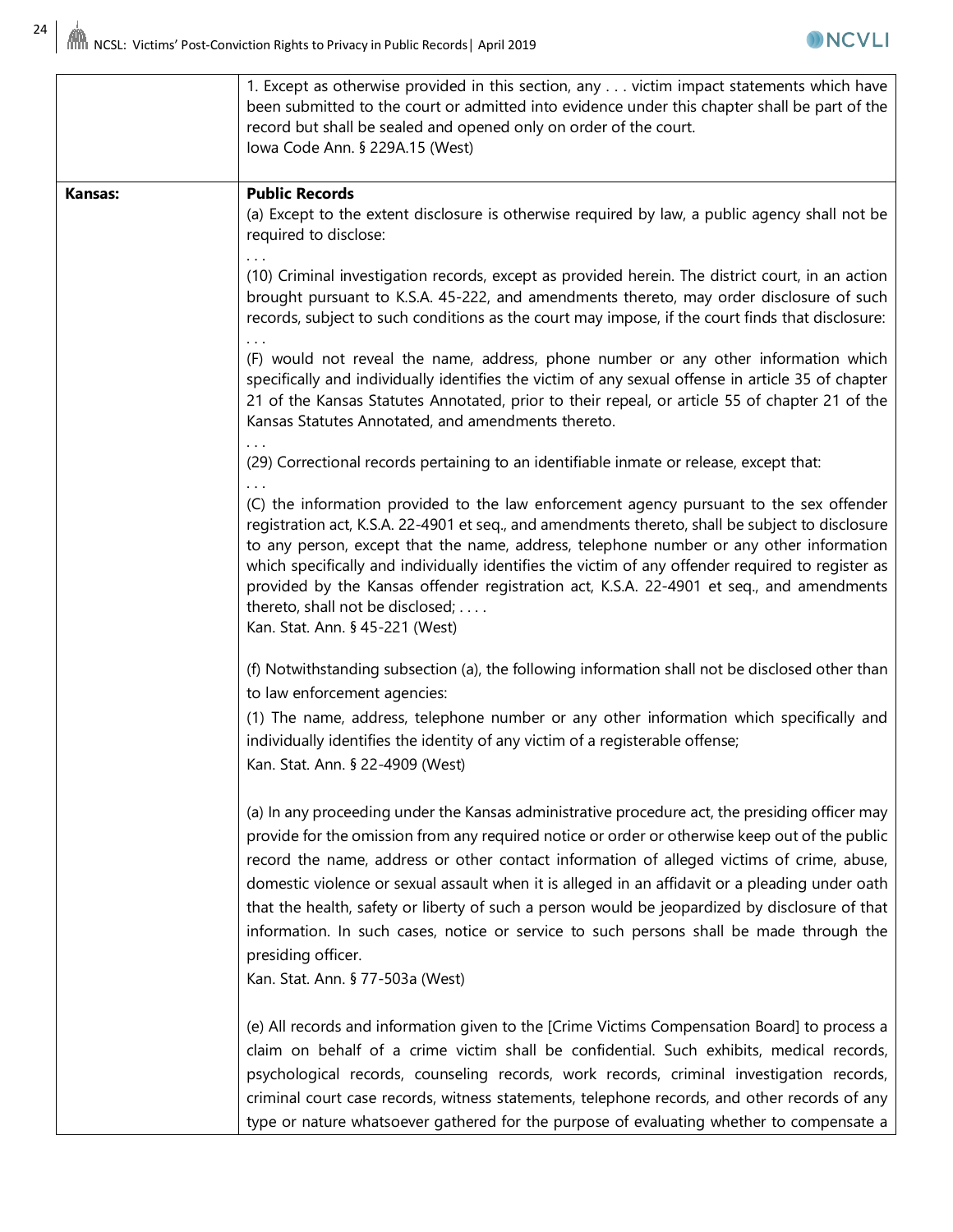

victim shall not be obtainable by any party to any action, civil or criminal, through any discovery process . . . .

Kan. Stat. Ann. § 74-7308 (West)

(c) The secretary of corrections shall keep a record of all victims and their current addresses or such victims' family and their current addresses, who give the secretary such victim or victims' family name pursuant to subsection (b), and shall update such record as notified by the victims or the victims' family. Such record shall be kept confidential and separate from all other records and shall not be available to the inmate or any other party other than the victim or the victim's family.

Kan. Stat. Ann. § 74-7338 (West)

## **Court Records**

(b) The presentence report shall become part of the court record and shall be accessible to the public, except that . . . the victim's statement . . . shall be accessible only to the attorney for the state and the counsel for the defendant, the sentencing judge, the department of corrections and if requested, the Kansas sentencing commission. . . . Kan. Stat. Ann. § 21-6704 (West)

(c) The presentence report will become part of the court record and shall be accessible to the public, except that . . . the victim's statement . . . shall be accessible only to the parties, the sentencing judge, the department of corrections, and if requested, the Kansas sentencing commission. . . .

Kan. Stat. Ann. § 21-6813 (West)

(e) Permission Required for Exception to Rule. . . .

. . . (7) The trial judge must prohibit the audio recording and photographing of a participant in a court proceeding if the participant so requests and (a) the participant is a victim . . . . KS R MEDIA Rule 1001

(c) Victim of Sex Crime. In a case in an appellate court, a motion, brief, or opinion or order of the appellate court must refer to a victim of a sex crime by initials only or by given name and last initial.

Kan. Sup. Ct. R. 7.043

#### **Prosecution Records**

 $(b)$ ... . . .

(5) As used in this subsection, personal identifiers include, but are not limited to, birthdates, social security numbers, taxpayer identification numbers, drivers license numbers, account numbers of active financial accounts, home addresses and personal telephone numbers of any victims or material witnesses.

(6) If the prosecuting attorney does provide the defendant's counsel with unredacted vehicle identification numbers or personal identifiers, the defendant's counsel shall not further disclose the unredacted numbers or identifiers to the defendant or any other person, directly or indirectly, except as authorized by order of the court. Kan. Stat. Ann. § 22-3212 (West)

**Kentucky: Public Records**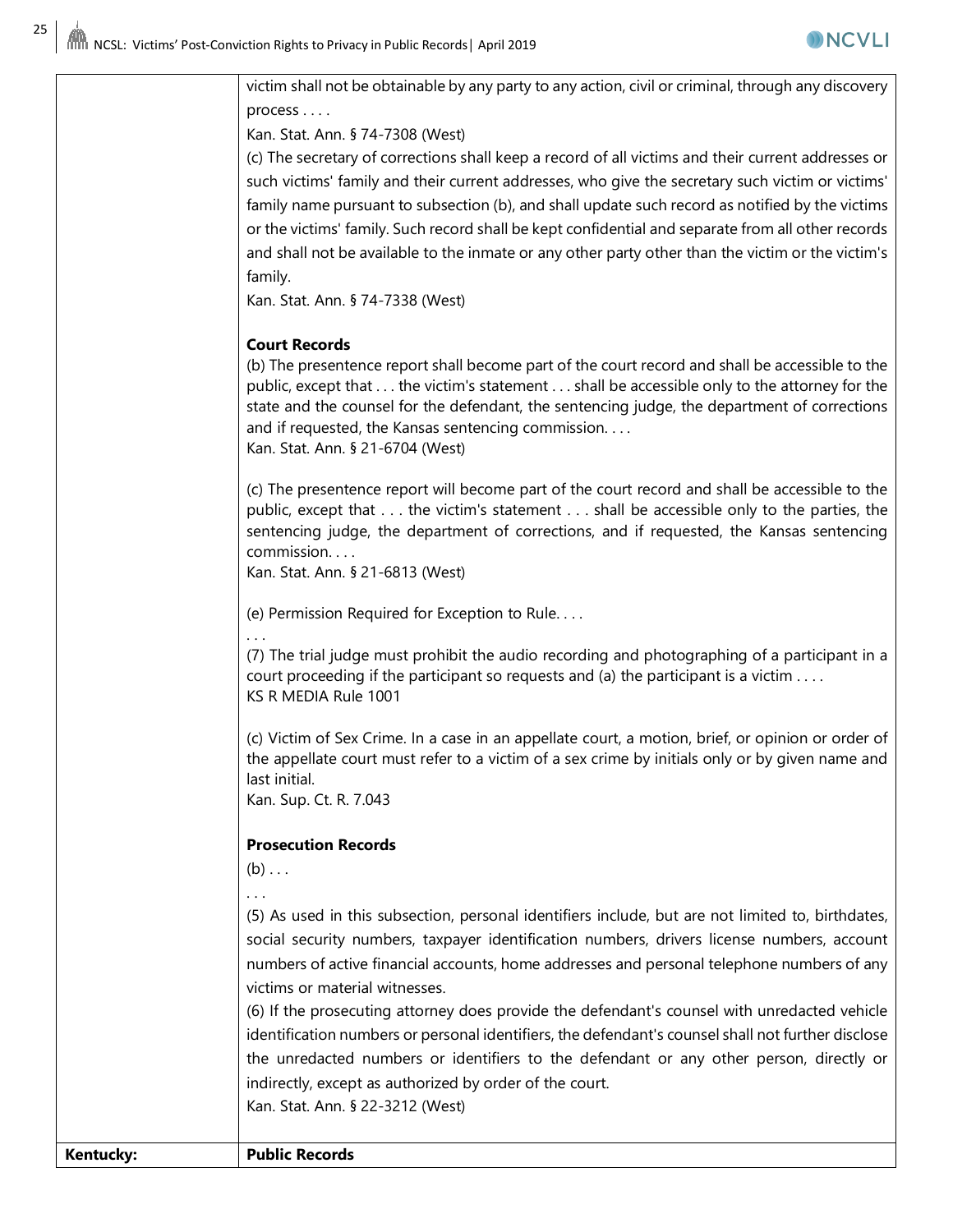

|            | (1) The Department of Kentucky State Police shall establish a Web site available to the public.                                                                                                |
|------------|------------------------------------------------------------------------------------------------------------------------------------------------------------------------------------------------|
|            | The Web site shall display:                                                                                                                                                                    |
|            | (a) The registrant information, except for information that identifies a victim ;                                                                                                              |
|            | (b) The sex offender information, except for information that identifies a victim;                                                                                                             |
|            | Ky. Rev. Stat. Ann. § 17.580 (West)                                                                                                                                                            |
|            |                                                                                                                                                                                                |
|            | <b>Court Records</b>                                                                                                                                                                           |
|            | (c) Procedure to determine admissibility.                                                                                                                                                      |
|            |                                                                                                                                                                                                |
|            | (2) Before admitting evidence [of the victim's sexual behavior or sexual predisposition] under                                                                                                 |
|            | this rule the court must conduct a hearing in camera and afford the victim and parties a right                                                                                                 |
|            | to attend and be heard. The motion, related papers, and the record of the hearing must be                                                                                                      |
|            | sealed and remain under seal unless the court orders otherwise.                                                                                                                                |
|            | <b>KRE 412</b>                                                                                                                                                                                 |
|            |                                                                                                                                                                                                |
| Louisiana: | <b>Public Records</b>                                                                                                                                                                          |
|            | J. (1) Nothing in this Chapter shall be construed to require the disclosure of information which                                                                                               |
|            | would reveal the name, address, contact information, or identity of a victim of a sex offense or                                                                                               |
|            | a human trafficking-related offense as those terms are defined in R.S. 46:1844.                                                                                                                |
|            | (2) Nothing in this Chapter shall be construed to require the disclosure of information which<br>would reveal the name, address, contact information, or identity of a crime victim who at the |
|            | time of the commission of the offense is a minor under eighteen years of age.                                                                                                                  |
|            | (3) Nothing in this Chapter shall be construed to require the disclosure of information which                                                                                                  |
|            | would reveal the address or contact information of a victim of a crime against a family member,                                                                                                |
|            | household member, or dating partner. "Family member" and "household member" shall have                                                                                                         |
|            | the same definitions as in R.S. 46:2132 and "dating partner" shall have the same definition as                                                                                                 |
|            | in R.S. 46:2151.                                                                                                                                                                               |
|            | La. Stat. Ann. § 44:3                                                                                                                                                                          |
|            |                                                                                                                                                                                                |
|            | $B. \ldots$                                                                                                                                                                                    |
|            |                                                                                                                                                                                                |
|            | (3) The identity of a victim, or information leading to the identity of a victim, of an offense that                                                                                           |
|            | requires registration under this Section shall not be released.                                                                                                                                |
|            | La. Stat. Ann. § 15:546                                                                                                                                                                        |
|            |                                                                                                                                                                                                |
|            | A.                                                                                                                                                                                             |
|            | .                                                                                                                                                                                              |
|            | $(2) \ldots$                                                                                                                                                                                   |
|            |                                                                                                                                                                                                |
|            | (b) Notwithstanding the provisions of Subparagraph (2)(a) of this Subsection, the following                                                                                                    |
|            | information shall be exempt from public access as well as any other mandatory exemptions                                                                                                       |
|            | which are required by the federal Adam Walsh Child Protection and Safety Act of 2006 and any                                                                                                   |
|            | federal guidelines adopted pursuant thereto:                                                                                                                                                   |
|            |                                                                                                                                                                                                |
|            |                                                                                                                                                                                                |
|            | (ii) Names of the victims of the offenses requiring registration.                                                                                                                              |
|            | La. Stat. Ann. § 15:542.1.5                                                                                                                                                                    |
|            |                                                                                                                                                                                                |
|            | <b>Court Records</b>                                                                                                                                                                           |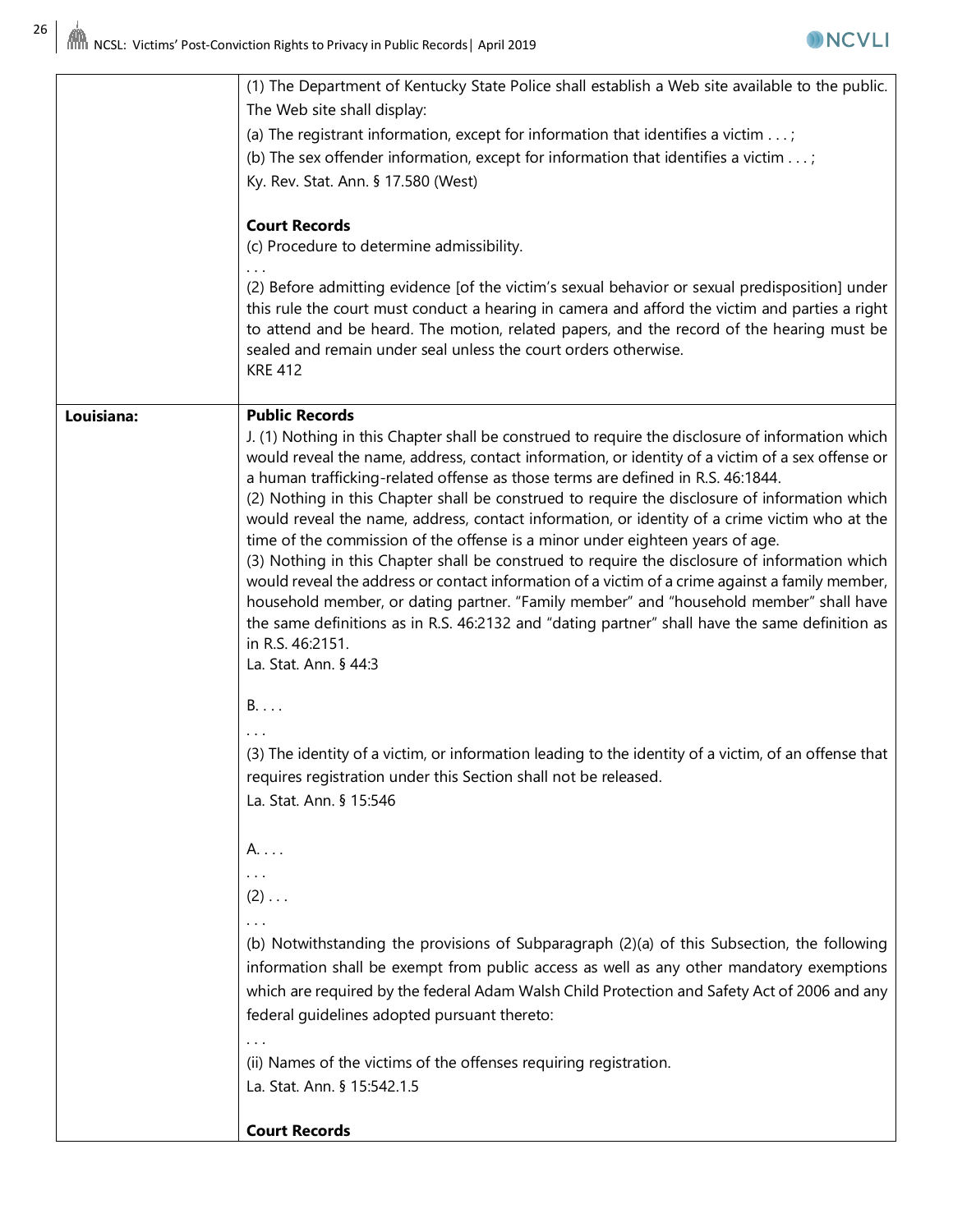

|                  | K. Right of victim or designated family member to be present and heard at all critical stages of<br>the proceedings.                                                                                                                                                                                                                                                                       |
|------------------|--------------------------------------------------------------------------------------------------------------------------------------------------------------------------------------------------------------------------------------------------------------------------------------------------------------------------------------------------------------------------------------------|
|                  | $(1) \ldots$<br>(b) The victim and victim's family members shall have the right to make a written and oral<br>victim impact statement as follows:                                                                                                                                                                                                                                          |
|                  | (i) Any written statement shall be made available to the state and the defendant and shall be<br>made part of the record. The statement may be submitted by the district attorney upon request<br>of the victim or designated family member. Upon request of the victim or designated family<br>member, any such written statement may be sealed by the court after review by the parties. |
|                  | La. Stat. Ann. § 46:1844                                                                                                                                                                                                                                                                                                                                                                   |
| <b>Maine:</b>    | <b>Public Records</b><br>1. General rule of confidentiality. Records that pertain to a victim's current address or location                                                                                                                                                                                                                                                                |
|                  | or that contain information from which a victim's current address or location could be<br>determined must be kept confidential, subject to disclosure only as authorized in this section.<br>Me. Rev. Stat. tit. 17-A, § 1176                                                                                                                                                              |
|                  | <b>Court Records</b>                                                                                                                                                                                                                                                                                                                                                                       |
|                  | In the following court proceedings:<br>A. Any criminal proceeding involving an allegation of unauthorized dissemination of certain<br>private images, 17-A M.R.S. § 511-A; and                                                                                                                                                                                                             |
|                  | B. Any protection from abuse proceeding where the plaintiff alleges that he or she is a victim<br>of the unauthorized dissemination of certain private images, 17-A M.R.S. § 511-A,<br>Any image (including a photograph, videotape, film, or digital recording) submitted to the<br>court as part of a filing or as an exhibit shall be placed under seal by the Court Clerk. The         |
|                  | named defendant or defendant's attorney may make arrangements to view the sealed image<br>at the courthouse.<br>ME R ADMIN ORDERS Standing Order 10/16/15                                                                                                                                                                                                                                  |
| <b>Maryland:</b> | <b>Public Records</b>                                                                                                                                                                                                                                                                                                                                                                      |
|                  | (a)(1) The Department shall make available to the public registration statements or information<br>about registration statements.                                                                                                                                                                                                                                                          |
|                  | (2) Information about registration statements shall include, in plain language that can be<br>understood without special knowledge of the criminal laws of the State, a factual description<br>of the crime of the offender that is the basis for the registration, excluding details that would<br>identify the victim.                                                                   |
|                  | (b) The Department shall post on the Internet:                                                                                                                                                                                                                                                                                                                                             |
|                  | (2) in plain language that can be understood without special knowledge of the criminal laws of<br>the State, a factual description of the crime of the offender that is the basis for the registration,<br>excluding details that would identify the victim.<br>Md. Code Ann., Crim. Proc. § 11-717 (West)                                                                                 |
|                  | (c) A local law enforcement unit and the Department may not release the identity of a victim                                                                                                                                                                                                                                                                                               |
|                  | of a crime that requires registration under this subtitle.<br>Md. Code Ann., Crim. Proc. § 11-718 (West)                                                                                                                                                                                                                                                                                   |
|                  | <b>Court Records</b>                                                                                                                                                                                                                                                                                                                                                                       |
|                  |                                                                                                                                                                                                                                                                                                                                                                                            |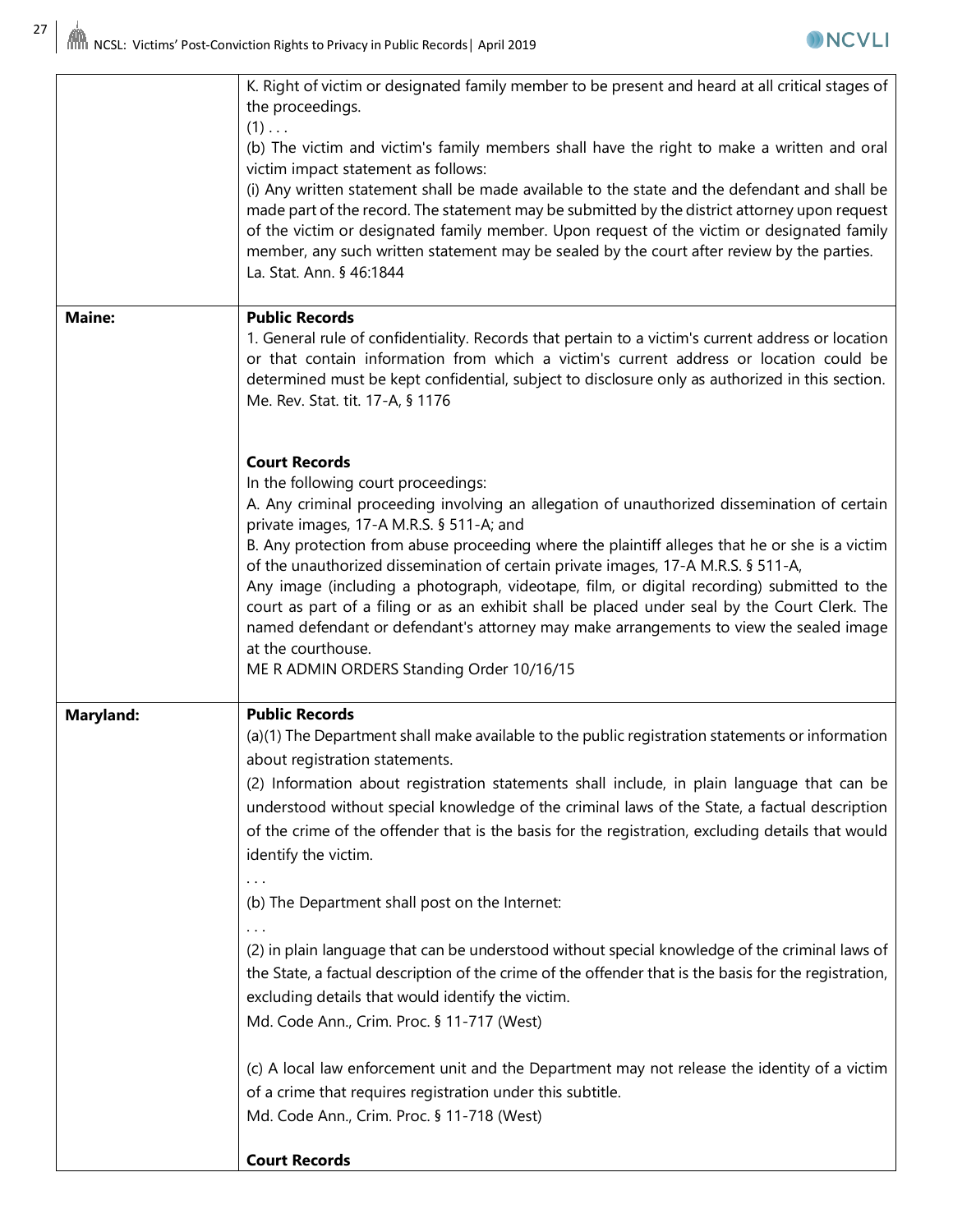

|                       | Except as otherwise provided by law, the Rules in this Chapter, or court order, a custodian shall<br>deny inspection of a case record or a part of a case record that would reveal:                                                                                                                                                                                                                                                                                                                                                                                                                                                                                                                                                                                                                                                                                                                                                                                      |
|-----------------------|--------------------------------------------------------------------------------------------------------------------------------------------------------------------------------------------------------------------------------------------------------------------------------------------------------------------------------------------------------------------------------------------------------------------------------------------------------------------------------------------------------------------------------------------------------------------------------------------------------------------------------------------------------------------------------------------------------------------------------------------------------------------------------------------------------------------------------------------------------------------------------------------------------------------------------------------------------------------------|
|                       | (c) The address, telephone number, and e-mail address of a victim or victim's representative in<br>a criminal action, juvenile delinquency action, or an action under Code, Family Law Article, Title<br>4, Subtitle 5, who has requested that such information be shielded. Such a request may be<br>made at any time, including in a victim notification request form filed with the clerk or a request<br>or motion filed under Rule 16-912.<br>MD R CTS J AND ATTYS Rule 16-908                                                                                                                                                                                                                                                                                                                                                                                                                                                                                      |
|                       | (b) Denial of Access.                                                                                                                                                                                                                                                                                                                                                                                                                                                                                                                                                                                                                                                                                                                                                                                                                                                                                                                                                    |
|                       | (2) Certain Identifying Information.<br>(A) In General. Except as provided in subsection (b)(2)(B) of this Rule, a custodian shall prevent<br>remote access to the name, address, telephone number, date of birth, e-mail address, and<br>place of employment of a victim<br>MD R CTS J AND ATTYS Rule 16-910                                                                                                                                                                                                                                                                                                                                                                                                                                                                                                                                                                                                                                                            |
|                       | On request of the State, a victim of or witness to a felony or delinquent act that would be a<br>felony if committed by an adult, or a victim's representative, a judge, State's Attorney, District<br>Court commissioner, intake officer, or law enforcement officer may withhold the address or<br>telephone number of the victim, victim's representative, or witness before the trial or<br>adjudicatory hearing in a juvenile delinquency proceeding, unless a judge determines that<br>good cause has been shown for the release of the information.<br>Md. Code Ann., Crim. Proc. § 11-205 (West)                                                                                                                                                                                                                                                                                                                                                                 |
|                       | On motion of the State or on request of a victim or witness, during a criminal trial or a juvenile<br>delinquency adjudicatory hearing, a court may prohibit the release of the address or telephone<br>number of the victim or witness unless the court determines that good cause is shown for the<br>release of the information.<br>Md. Code Ann., Crim. Proc. § 11-301 (West)                                                                                                                                                                                                                                                                                                                                                                                                                                                                                                                                                                                        |
| <b>Massachusetts:</b> | <b>Public Records</b><br>That portion of the records of a court or any police department of the commonwealth or any<br>of its political subdivisions, which contains the name of the victim in an arrest, investigation or<br>complaint for rape or assault with intent to rape under section thirteen B, 13B $1/2$ , 13B $3/4$ ,<br>twenty-two, twenty-two A, 22B, 22C, twenty-three, 23A, 23B, twenty-four or twenty-four B,<br>inclusive, of chapter two hundred and sixty-five, or an arrest, investigation or complaint for<br>trafficking of persons under section 50 of said chapter 265, shall be withheld from public<br>inspection, except with the consent of a justice of such court where the complaint or indictment<br>is or would be prosecuted.<br>Said portion of such court record or police record shall not be deemed to be a public record<br>under the provisions of section seven of chapter four.<br>Mass. Gen. Laws Ann. ch. 265, § 24C (West) |
|                       | The home address, telephone number, personal email address or place of employment or<br>education of victims of adjudicated crimes, of victims of domestic violence and of persons<br>providing or training in family planning services and the name, home address, telephone<br>number, personal email address or place of employment or education of a family member of<br>any of the foregoing shall not be public records in the custody of a government agency which<br>maintains records identifying such persons as falling within such categories and shall not be<br>disclosed.                                                                                                                                                                                                                                                                                                                                                                                 |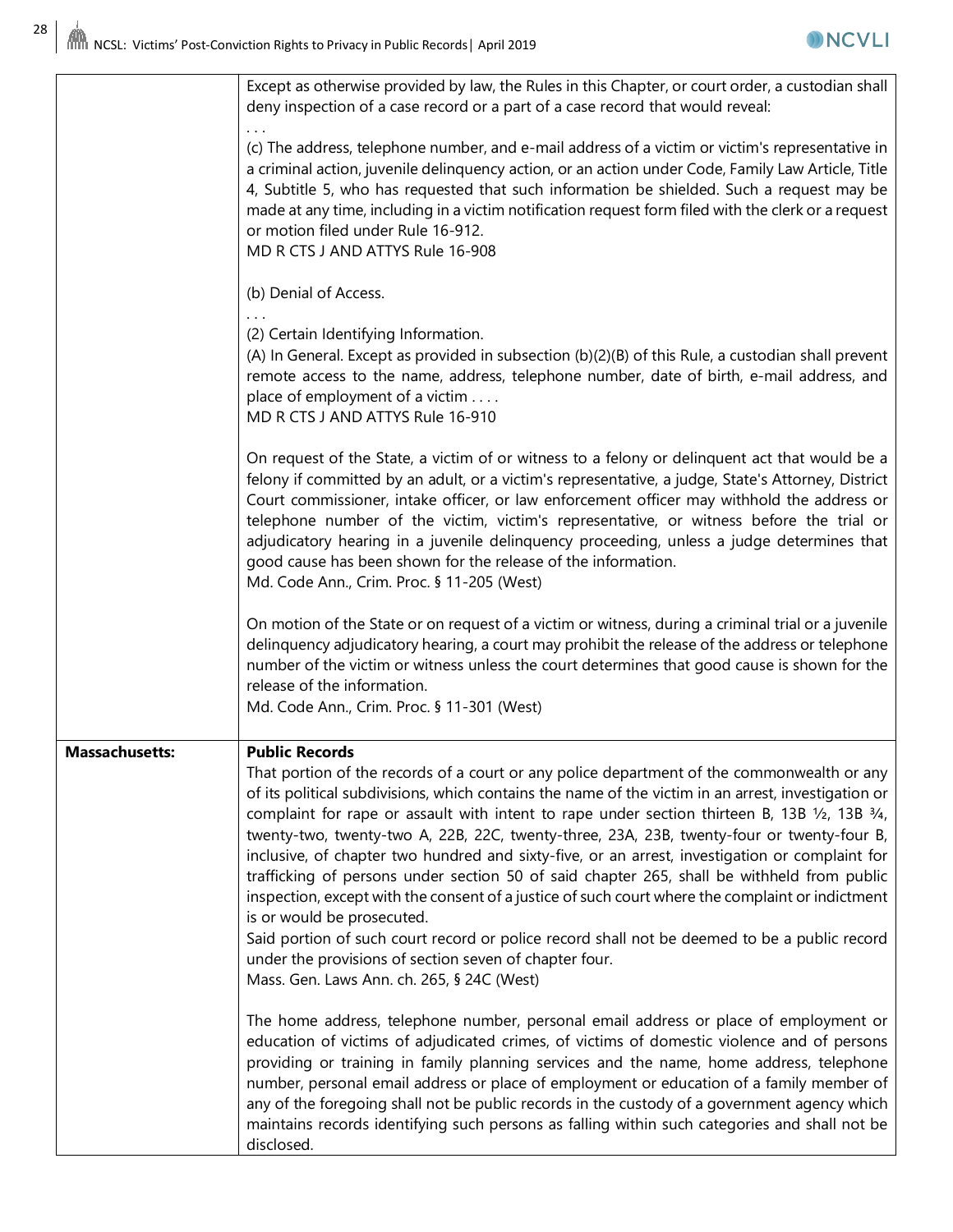

|                  | Mass. Gen. Laws Ann. ch. 66, § 10B (West)                                                                                                                                                                                                                                                                                                                                                                                                                                                                                                                                                           |
|------------------|-----------------------------------------------------------------------------------------------------------------------------------------------------------------------------------------------------------------------------------------------------------------------------------------------------------------------------------------------------------------------------------------------------------------------------------------------------------------------------------------------------------------------------------------------------------------------------------------------------|
|                  | $(2) \ldots$                                                                                                                                                                                                                                                                                                                                                                                                                                                                                                                                                                                        |
|                  | $\ddots$ .                                                                                                                                                                                                                                                                                                                                                                                                                                                                                                                                                                                          |
|                  | $(C)$                                                                                                                                                                                                                                                                                                                                                                                                                                                                                                                                                                                               |
|                  | (vi) [T] he police or the board shall not release information identifying the victim by name,                                                                                                                                                                                                                                                                                                                                                                                                                                                                                                       |
|                  | address or relation to the sex offender                                                                                                                                                                                                                                                                                                                                                                                                                                                                                                                                                             |
|                  | Mass. Gen. Laws Ann. ch. 6, § 178K (West)                                                                                                                                                                                                                                                                                                                                                                                                                                                                                                                                                           |
|                  | The police shall not release information identifying the victim by name, address or the victim's                                                                                                                                                                                                                                                                                                                                                                                                                                                                                                    |
|                  | relation to the offender.                                                                                                                                                                                                                                                                                                                                                                                                                                                                                                                                                                           |
|                  | Mass. Gen. Laws Ann. ch. 6, § 178J (West)                                                                                                                                                                                                                                                                                                                                                                                                                                                                                                                                                           |
|                  | <b>Court Records</b>                                                                                                                                                                                                                                                                                                                                                                                                                                                                                                                                                                                |
|                  | (q) A photograph, videotape or other recorded visual image, depicting a person who is nude<br>or partially nude or which depicts a person's sexual or other intimate parts that is part of any<br>court record arising from a prosecution under this section, shall not be open to public<br>inspection and shall only be made available by court personnel to a law enforcement officer,<br>prosecuting attorney, defendant's attorney, defendant, or victim connected to such<br>prosecution for inspection, unless otherwise ordered by the court.<br>Mass. Gen. Laws Ann. ch. 272, § 105 (West) |
| <b>Michigan:</b> | <b>Public Records</b>                                                                                                                                                                                                                                                                                                                                                                                                                                                                                                                                                                               |
|                  | (1) A public body may exempt from disclosure as a public record under this act any of the<br>following:                                                                                                                                                                                                                                                                                                                                                                                                                                                                                             |
|                  | (z) Information that would identify or provide a means of identifying a person that may, as a<br>result of disclosure of the information, become a victim of a cybersecurity incident or that<br>would disclose a person's cybersecurity plans or cybersecurity-related practices, procedures,<br>methods, results, organizational information system infrastructure, hardware, or software.<br>Mich. Comp. Laws Ann. § 15.243 (West)                                                                                                                                                               |
|                  | (2) A victim's address and telephone number maintained by a sheriff or the department of<br>corrections upon a request for notice under this section are exempt from disclosure under the<br>freedom of information act, 1976 PA 442, MCL 15.231 to 15.246, and shall not be released.<br>Mich. Comp. Laws Ann. § 780.769 (West)                                                                                                                                                                                                                                                                    |
|                  | (3) A victim's address and telephone number maintained by a hospital or facility under this<br>section is exempt from disclosure under the freedom of information act, 1976 PA 442, MCL<br>15.231 to 15.246.<br>Mich. Comp. Laws Ann. § 780.769a (West)                                                                                                                                                                                                                                                                                                                                             |
|                  | (5) A victim's address and telephone number maintained by a sheriff or the department of<br>corrections upon a request for notice under subsection (4) is exempt from disclosure under the<br>freedom of information act, 1976 PA 442, MCL 15.231 to 15.246, and shall not be released.<br>Mich. Comp. Laws Ann. § 780.798 (West)                                                                                                                                                                                                                                                                   |
|                  | A victim's address and telephone number maintained by a court or a sheriff pursuant to this<br>article is exempt from disclosure under the freedom of information act, Act No. 442 of the<br>Public Acts of 1976, being sections 15.231 to 15.246 of the Michigan Compiled Laws.                                                                                                                                                                                                                                                                                                                    |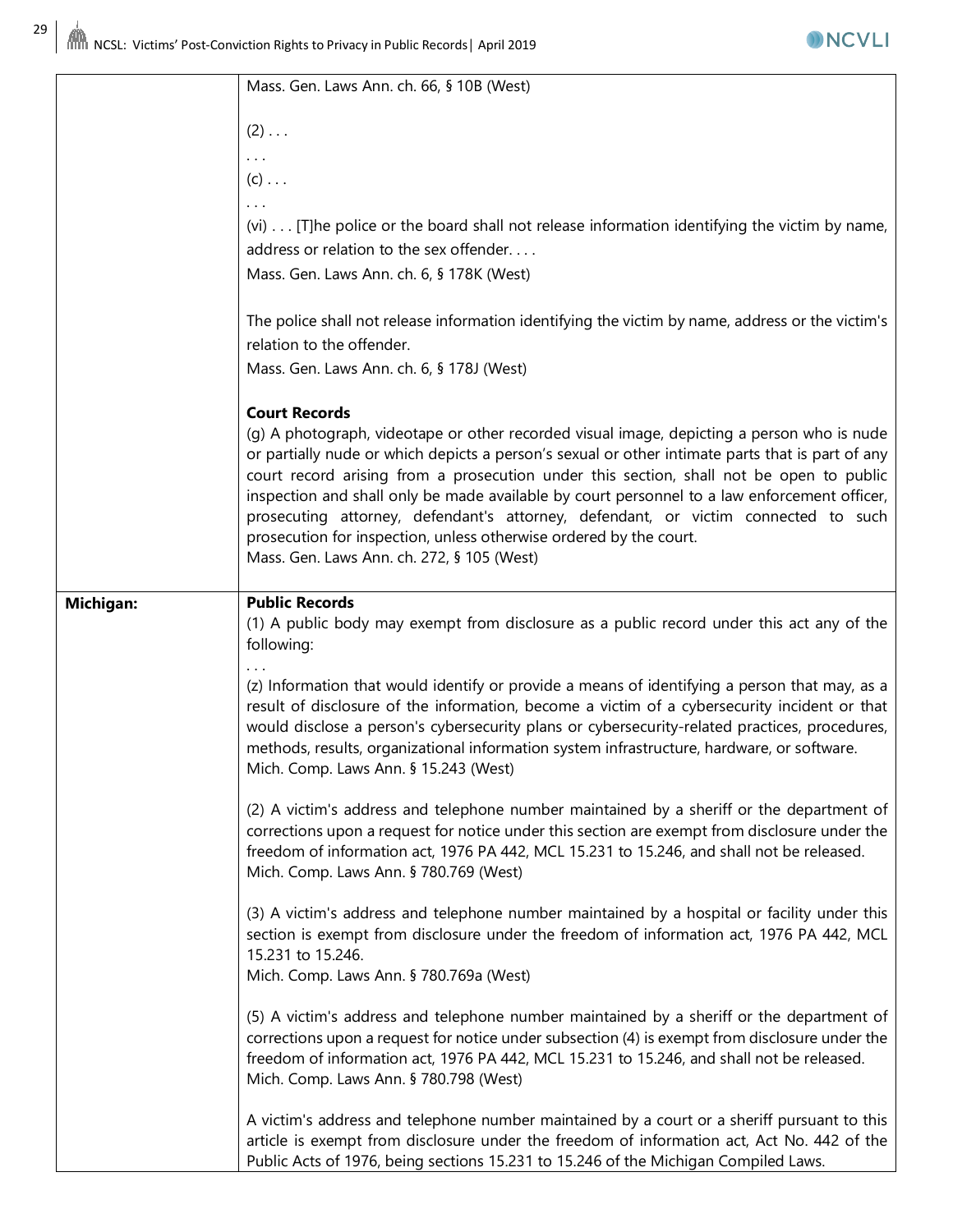

#### Mich. Comp. Laws Ann. § 780.830 (West)

(2) A presentence investigation report prepared under subsection (1) shall not include any address or telephone number for the home, workplace, school, or place of worship of any victim or witness, or a family member of any victim or witness, unless an address is used to identify the place of the crime or to impose conditions of release from custody that are necessary for the protection of a named individual. Upon request, any other address or telephone number that would reveal the location of a victim or witness or a family member of a victim or witness shall be exempted from disclosure unless an address is used to identify the place of the crime or to impose conditions of release from custody that are necessary for the protection of a named individual. . . .

MI R RCRP MCR 6.425

(3) The following information shall not be made available on the public internet website described in subsection (2):

(a) The identity of any victim of the offense.

Mich. Comp. Laws Ann. § 28.728 (West)

#### **Court Records**

(2) The work address and address of the victim shall not be in the court file or ordinary court documents unless contained in a transcript of the trial or it is used to identify the place of the crime. The work telephone number and telephone number of the victim shall not be in the court file or ordinary court documents except as contained in a transcript of the trial.

(3) Under section 24 of article I of the state constitution of 1963, guaranteeing to crime victims the right to be treated with respect for their dignity and privacy, all of the following information and visual representations of a victim are exempt from disclosure under the freedom of information act, 1976 PA 442, MCL 15.231 to 15.246:

(a) The home address, home telephone number, work address, and work telephone number of the victim unless the address is used to identify the place of the crime.

(b) A picture, photograph, drawing, or other visual representation, including any film, videotape, or digitally stored image of the victim.

(c) The following information concerning a victim of child abuse, criminal sexual conduct, assault with intent to commit criminal sexual conduct, or a similar crime who was less than 18 years of age when the crime was committed:

(i) The victim's name and address.

(ii) The name and address of an immediate family member or relative of the victim, who has the same surname as the victim, other than the name and address of the accused.

(iii) Any other information that would tend to reveal the identity of the victim, including a reference to the victim's familial or other relationship to the accused.

Mich. Comp. Laws Ann. § 780.758 (West)

2. Limitations.

(a) In the trial courts.

. . .

(ii) . . . The judge has sole discretion to exclude coverage of certain witnesses, including but not limited to the victims of sex crimes and their families . . . . MI R ADMIN Order 1989-1

#### **Prosecution Records**

(1) If a plea of guilty or nolo contendere is accepted by the court at the time of the arraignment of the defendant for a serious misdemeanor, the court shall notify the prosecuting attorney of the plea and the date of sentencing within 48 hours after the arraignment. If no guilty or nolo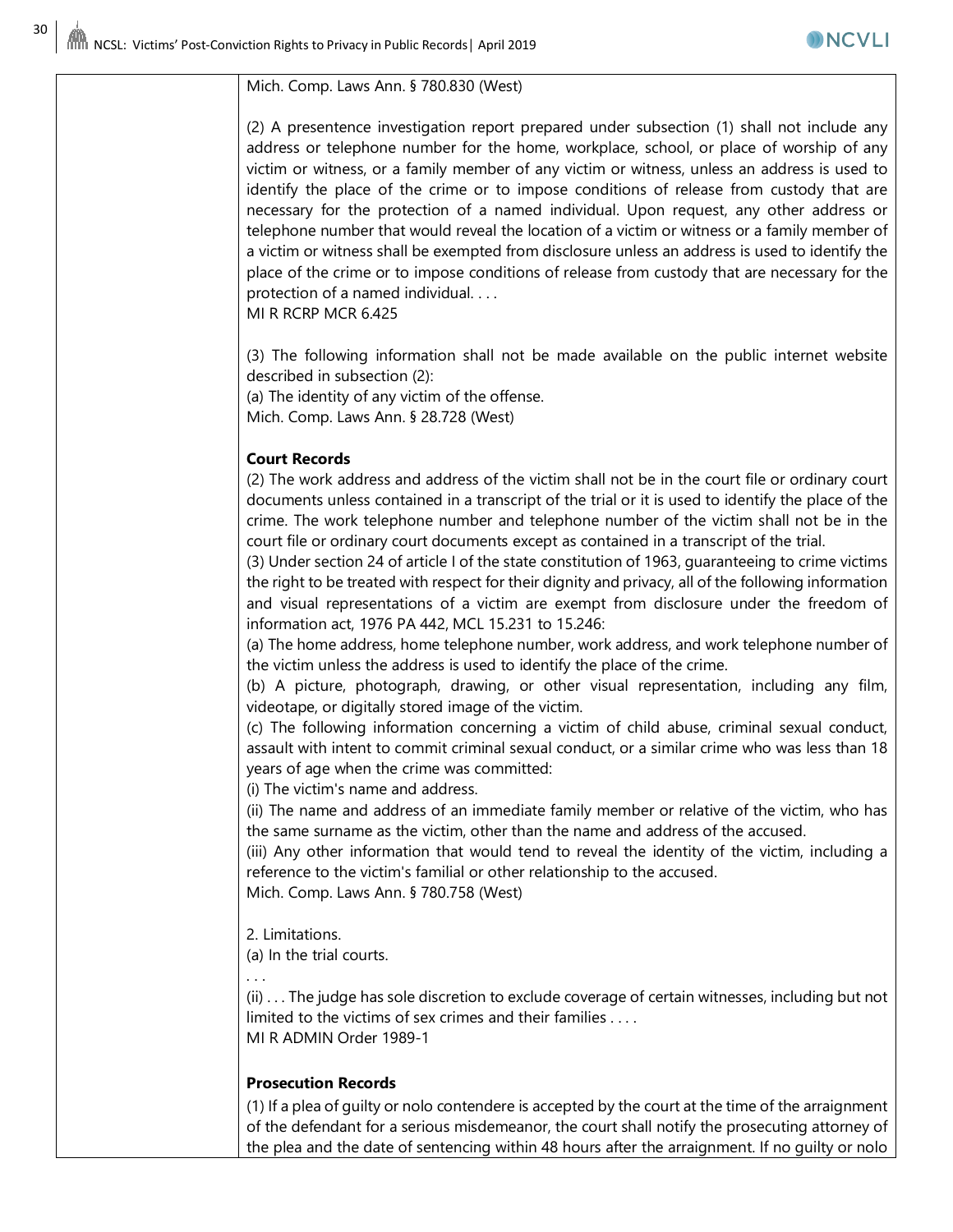

|                   | contendere plea is accepted at the arraignment and further proceedings will be scheduled, the<br>court shall so notify the prosecuting attorney within 48 hours after the arraignment. A notice<br>to the prosecuting attorney under this subsection shall be on a separate form and shall include<br>the name, address, and telephone number of the victim. The notice shall not be a matter of<br>public record.<br>Mich. Comp. Laws Ann. § 780.816 (West)                                                                                                                               |
|-------------------|--------------------------------------------------------------------------------------------------------------------------------------------------------------------------------------------------------------------------------------------------------------------------------------------------------------------------------------------------------------------------------------------------------------------------------------------------------------------------------------------------------------------------------------------------------------------------------------------|
|                   | <b>Law Enforcement Records</b>                                                                                                                                                                                                                                                                                                                                                                                                                                                                                                                                                             |
|                   | A law enforcement officer investigating a serious misdemeanor involving a victim shall include<br>with the complaint, appearance ticket, or traffic citation filed with the court a separate written<br>statement including the name, address, and phone number of each victim. This separate<br>statement shall not be a matter of public record.<br>Mich. Comp. Laws Ann. § 780.812 (West)                                                                                                                                                                                               |
|                   | <b>Bodycam Footage</b>                                                                                                                                                                                                                                                                                                                                                                                                                                                                                                                                                                     |
|                   | (1) The disclosure of any audio or video recording recorded by a body-worn camera is subject<br>to the protections provided for crime victims in sections 8, 19, 19a, 21, 34, 38, 48, 62, 68, and<br>80 of the William Van Regenmorter crime victim's rights act, 1985 PA 87, MCL 780.758, 780.769,<br>780.769a, 780.771, 780.784, 780.788, 780.798, 780.812, 780.818, and 780.830.<br>Mich. Comp. Laws Ann. § 780.313 (West)                                                                                                                                                              |
|                   | (1) An audio or video recording from a body-worn camera that is retained by a law enforcement<br>agency in connection with an ongoing criminal investigation or an ongoing internal<br>investigation is not a public record and is exempt from disclosure under the freedom of<br>information act, 1976 PA 442, MCL 15.231 to 15.246, but only to the extent that disclosure as<br>a public record would do any of the following:                                                                                                                                                          |
|                   | (g) Disclose information regarding a crime victim in violation of sections 8, 19, 19a, 21, 34, 38,<br>48, 62, 68, and 80 of the William Van Regenmorter crime victim's rights act, 1985 PA 87, MCL<br>780.758, 780.769, 780.769a, 780.771, 780.784, 780.788, 780.798, 780.812, 780.818, and 780.830.<br>Mich. Comp. Laws Ann. § 780.315 (West)                                                                                                                                                                                                                                             |
| <b>Minnesota:</b> | <b>Public Records</b><br>Subd. 2. Report. (a) The Department of Corrections shall establish minimum standards for the<br>[presentence domestic abuse investigation] report, including the circumstances of the offense,<br>impact on the victim, the defendant's prior record, characteristics and history of alcohol and<br>chemical use problems, and amenability to domestic abuse programs. The report is classified<br>as private data on individuals as defined in section 13.02, subdivision 12. Victim impact<br>statements are confidential<br>Minn. Stat. Ann. § 609.2244 (West) |
|                   | Notwithstanding any provision of law to the contrary, no data contained in records or reports<br>relating to petitions, complaints, or indictments issued pursuant to section 609.322, 609.342,<br>609.343, 609.344, 609.345, or 609.3453, which specifically identifies a victim who is a minor<br>shall be accessible to the public, except by order of the court.<br>Minn. Stat. Ann. § 609.3471 (West)                                                                                                                                                                                 |
|                   | Subd. 4. Private data. All identifying information regarding the victim, including the victim's<br>request and the notice provided by the commissioner or custodial authority, is classified as                                                                                                                                                                                                                                                                                                                                                                                            |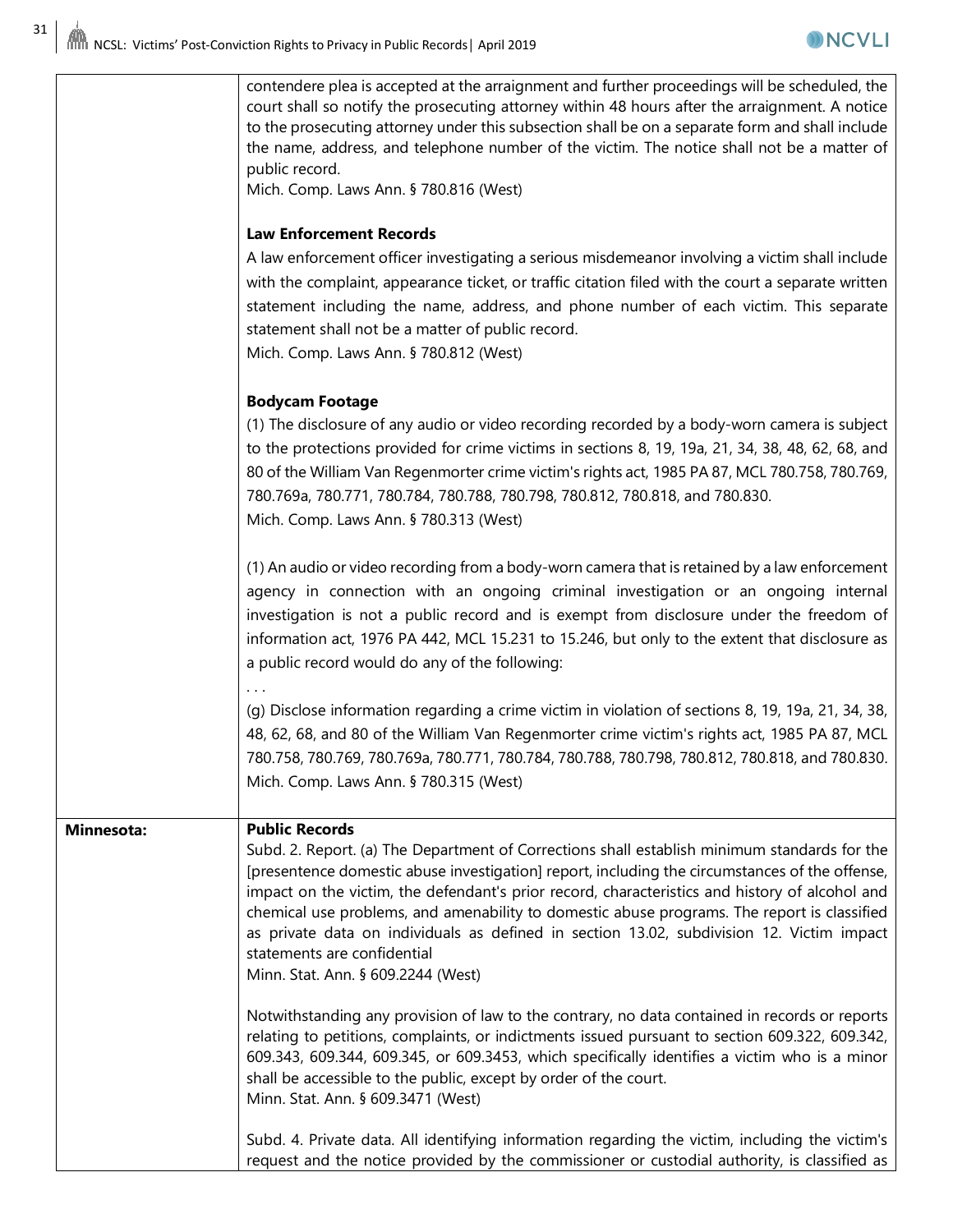

| private data on individuals as defined in section 13.02, subdivision 12, and is accessible only to<br>the victim.                                                                                                                                                                                                                                                                                                                                                                                                                                                                                                                                 |
|---------------------------------------------------------------------------------------------------------------------------------------------------------------------------------------------------------------------------------------------------------------------------------------------------------------------------------------------------------------------------------------------------------------------------------------------------------------------------------------------------------------------------------------------------------------------------------------------------------------------------------------------------|
| Minn. Stat. Ann. § 611A.06 (West)                                                                                                                                                                                                                                                                                                                                                                                                                                                                                                                                                                                                                 |
| (a) Personal history information and other information collected, used, and maintained by an<br>Office of Justice Programs in the Department of Public Safety grantee from which the identity<br>and location of any crime victim may be determined are private data on individuals as defined<br>in section 13.02, subdivision 12, and the grantee shall maintain the data in accordance with the<br>provisions of chapter 13.                                                                                                                                                                                                                   |
| (b) Personal history data and other information collected, used, and maintained by the Office<br>of Justice Programs in the Department of Public Safety from which the identity and location of<br>any victim may be determined are private data on individuals as defined in section 13.02,<br>subdivision 12.                                                                                                                                                                                                                                                                                                                                   |
| Minn. Stat. Ann. § 611A.46 (West)                                                                                                                                                                                                                                                                                                                                                                                                                                                                                                                                                                                                                 |
| Subd. 6. Notice; release of arrested person.                                                                                                                                                                                                                                                                                                                                                                                                                                                                                                                                                                                                      |
| (c) Data on the victim and the notice provided by the custodial authority are private data on<br>individuals as defined in section 13.02, subdivision 12, and are accessible only to the victim.<br>Minn. Stat. Ann. § 629.72 (West)                                                                                                                                                                                                                                                                                                                                                                                                              |
| Subd. 2. Documents.                                                                                                                                                                                                                                                                                                                                                                                                                                                                                                                                                                                                                               |
| (c) A subpoena requiring the production of privileged or confidential records about a victim as<br>defined in Minn. Stat. § 611A.01(b) may be served on a third party only by court order. A motion<br>for an order must comply with Rule 10.03, subd. 1. Before entering the order, the court may<br>require giving notice to the victim so that the victim can move to quash or modify the<br>subpoena or otherwise object.<br>Minn. R. Crim. P. 22.01                                                                                                                                                                                          |
| (I) Release of Video Recordings for Use in Administrative Hearing. All records of a petition, and<br>any resulting order, submitted pursuant to MINN. STAT. § 611A.90 seeking release of or access<br>to a video recording of a child victim or alleged victim alleging, explaining, denying, or<br>describing an act of physical or sexual abuse as part of an investigation or evaluation of the<br>abuse and for use as provided in an administrative proceeding (see, e.g., MINN. STAT. §<br>256.045, subd. 4), except by order of the court.<br>MN ST ACCESS TO REC Rule 4                                                                   |
| Subd. 2. Remote Access to Electronic Records.                                                                                                                                                                                                                                                                                                                                                                                                                                                                                                                                                                                                     |
| (b) Certain Data Not To Be Remotely Disclosed. Notwithstanding Rule 8, subd. 2 (c), (e), (f), and<br>(g) for case records other than appellate court records, the public shall not have remote access<br>to the following data fields in the register of actions, calendars, index, and judgment docket,<br>with regard to victims of a criminal or delinquent act:<br>(1) social security numbers and employer identification numbers;<br>(2) street addresses except that street addresses of parties may be made available by access<br>agreement in a form prepared by the state court administrator and approved by the Judicial<br>Council; |
| (3) telephone numbers;<br>(4) financial account numbers; and<br>(5) in the case of a victim of a criminal or delinguent act, information that either specifically<br>identifies the individual or from which the identity of the individual could be ascertained.<br>MN ST ACCESS TO REC Rule 8                                                                                                                                                                                                                                                                                                                                                   |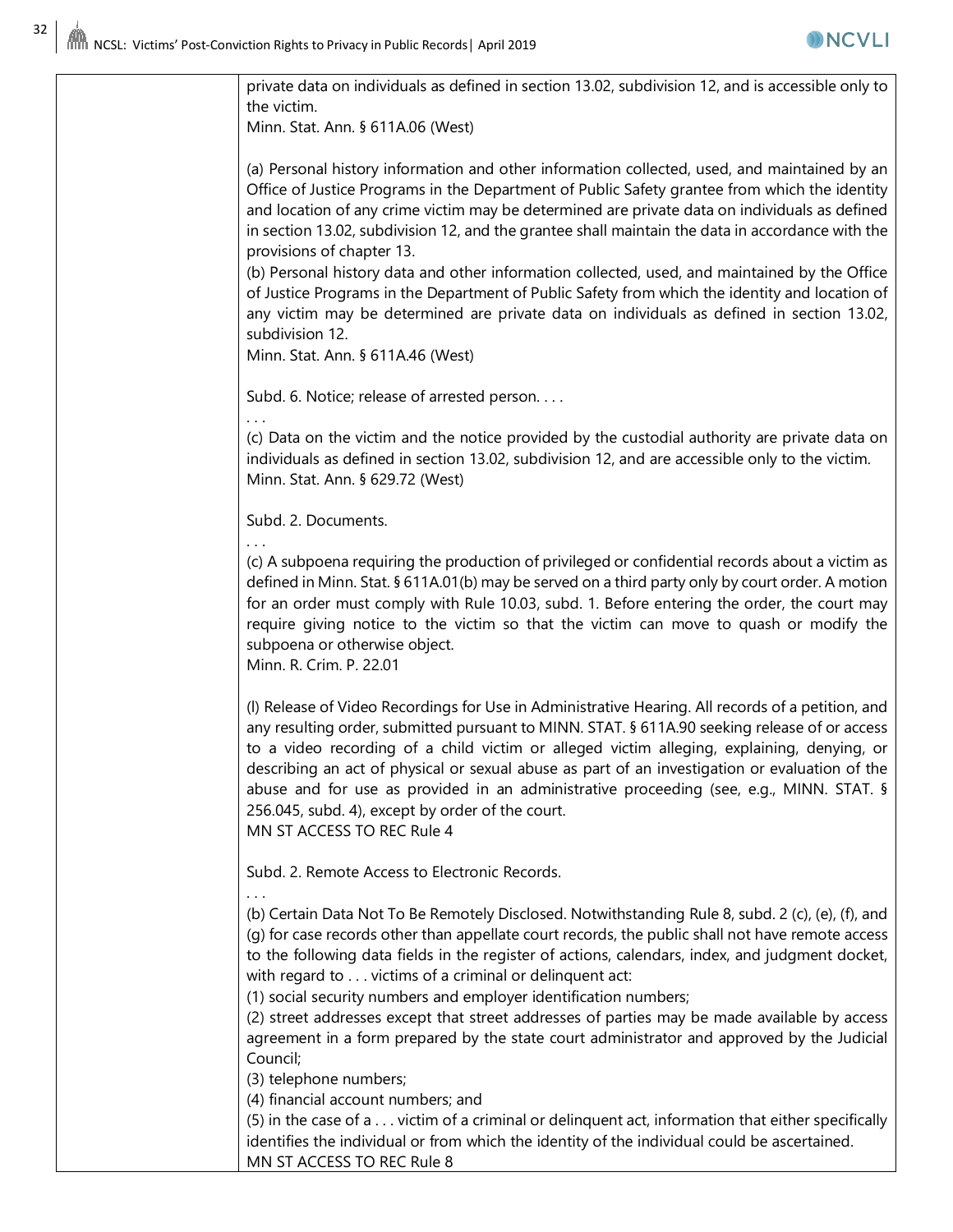

## **Court Records**

 $(e)$  . . .

. . . (iv) No visual or audio coverage is permitted of a victim, as defined in Minn. Stat. § 611A.01(b), or a person giving a statement on behalf of the victim as the victim's proxy, unless the victim and when applicable the victim's proxy, affirmatively acknowledges and agrees in writing before testifying to the proposed coverage. MN ST GEN PRAC Rule 4.02

## **Prosecution Records**

Subdivision 1. Discretion of prosecutor not to disclose. (a) A prosecutor may elect not to disclose a victim's or witness's home or employment address, telephone number, or date of birth if the prosecutor certifies to the trial court that:

(1) the defendant or respondent has been charged with or alleged to have committed a crime; (2) the nondisclosure is needed to address the victim's or witness's concerns about safety or security; and

(3) the victim's or witness's home or employment address, telephone number, or date of birth is not relevant to the prosecution's case.

Minn. Stat. Ann. § 611A.035 (West)

## **Law Enforcement Records**

Subd. 4. Law enforcement agency; disclosure of information to public. . . .

. . .

(e) A law enforcement agency or official who discloses information under this subdivision shall not disclose the identity or any identifying characteristics of the victims of or witnesses to the offender's offenses.

Minn. Stat. Ann. § 244.052 (West)

A victim has a right under section 13.82, subdivision 17, clause (d), to request a law enforcement agency to withhold public access to data revealing the victim's identity. Minn. Stat. Ann. § 611A.021 (West)

Subd. 17. Protection of identities. A law enforcement agency or a law enforcement dispatching agency working under direction of a law enforcement agency shall withhold public access to data on individuals to protect the identity of individuals in the following circumstances:

. . .

(b) when access to the data would reveal the identity of a victim or alleged victim of criminal sexual conduct or sex trafficking under section 609.322, 609.341 to 609.3451, or 617.246, subdivision 2;

. . .

(d) when access to the data would reveal the identity of a victim of or witness to a crime if the victim or witness specifically requests not to be identified publicly, unless the agency reasonably determines that revealing the identity of the victim or witness would not threaten the personal safety or property of the individual; Minn. Stat. Ann. § 13.82 (West)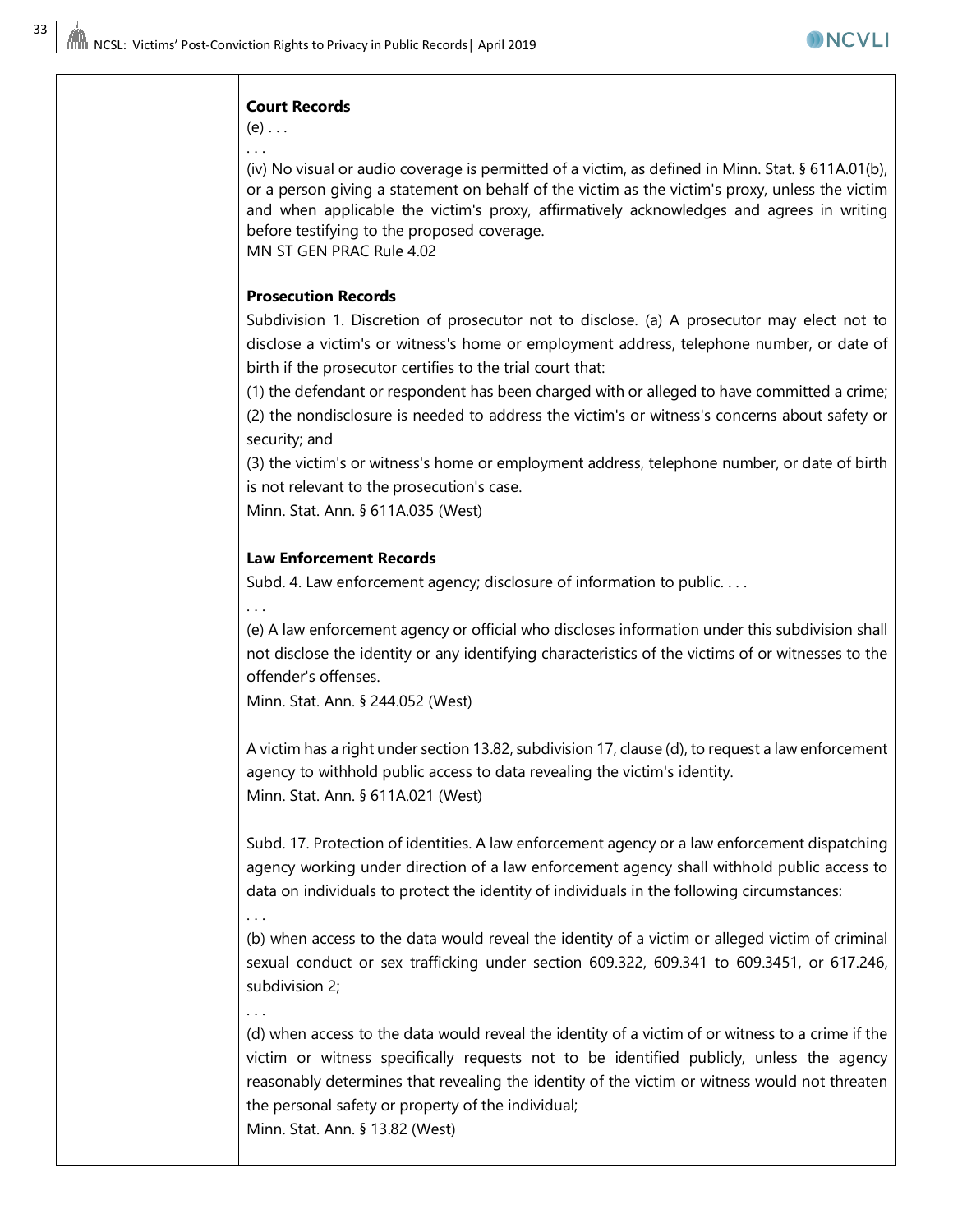

| Mississippi:     | <b>Public Records</b><br>(3) Personal information of victims, including victim impact statements and letters of support<br>on behalf of victims that are contained in records on file with the Mississippi Department of<br>Corrections and State Parole Board, shall be exempt from the provisions of [the Public Access<br>to Public Records] chapter<br>Miss. Code. Ann. § 25-61-12 (West)                                                                                                                                                                                                                                                                                                                                                                                                                                                                                                                                                                                                                                                                                                                                                              |
|------------------|------------------------------------------------------------------------------------------------------------------------------------------------------------------------------------------------------------------------------------------------------------------------------------------------------------------------------------------------------------------------------------------------------------------------------------------------------------------------------------------------------------------------------------------------------------------------------------------------------------------------------------------------------------------------------------------------------------------------------------------------------------------------------------------------------------------------------------------------------------------------------------------------------------------------------------------------------------------------------------------------------------------------------------------------------------------------------------------------------------------------------------------------------------|
|                  | <b>Court Records</b><br>(1) Based upon the reasonable apprehension of the victim of acts or threats of physical violence<br>or intimidation by the defendant, the family of the defendant, or by anyone at the direction of<br>the defendant, against the victim or the immediate family of the victim, the prosecutor may<br>petition the court to direct that the victim or any other witness not be compelled to testify<br>during pre-trial proceedings or in any trial, facts that could divulge the identity, residence, or<br>place of employment of the victim, or other related information, without consent of the victim<br>unless necessary to the prosecution of the criminal proceeding. If the court schedules a hearing<br>on the merits of the petition, it shall be held in camera.<br>Miss. Code. Ann. § 99-43-25 (West)<br>(d) Coverage of certain persons prohibited. Electronic coverage of the following categories of<br>witnesses is expressly prohibited: police informants, minors, undercover agents, relocated<br>witnesses, victims and families of victims of sex crimes, and victims of domestic abuse.<br>MS R EPC Rule 3 |
|                  | <b>Prosecution Records</b><br>(2) The address, phone number, place of employment, and other related information about the<br>victim contained in the prosecuting attorney's file shall not be public record.<br>Miss. Code. Ann. § 99-43-25 (West)                                                                                                                                                                                                                                                                                                                                                                                                                                                                                                                                                                                                                                                                                                                                                                                                                                                                                                         |
|                  | <b>Prosecution and Law Enforcement Records</b><br>(7) In any investigation or prosecution for an offense under this act, the responsible law<br>enforcement agency or prosecutor's office are required to take all reasonable efforts to keep<br>the identity of the victim and the victim's family confidential by ensuring that the names and<br>identifying information of those individuals are not disclosed to the public.<br>Miss. Code. Ann. § 97-3-54.6 (West)                                                                                                                                                                                                                                                                                                                                                                                                                                                                                                                                                                                                                                                                                    |
| <b>Missouri:</b> | <b>Public Records</b><br>1. All information submitted to the department and any hearing of the department [of public<br>safety] on a [victim compensation] claim filed pursuant to sections 595.010 to 595.075 shall be<br>open to the public except for the following claims which shall be deemed closed and<br>confidential:                                                                                                                                                                                                                                                                                                                                                                                                                                                                                                                                                                                                                                                                                                                                                                                                                            |
|                  | (2) A claim in which the offense allegedly perpetrated against the victim is rape, sodomy or<br>sexual abuse and it is determined by the department to be in the best interest of the victim or<br>of the victim's dependents that the information be kept confidential or that the public be<br>excluded from the hearing;<br>Mo. Ann. Stat. § 595.037 (West)                                                                                                                                                                                                                                                                                                                                                                                                                                                                                                                                                                                                                                                                                                                                                                                             |
|                  | (b) Internet access to electronic records that are public and from which a person can be<br>identified will include only the following data elements, if not confidential by statute or rule:                                                                                                                                                                                                                                                                                                                                                                                                                                                                                                                                                                                                                                                                                                                                                                                                                                                                                                                                                              |
|                  | (16) Party name and type, except the names of victims of domestic violence shall not be<br>available pursuant to 18 USC 2265(d)(3);<br>MO R S.CT. OP. RULES Rule 2.04                                                                                                                                                                                                                                                                                                                                                                                                                                                                                                                                                                                                                                                                                                                                                                                                                                                                                                                                                                                      |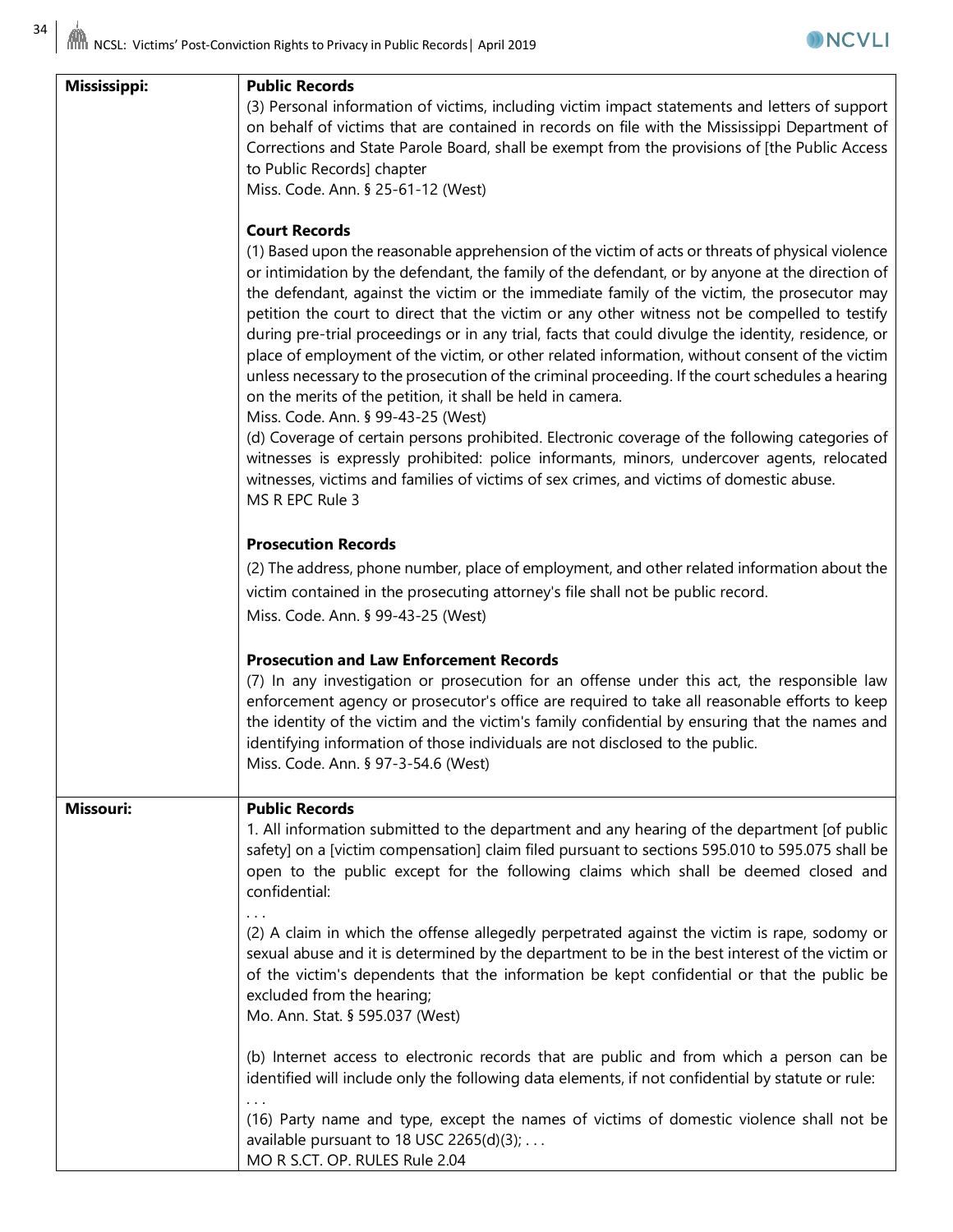

(a) Confidential Records. Such records include:

. . . (17) Information that identifies a person as a victim of a sexual offense under section 595.226, RSMo; . . .

MO R S.CT. OP. RULES Rule 8.02

## **Court Records**

. . .

. . .

1. After August 28, 2007, any information contained in any court record, whether written or published on the internet, including any visual or aural recordings that could be used to identify or locate any victim of an offense under chapter 566 or a victim of domestic assault or stalking shall be closed and redacted from such record prior to disclosure to the public. Identifying information shall include the name, home or temporary address, telephone number, Social Security number, place of employment, or physical characteristics, including an unobstructed visual image of the victim's face or body.

Mo. Ann. Stat. § 595.226 (West)

Any . . . victim impact statements which have been submitted to the court or admitted into evidence pursuant to sections 632.480 to 632.513 shall be part of the record but shall be sealed and opened only on order of the court or as provided in sections 632.480 to 632.513; provided, however, that any person may have access to their own records or reports. Mo. Ann. Stat. § 632.513 (West)

(c) Public inquiries. Any public inquiries specifically requesting personal information shall be answered only by providing access to the case files. The clerks shall not provide such information verbally or by facsimile, or e-mail. Personal information includes, but is not limited to:

(3) Victim information including name, address, and other contact information; MO R S.CT. OP. RULES Rule 2.05

(b) When the defendant is charged with sexual assault, domestic assault, stalking, or forcible rape, the clerk is prohibited by section 595.226, RSMo, from releasing identifying information of a victim to the public. In such cases, the clerk shall not allow a person to listen to the tapes of the proceeding or provide a copy of the tape of the proceeding unless the requestor is a party or attorney in the case. With respect to any other requestor and at the requestor's expense, the proceeding will be provided in redacted transcript format.

MO R S.CT. OP. RULES Rule 5.11

(b) Prohibitions on Media Coverage. Media coverage is prohibited of any:

(4) Participant in a judicial proceeding if the participant so requests and the participant is a victim of a crime . . .

MO R S.CT. OP. RULES Rule 16.02

## **Law Enforcement Records**

7. The victim of an offense as provided in chapter 566 may request that his or her identity be kept confidential until a charge relating to such incident is filed. Mo. Ann. Stat. § 610.100 (West)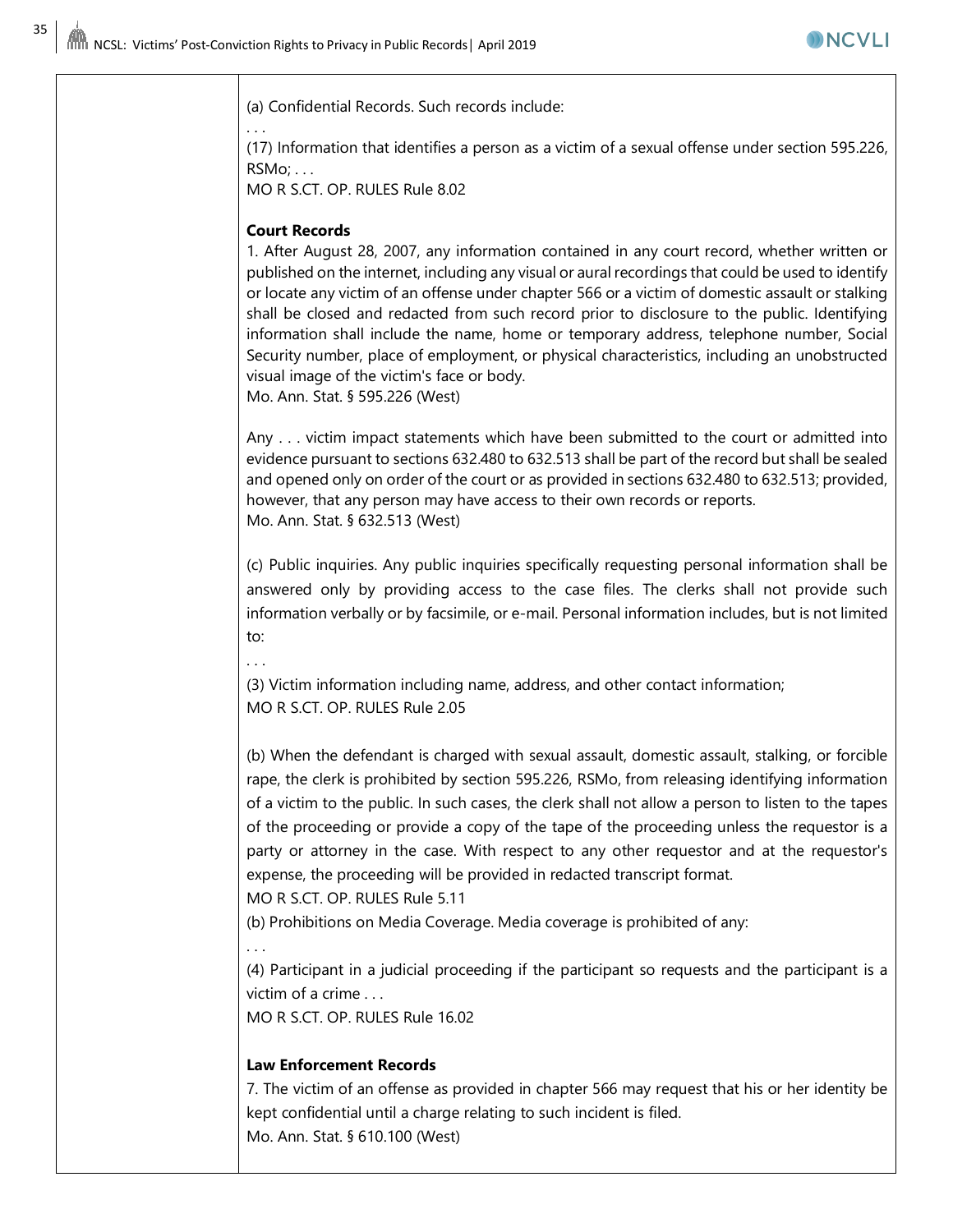

| <b>Montana:</b> | <b>Constitutional</b><br><for &="" 2017="" ass'n="" by="" ctys.="" fox,="" montana="" mt<br="" of="" section,="" see="" state="" this="" through="" v.="" validity="">267, 389 Mont. 183, 404 P.3d 733.&gt;<br/>(1) To preserve and protect a crime victim's right to justice, to ensure a crime victim has a<br/>meaningful role in criminal and juvenile justice systems, and to ensure that a crime victim's<br/>rights and interests are respected and protected by law in a manner no less vigorous than the<br/>protections afforded to a criminal defendant and a delinquent youth, a crime victim has the<br/>following rights, beginning at the time of victimization:<br/>(e) to prevent the disclosure of information that could be used to locate or harass the victim</for> |
|-----------------|------------------------------------------------------------------------------------------------------------------------------------------------------------------------------------------------------------------------------------------------------------------------------------------------------------------------------------------------------------------------------------------------------------------------------------------------------------------------------------------------------------------------------------------------------------------------------------------------------------------------------------------------------------------------------------------------------------------------------------------------------------------------------------------|
|                 | or that contains confidential or privileged information about the victim;<br>(f) to privacy, including the right to refuse an interview, deposition, or other discovery request<br>and to set reasonable conditions on the conduct of any interaction to which the victim<br>consents;<br>Mont. Const. art. II, § 36                                                                                                                                                                                                                                                                                                                                                                                                                                                                     |
|                 | <b>Public Records</b>                                                                                                                                                                                                                                                                                                                                                                                                                                                                                                                                                                                                                                                                                                                                                                    |
|                 | (1) If a victim of an offense requests confidentiality, a criminal justice agency may not<br>disseminate, except to another criminal justice agency, the address, telephone number, or<br>place of employment of the victim or a member of the victim's family unless disclosure is of<br>the location of the crime scene, is required by law, is necessary for law enforcement purposes,<br>or is authorized by a district court upon a showing of good cause.                                                                                                                                                                                                                                                                                                                          |
|                 | (3) A criminal justice agency may not disseminate to the public any information directly or<br>indirectly identifying the victim of an offense committed under 45-5-502, 45-5-503, 45-5-504,<br>45-5-507, 45-5-702, 45-5-703, 45-5-704, or 45-5-705 unless disclosure is of the location of the<br>crime scene, is required by law, is necessary for law enforcement purposes, or is authorized by<br>a district court upon a showing of good cause.<br>Mont. Code Ann. § 44-5-311 (West)                                                                                                                                                                                                                                                                                                |
|                 | (2) The identity of a victim of an offense for which registration is required under this part may<br>not be released by a registration agency without the permission of the victim.<br>Mont. Code Ann. § 46-23-508 (West)                                                                                                                                                                                                                                                                                                                                                                                                                                                                                                                                                                |
|                 | <b>Court Records</b>                                                                                                                                                                                                                                                                                                                                                                                                                                                                                                                                                                                                                                                                                                                                                                     |
|                 | (2) The court may not compel a victim or a member of the victim's family who testifies in a<br>criminal justice proceeding to disclose on the record in open court a residence address or place<br>of employment unless the court determines that disclosure of the information is necessary.<br>Mont. Code Ann. § 44-5-311 (West)                                                                                                                                                                                                                                                                                                                                                                                                                                                       |
|                 | Videotapes which are part of the court record are subject to a protective order of the court for<br>the purpose of protecting the privacy of the victim.<br>Mont. Code Ann. § 46-15-403 (West)                                                                                                                                                                                                                                                                                                                                                                                                                                                                                                                                                                                           |
| Nebraska:       | <b>Public Records</b>                                                                                                                                                                                                                                                                                                                                                                                                                                                                                                                                                                                                                                                                                                                                                                    |
|                 | (7) Upon application by the prosecuting attorney or defense counsel, the court may order<br>that addresses, telephone numbers, and other contact information for victims or witnesses<br>named in the [presentence] report, evaluation, or examination be redacted upon a showing by<br>a preponderance of the evidence that such redaction is warranted in the interests of public<br>safety.                                                                                                                                                                                                                                                                                                                                                                                           |
|                 | Neb. Rev. Stat. Ann. § 29-2261 (West)                                                                                                                                                                                                                                                                                                                                                                                                                                                                                                                                                                                                                                                                                                                                                    |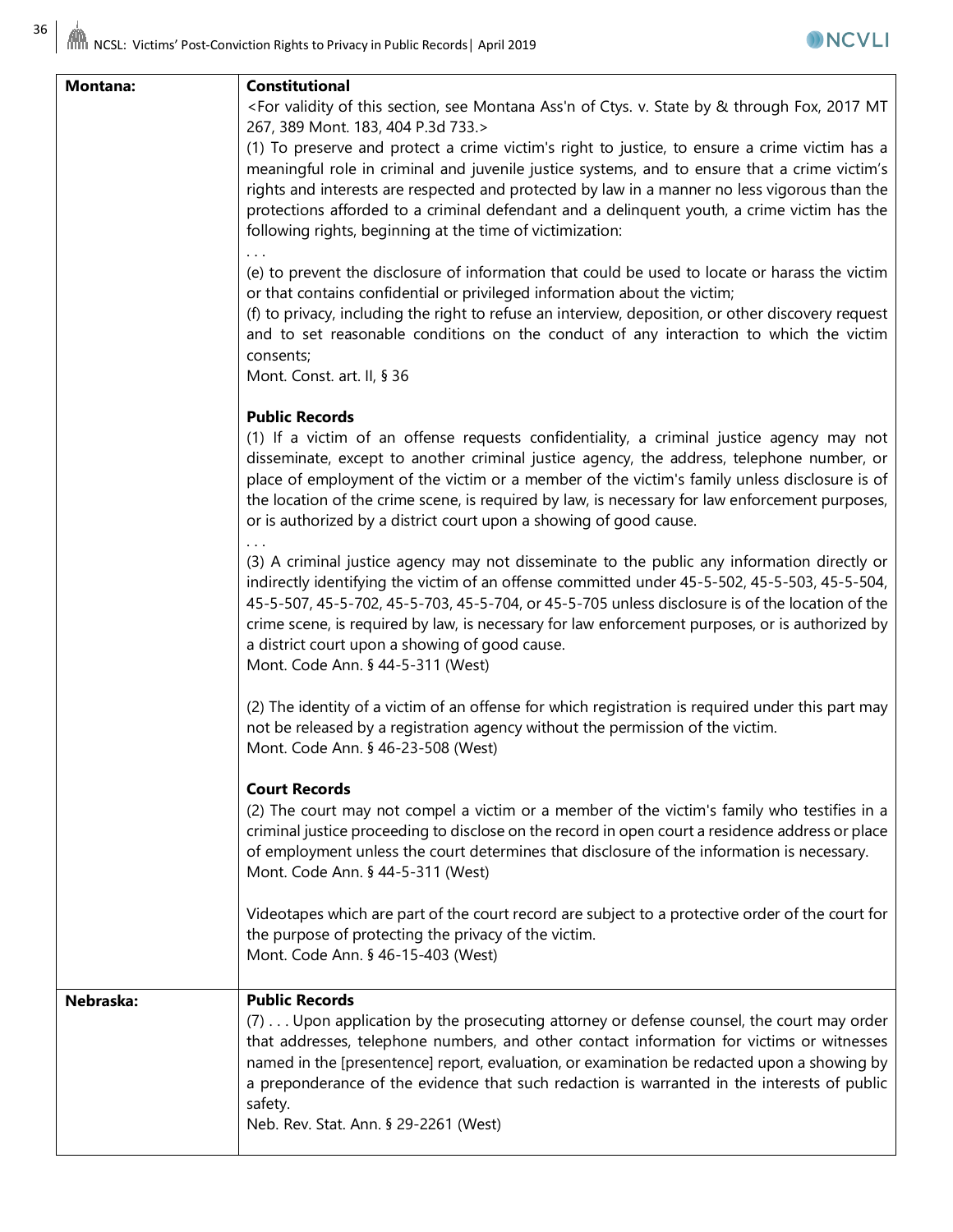

|         | (c) Records of criminal history, as that term is defined in NRS 179A.070; and<br>(d) Records in the Central Repository for Nevada Records of Criminal History,<br>is confidential and, except as otherwise provided in subsections 6 and 7, must not be inspected<br>by or released to the general public.<br>Nev. Rev. Stat. Ann. § 200.604 (West)                                            |
|---------|------------------------------------------------------------------------------------------------------------------------------------------------------------------------------------------------------------------------------------------------------------------------------------------------------------------------------------------------------------------------------------------------|
|         | 5. If a person is charged with a violation of this section, any image of the private area of a victim<br>that is contained within:<br>(a) Court records;<br>(b) Intelligence or investigative data, reports of crime or incidents of criminal activity or other<br>information;                                                                                                                |
| Nevada: | (C) Victim Information. Personal identifying information, other than a victim's name, shall be<br>prevented from being disclosed on pleadings and documents filed in criminal actions that may<br>be available to the public.<br>NE R CT § 6-1524<br><b>Public Records</b>                                                                                                                     |
|         | The following privacy rules shall apply to all pleadings and documents filed in all criminal<br>actions in the district courts of Nebraska.                                                                                                                                                                                                                                                    |
|         | (C) Victim Information. Personal identifying information, other than a victim's name, shall be<br>prevented from being disclosed on pleadings and documents filed in criminal actions that may<br>be available to the public.<br>NE R CT § 6-1466                                                                                                                                              |
|         | The following privacy rules shall apply to all pleadings and documents filed in all criminal<br>actions in the county courts of Nebraska.                                                                                                                                                                                                                                                      |
|         | (h) To have any personal identifying information, other than the victim's name, not be disclosed<br>on pleadings and documents filed in criminal actions that may be available to the public. The<br>Supreme Court shall adopt and promulgate rules to implement this subdivision.<br>Neb. Rev. Stat. Ann. § 81-1848 (West)                                                                    |
|         | <b>Court Records</b><br>(1) Victims as defined in section 29-119 shall have the following rights:                                                                                                                                                                                                                                                                                              |
|         | (2) The identity of any victim of a sex offense shall not be released.<br>Neb. Rev. Stat. Ann. § 29-4009 (West)                                                                                                                                                                                                                                                                                |
|         | 1, 2004.<br>Neb. Rev. Stat. Ann. § 81-1850 (West)                                                                                                                                                                                                                                                                                                                                              |
|         | (8) The victim's address and telephone number maintained by the Department of Correctional<br>Services, the Department of Health and Human Services, the county corrections agency, or the<br>Board of Parole pursuant to subsection (1) of this section shall be exempt from disclosure under<br>public records laws and federal freedom of information laws, as such laws existed on January |
|         | The name of any victim of a sexual assault appearing in information or records of the Crime<br>Victim's Reparations Committee when the victim is applying for compensation under the<br>Nebraska Crime Victim's Reparations Act shall not be made public.<br>Neb. Rev. Stat. Ann. § 81-1842 (West)                                                                                             |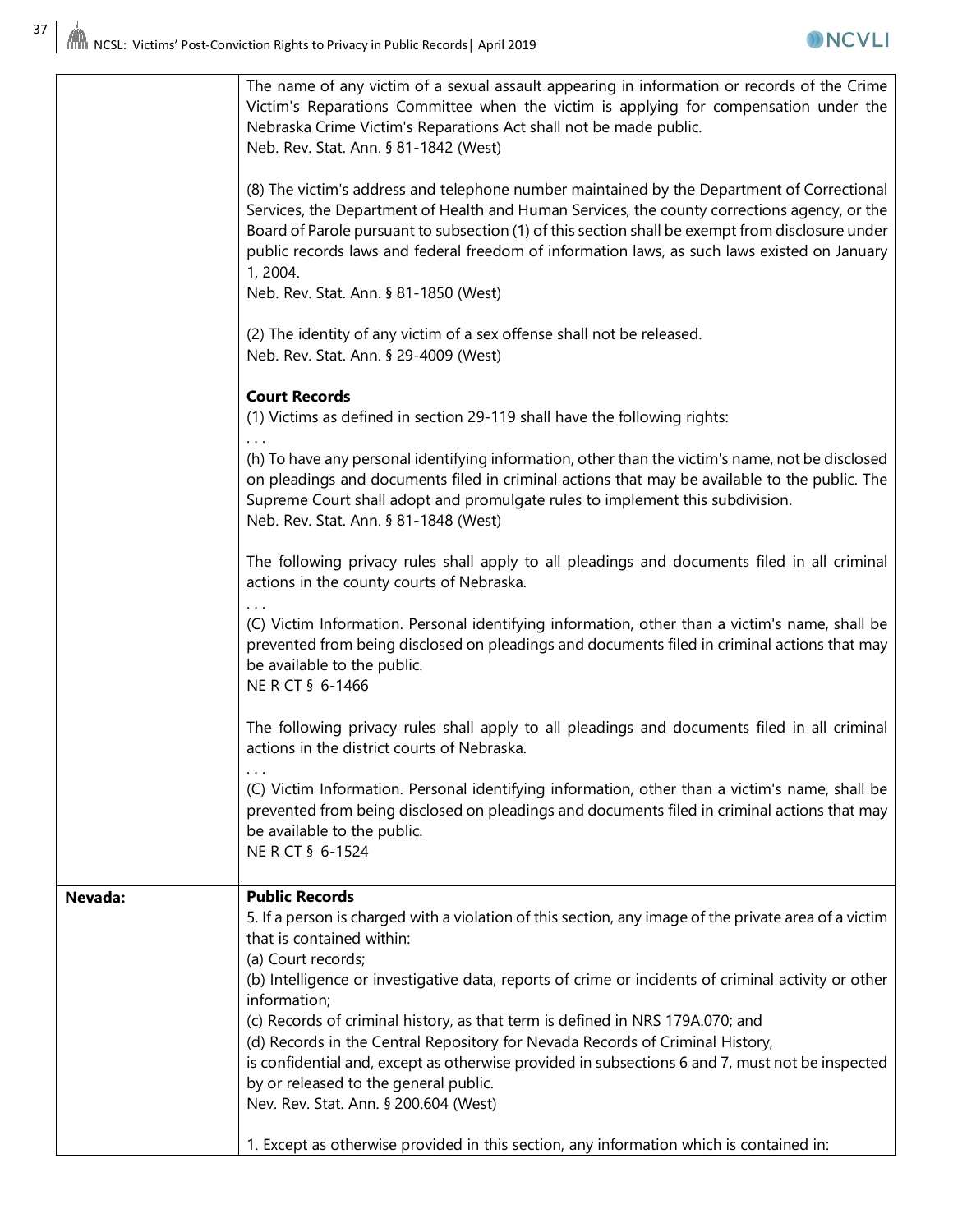

| (a) Court records, including testimony from witnesses;<br>(b) Intelligence or investigative data, reports of crime or incidents of criminal activity or other                                                                                                                                                                                                                                                                                                                      |
|------------------------------------------------------------------------------------------------------------------------------------------------------------------------------------------------------------------------------------------------------------------------------------------------------------------------------------------------------------------------------------------------------------------------------------------------------------------------------------|
| information;<br>(c) Records of criminal history, as that term is defined in NRS 179A.070; and<br>(d) Records in the Central Repository for Nevada Records of Criminal History,<br>that reveals the identity of a victim of a sexual offense, an offense involving a pupil or child or<br>sex trafficking is confidential, including but not limited to the victim's photograph, likeness,<br>name, address or telephone number.<br>Nev. Rev. Stat. Ann. § 200.3771 (West)          |
| 1. A victim of a sexual offense, an offense involving a pupil or child or sex trafficking may<br>choose a pseudonym to be used instead of the victim's name on all files, records and<br>documents pertaining to the sexual offense, offense involving a pupil or child or sex trafficking,<br>including, without limitation, criminal intelligence and investigative reports, court records and<br>media releases.<br>Nev. Rev. Stat. Ann. § 200.3772 (West)                      |
| 1. A public officer or employee who has access to any records, files or other documents which<br>include the photograph, likeness, name, address, telephone number or other fact or<br>information that reveals the identity of a victim of a sexual offense, an offense involving a pupil<br>or child or sex trafficking shall not intentionally or knowingly disclose the identifying<br>information to any person other than:<br>(a) The defendant or the defendant's attorney; |
| (b) A person who is directly involved in the investigation, prosecution or defense of the case;<br>(c) A person specifically named in a court order issued pursuant to NRS 200.3771; or<br>(d) A nonprofit organization or public agency approved to receive the information pursuant to<br>NRS 200.3771.<br>Nev. Rev. Stat. Ann. § 200.3773 (West)                                                                                                                                |
|                                                                                                                                                                                                                                                                                                                                                                                                                                                                                    |
| All personal information, including, but not limited to, a current or former address, which<br>pertains to a victim or relative and which is received by the prosecutor pursuant to this<br>subsection is confidential.<br>Nev. Rev. Stat. Ann. § 176.015 (West)                                                                                                                                                                                                                   |
| 5. All personal information, including, but not limited to, a current or former address, which<br>pertains to a victim and which is received by the Administrator [of the Division of Public and<br>Behavioral Health of the Department of Health and Human Services] or the Administrator's<br>designee pursuant to this section is confidential.<br>Nev. Rev. Stat. Ann. § 178.4715 (West)                                                                                       |
| All personal information, including, but not limited to, a current or former address, which<br>pertains to a victim and which is received by the Division [of Parole and Probation of the<br>Department of Public Safety] pursuant to this subsection is confidential.<br>Nev. Rev. Stat. Ann. § 176A.630 (West)                                                                                                                                                                   |
| All personal information, including, but not limited to, a current or former address, which<br>pertains to a victim, relative, witness or other person and which is received pursuant to the<br>provisions of NRS 178.569 to 178.5698, inclusive, is confidential.<br>Nev. Rev. Stat. Ann. § 178.5691 (West)                                                                                                                                                                       |
| All personal information, including, but not limited to, a current or former address, which<br>pertains to a victim and which is received by the Division of Parole and Probation pursuant to<br>this subsection is confidential.                                                                                                                                                                                                                                                  |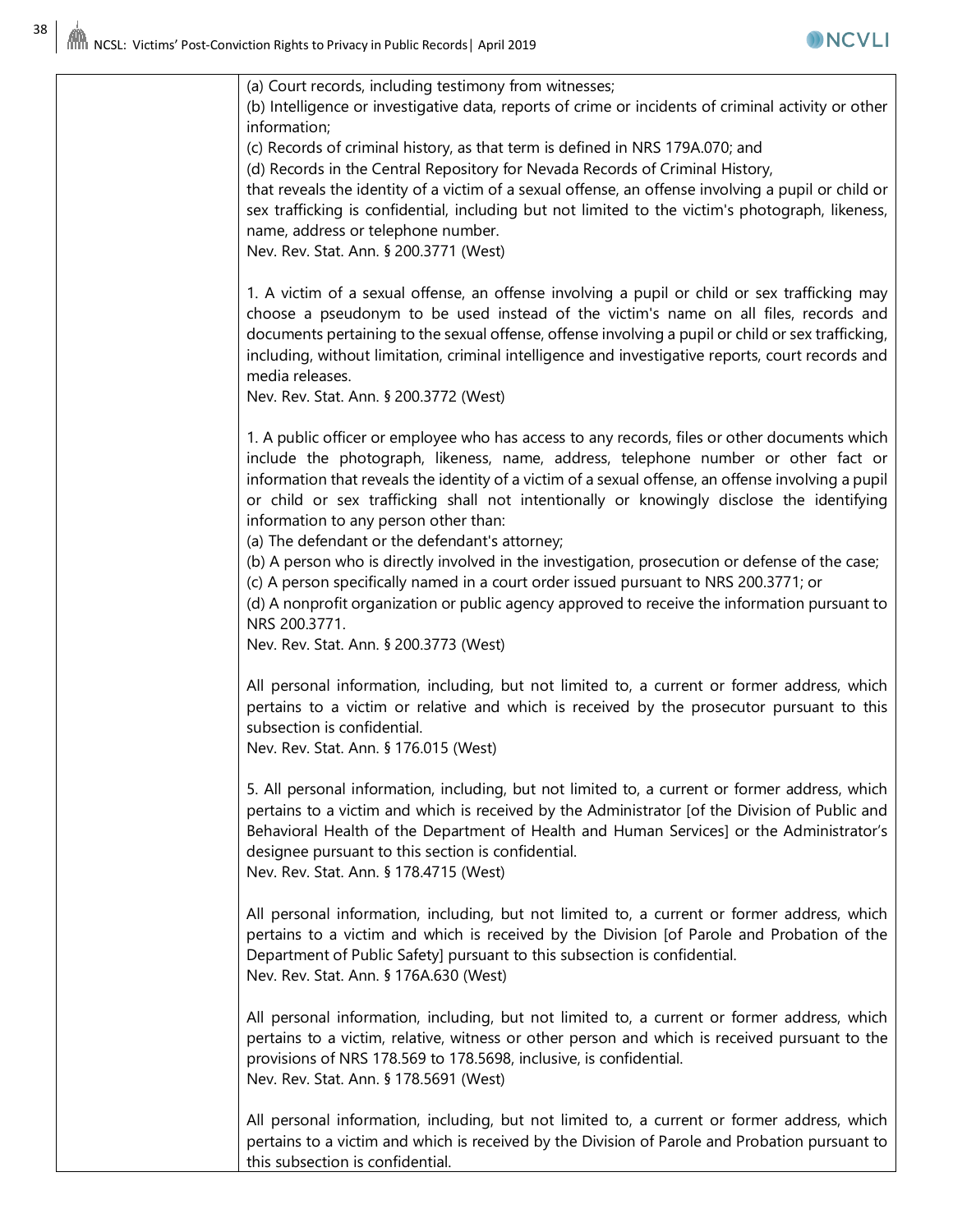

Nev. Rev. Stat. Ann. § 209.392 (West) 4. All personal information, including, but not limited to, a current or former address, which pertains to a victim and which is received by the Director [of the Department] pursuant to this section is confidential. Nev. Rev. Stat. Ann. § 209.521 (West) All personal information, including, but not limited to, a current or former address, which pertains to a victim and which is received by the Division of Parole and Probation pursuant to this subsection is confidential. Nev. Rev. Stat. Ann. § 209.3925 (West) All personal information, including, but not limited to, a current or former address, which pertains to a victim and which is received by the [State Board of Pardons Commissioners] pursuant to this subsection is confidential. Nev. Rev. Stat. Ann. § 213.010 (West) 2. Each victim of the person applying for clemency a copy of the notice of the application, if the victim so requests in writing and provides his or her current address. . . . All personal information, including, but not limited to, a current or former address, which pertains to a victim and which is received by the district attorney pursuant to this subsection is confidential. Nev. Rev. Stat. Ann. § 213.040 (West) If the [State Board of Pardons Commissioners] remits a fine or forfeiture, commutes a sentence or grants a pardon, it shall give written notice of its action to the victim of the person granted clemency, if the victim so requests in writing and provides his or her current address. . . . All personal information, including, but not limited to, a current or former address, which pertains to a victim and which is received by the [State Board of Pardons Commissioners] pursuant to this section is confidential. Nev. Rev. Stat. Ann. § 213.095 (West) 8. All personal information, including, but not limited to, a current or former address, which pertains to a victim and which is received by the [State Board of Parole Commissioners] pursuant to this section is confidential. Nev. Rev. Stat. Ann. § 213.131 (West) 1. Information in the statewide registry, including information in the community notification website, that is accessed or disclosed pursuant to the provisions of this chapter must not reveal the name of an individual victim of an offense. Nev. Rev. Stat. Ann. § 179B.300 (West) 1. Information that is disclosed pursuant to the provisions of this chapter must not reveal the name of an individual victim of an offense. Nev. Rev. Stat. Ann. § 179D.850 (West) **Court Records** 1. In any prosecution for sexual assault, the district attorney may, by written motion upon reasonable prior notice to the accused, move to exclude evidence of the victim's address and telephone number. The court may order that such evidence be excluded from the proceedings if the court finds that the probative value of the evidence is outweighed by the creation of substantial danger to the victim. Nev. Rev. Stat. Ann. § 48.071 (West)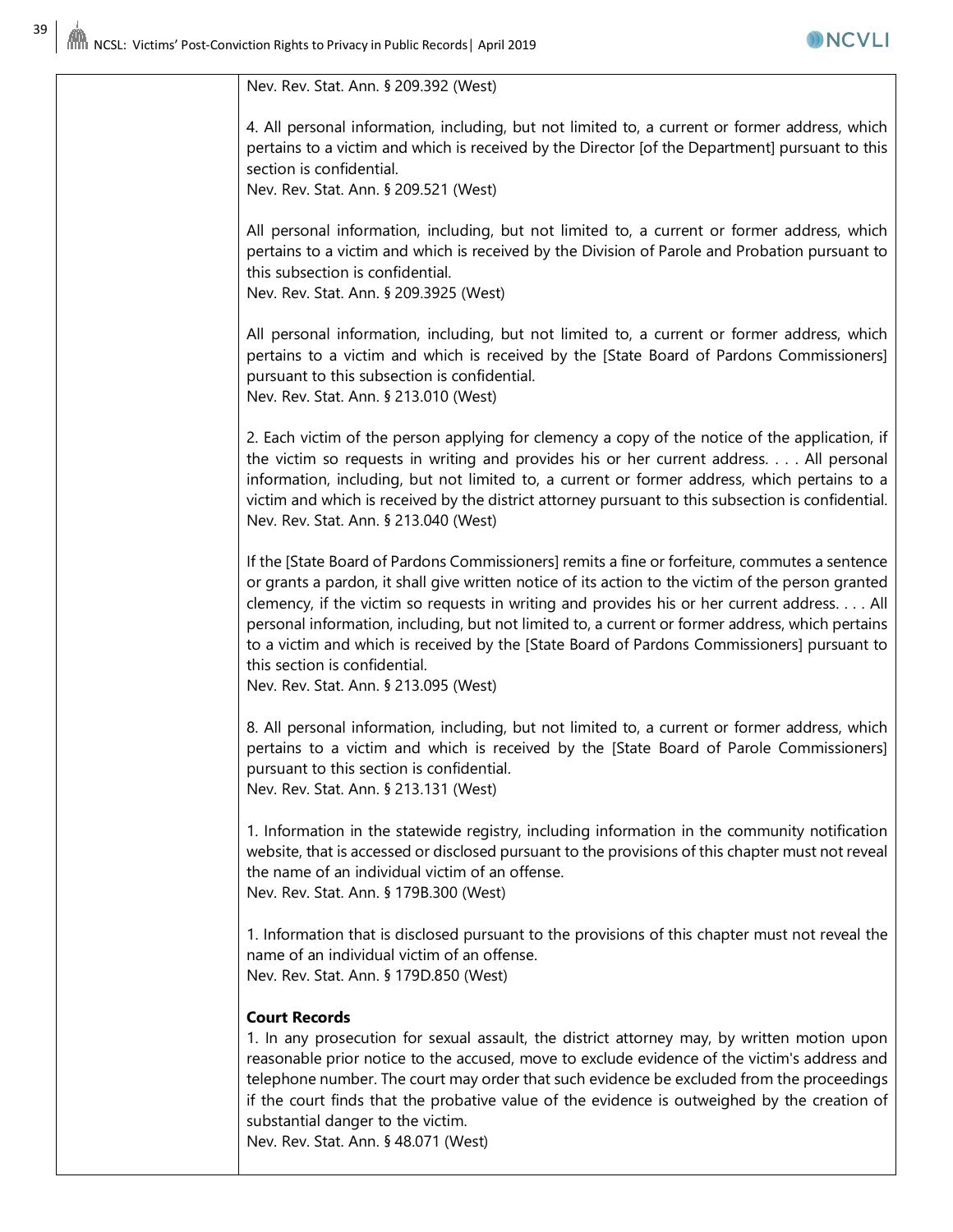

| <b>New Hampshire:</b> | <b>Public Records</b>                                                                                                                                                                                                                                                                                                                                                                                                                                                                                                         |
|-----------------------|-------------------------------------------------------------------------------------------------------------------------------------------------------------------------------------------------------------------------------------------------------------------------------------------------------------------------------------------------------------------------------------------------------------------------------------------------------------------------------------------------------------------------------|
|                       | II. To the extent that they can be reasonably guaranteed by the courts and by law enforcement<br>and correctional authorities, and are not inconsistent with the constitutional or statutory rights<br>of the accused, crime victims are entitled to the following rights:                                                                                                                                                                                                                                                    |
|                       | (m) The right of confidentiality of the victim's address, place of employment, and other<br>personal information.<br>N.H. Rev. Stat. Ann. § 21-M:8-k                                                                                                                                                                                                                                                                                                                                                                          |
|                       | The files maintained by the department [of health and human services] which relate to<br>investigations of alleged instances of abuse, neglect, or exploitation shall be disclosed only<br>with the written consent of the victim, or his guardian or attorney, or if such disclosure is<br>required by court or administrative order.<br>N.H. Rev. Stat. Ann. § 161-F:57                                                                                                                                                     |
|                       | V. In any investigation or prosecution for an offense under this section, the identity of the<br>victim and the victim's family, and images of the victim and the victim's family, shall be<br>confidential except to the extent disclosure is necessary for the purpose of investigation,<br>prosecution, or provision of services and benefits to the victim and the victim's family, or if<br>disclosure is required by a court order.<br>N.H. Rev. Stat. Ann. § 633:7                                                     |
|                       | V. At periodic intervals, not less frequently than once each month, the commissioner of the<br>department of corrections, the superintendent of each county department of corrections, and<br>the commissioner of the department of health and human services shall forward to the division<br>a statement identifying every sexual offender and offender against children In no event<br>shall the statements include the identity of any victim.<br>N.H. Rev. Stat. Ann. § 651-B:4                                          |
|                       | III. (a) The division shall maintain a separate public list of all tier I, tier II, and tier III [sex]<br>offenders                                                                                                                                                                                                                                                                                                                                                                                                           |
|                       | (c) The public list shall not include:<br>(1) The identity of any victim either directly or indirectly. Sexual offenders convicted under RSA<br>632-A:2 shall be listed on the public list in a manner which does not disclose, directly or<br>indirectly, that the victim and the defendant were related or members of the same household.<br>For sexual offenders convicted under RSA 632-A:2, I, no specific reference to any statutory<br>subparagraph shall appear on the public list.<br>N.H. Rev. Stat. Ann. § 651-B:7 |
|                       | Under no circumstances should the victim's address and telephone number be part of the<br>public record, except by order of the court for good cause shown. Access to this information<br>shall be provided to the appropriate law enforcement agency. The victim shall be notified that<br>this information will be released to the applicable law enforcement agency.<br>NH R DOM VIOLENCE Protocol 5-17                                                                                                                    |
|                       | <b>Court Records</b><br>II. [V]ictim impact statements that have been submitted to the court or admitted into<br>evidence under this chapter shall be part of the record but shall be sealed and may be opened<br>only pursuant to a court order.<br>N.H. Rev. Stat. Ann. § 135-E:15                                                                                                                                                                                                                                          |
| <b>New Jersey:</b>    | <b>Public Records</b>                                                                                                                                                                                                                                                                                                                                                                                                                                                                                                         |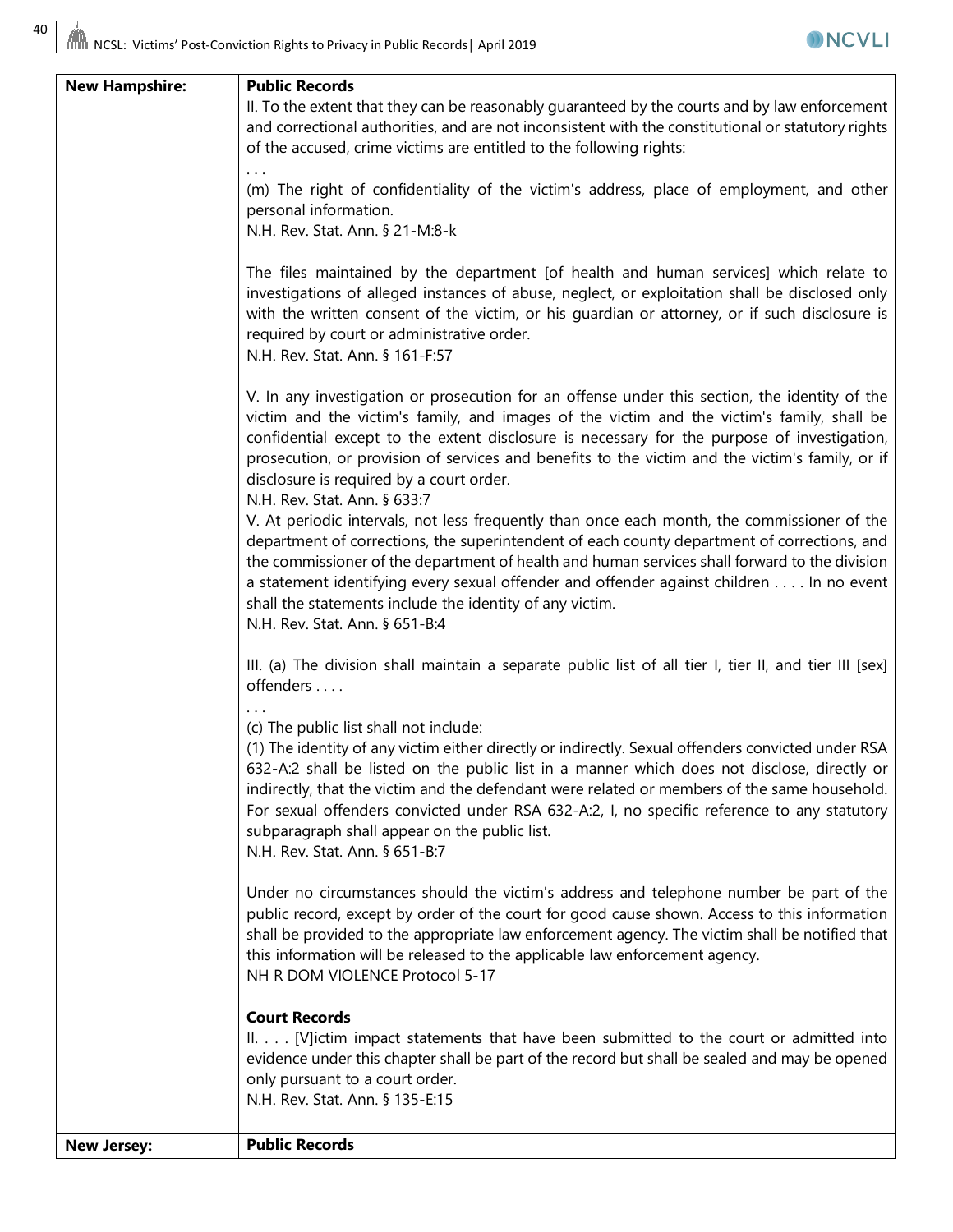

|                    | f. (1) The name, address, and identity of a victim or a defendant shall not appear on the<br>complaint or any other public record as defined in P.L.1963, c. 73 (C.47:1A-1 et seq.). In their                                                                                                                                                                                                                                                                                                                                                                              |
|--------------------|----------------------------------------------------------------------------------------------------------------------------------------------------------------------------------------------------------------------------------------------------------------------------------------------------------------------------------------------------------------------------------------------------------------------------------------------------------------------------------------------------------------------------------------------------------------------------|
|                    | place initials or a fictitious name shall appear.                                                                                                                                                                                                                                                                                                                                                                                                                                                                                                                          |
|                    | (2) Any report, statement, photograph, court document, complaint or any other public record                                                                                                                                                                                                                                                                                                                                                                                                                                                                                |
|                    | which states the name, address and identity of a victim shall be confidential and unavailable to                                                                                                                                                                                                                                                                                                                                                                                                                                                                           |
|                    | the public.                                                                                                                                                                                                                                                                                                                                                                                                                                                                                                                                                                |
|                    | (3) The information described in this subsection shall remain confidential and unavailable to<br>the public unless the victim consents to the disclosure or if the court, after a hearing,<br>determines that good cause exists for the disclosure. The hearing shall be held after notice has<br>been made to the victim and to the defendant and the defendant's counsel.<br>(4) Nothing contained herein shall prohibit the court from imposing further restrictions with<br>regard to the disclosure of the name, address, and identity of the victim when it deems it |
|                    | necessary to prevent trauma or stigma to the victim.<br>N.J. Stat. Ann. § 2A:61B-1 (West)                                                                                                                                                                                                                                                                                                                                                                                                                                                                                  |
|                    | A government record shall not include the following information which is deemed to be<br>confidential for the purposes of P.L.1963, c. 73 (C.47:1A-1 et seq.) as amended and<br>supplemented:                                                                                                                                                                                                                                                                                                                                                                              |
|                    | victims' records, except that a victim of a crime shall have access to the victim's own records;<br>N.J. Stat. Ann. § 47:1A-1.1 (West)                                                                                                                                                                                                                                                                                                                                                                                                                                     |
|                    | e. Records maintained by the [Victims of Crime Compensation Review Board] and proceedings<br>by the board or a board member based thereon regarding a claim submitted by a victim or a<br>claimant shall be deemed confidential.<br>N.J. Stat. Ann. § 52:4B-68 (West)                                                                                                                                                                                                                                                                                                      |
|                    | <b>Court Records</b>                                                                                                                                                                                                                                                                                                                                                                                                                                                                                                                                                       |
|                    | The following court records are excluded from public access:                                                                                                                                                                                                                                                                                                                                                                                                                                                                                                               |
|                    | (c) Records of Criminal and Municipal Court Proceedings.                                                                                                                                                                                                                                                                                                                                                                                                                                                                                                                   |
|                    | (6) Victim statements unless placed on the record at a public proceeding;                                                                                                                                                                                                                                                                                                                                                                                                                                                                                                  |
|                    | (9) Records relating to child victims of sexual assault or abuse pursuant to N.J.S.A. 2A:82-46;                                                                                                                                                                                                                                                                                                                                                                                                                                                                            |
|                    | .<br>(12) Names and addresses of victims or alleged victims of domestic violence or sexual offenses;<br>N.J. Ct. R. 1:38-3                                                                                                                                                                                                                                                                                                                                                                                                                                                 |
| <b>New Mexico:</b> | <b>Public Records</b><br>A. Discretion of the court                                                                                                                                                                                                                                                                                                                                                                                                                                                                                                                        |
|                    | (2) The court has sole and plenary discretion to exclude [media] coverage of certain witnesses,<br>including but not limited to the victims of sex crimes and their families<br>NM R S CT Rule 23-107                                                                                                                                                                                                                                                                                                                                                                      |
| <b>New York:</b>   | <b>Public Records</b>                                                                                                                                                                                                                                                                                                                                                                                                                                                                                                                                                      |
|                    | (d) To the extent possible, sensitive material, even if it is not subject to a statutory proscription<br>against publication, shall be omitted or redacted from public documents. Information of this<br>type includes, but is not limited to: social security, taxpayer identification or financial account<br>numbers: full dates of birth: exact street addresses: e-mail addresses: telephone numbers:<br>names of minor children: names of children's schools: names of employers: or other                                                                           |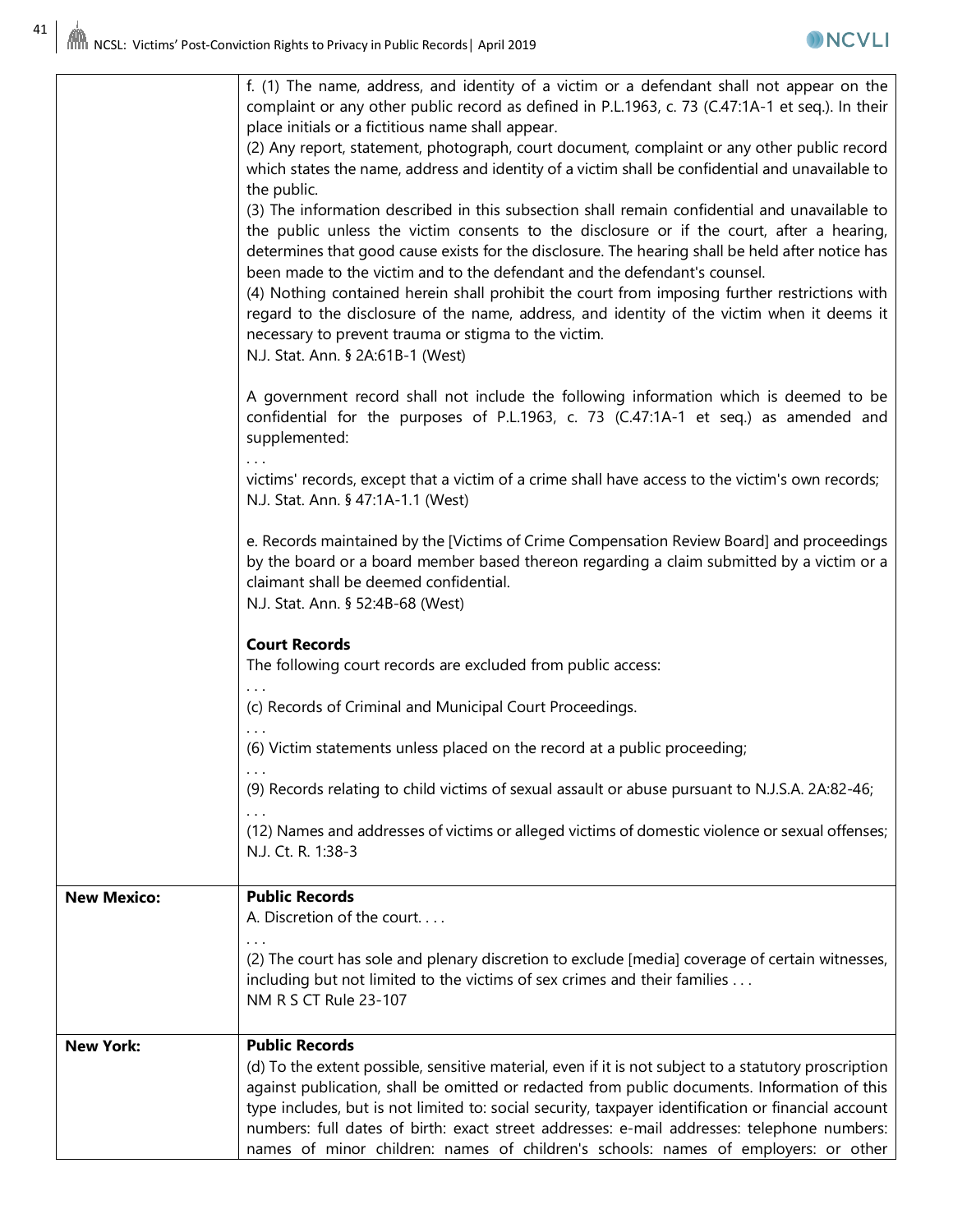

|                        | information that would identify a person whose identity should not be revealed (e.g., a victim<br>of a sex crime).<br>N.Y. Ct. R. 500.5 (McKinney)<br>$7. \ldots$<br>$(b) \ldots$<br>(vi) Records maintained by the office and proceedings by the [Office of Victim Services] based<br>thereon regarding a claim submitted by a victim or a claimant shall be deemed confidential,<br>subject to the exceptions that appear in subdivision one of section six hundred thirty-three of<br>this article.<br>N.Y. Exec. Law § 632-a (McKinney)<br><b>Court Records</b><br>(e) No coverage shall be permitted of the victim in a prosecution for rape, sodomy, sexual<br>abuse, or other sex offense under article one hundred thirty or section 255.25 of the Penal Law;<br>notwithstanding the initial approval of a request for audio-visual coverage of such a<br>proceeding, the presiding trial judge shall have discretion throughout the proceeding to limit |
|------------------------|------------------------------------------------------------------------------------------------------------------------------------------------------------------------------------------------------------------------------------------------------------------------------------------------------------------------------------------------------------------------------------------------------------------------------------------------------------------------------------------------------------------------------------------------------------------------------------------------------------------------------------------------------------------------------------------------------------------------------------------------------------------------------------------------------------------------------------------------------------------------------------------------------------------------------------------------------------------|
|                        | any coverage that would identify the victim.<br>N.Y. Ct. R. 131.7 (McKinney)                                                                                                                                                                                                                                                                                                                                                                                                                                                                                                                                                                                                                                                                                                                                                                                                                                                                                     |
| <b>North Carolina:</b> | <b>Public Records</b><br>$(b) \ldots$<br>(3) Whenever the Post-Release Supervision and Parole Commission will be considering for<br>parole a prisoner serving a sentence of life imprisonment the Commission must notify<br>f. As many newspapers of general circulation and other media in the county where the<br>defendant was convicted and if different, in the county where the prisoner was charged, as<br>reasonable<br>The Parole Commission shall not, however, include the name of any victim in its notification<br>to the newspapers and other media.<br>N.C. Gen. Stat. Ann. § 15A-1371                                                                                                                                                                                                                                                                                                                                                            |
|                        | (b) All medical information relating to the mental, physical, or emotional condition of a victim<br>and all law enforcement records and information and any juvenile records shall be held<br>confidential by the Commission and Director. All personal information, as that term is defined<br>in 18 U.S.C. § 2725(3), of victims and all information concerning the disposition of claims<br>for compensation, except for the total amount awarded a victim , shall be held confidential<br>by the Commission and Director. Except for information held confidential under this<br>subsection, the records of the Division shall be open to public inspection.<br>N.C. Gen. Stat. Ann. § 15B-8.1                                                                                                                                                                                                                                                               |
|                        | (b) Any person may obtain a copy of an individual's registration form, a part of the county<br>registry, or all of the county registry, by submitting a written request for the information to the<br>sheriff. However, the identity of the victim of an offense that requires registration under this<br>Article shall not be released.<br>N.C. Gen. Stat. Ann. § 14-208.10                                                                                                                                                                                                                                                                                                                                                                                                                                                                                                                                                                                     |
|                        | (a) The information in the statewide registry that is public record is the same as in G.S. 14-<br>208.10. The Department of Public Safety shall release any other relevant information that is<br>necessary to protect the public concerning a specific person, but shall not release the identity<br>of the victim of the offense that required registration under this Article.                                                                                                                                                                                                                                                                                                                                                                                                                                                                                                                                                                                |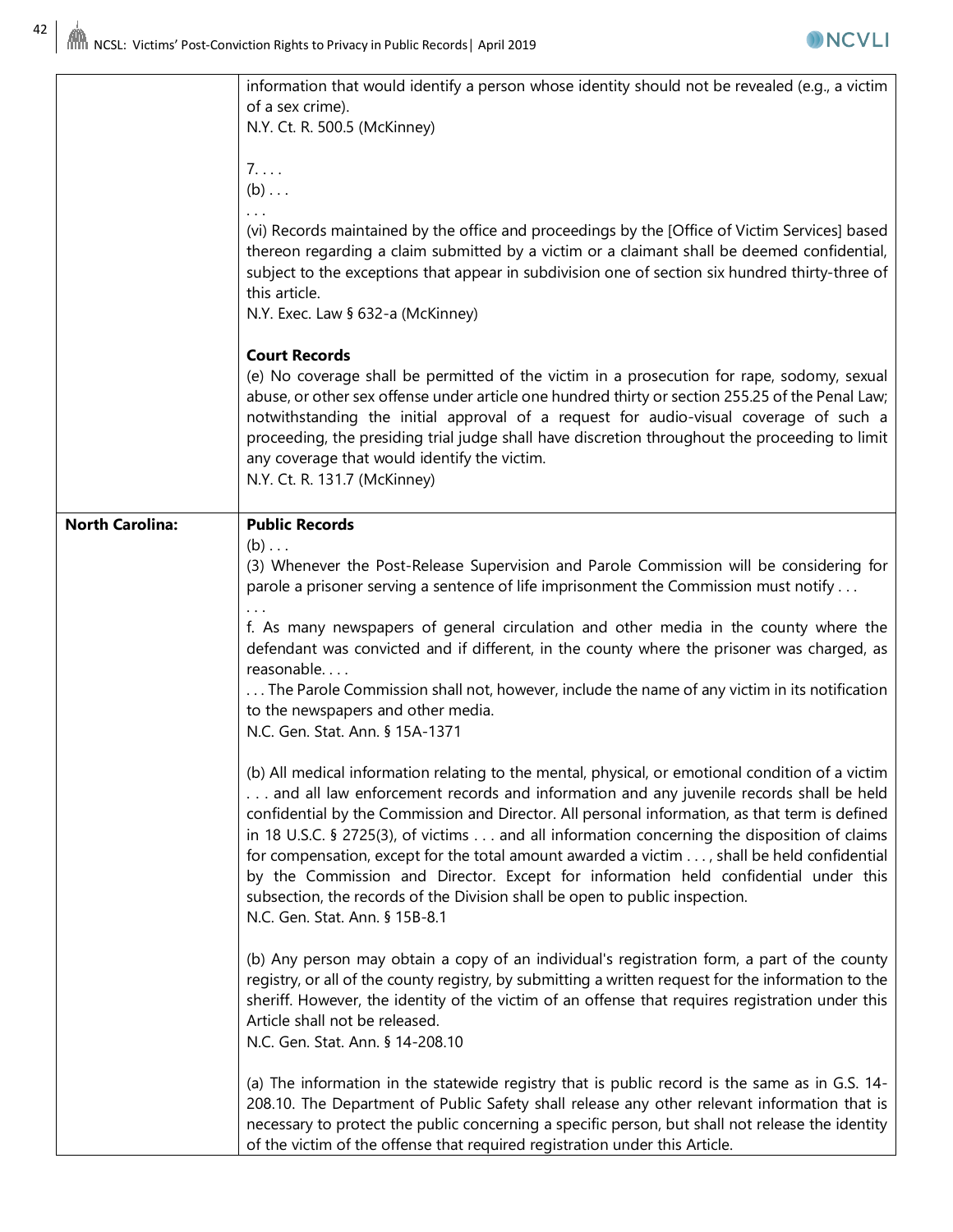

|                      | N.C. Gen. Stat. Ann. § 14-208.15                                                                                                                                                                                                                                                                                                                                                                                                                                                                                                                                                                                                                                                                                                                                                                                                                                                                                                                                                                                                                                                                                                                                                                                                                                                                              |
|----------------------|---------------------------------------------------------------------------------------------------------------------------------------------------------------------------------------------------------------------------------------------------------------------------------------------------------------------------------------------------------------------------------------------------------------------------------------------------------------------------------------------------------------------------------------------------------------------------------------------------------------------------------------------------------------------------------------------------------------------------------------------------------------------------------------------------------------------------------------------------------------------------------------------------------------------------------------------------------------------------------------------------------------------------------------------------------------------------------------------------------------------------------------------------------------------------------------------------------------------------------------------------------------------------------------------------------------|
|                      | <b>Court Records</b><br>(b) Coverage Allowed. Electronic media and still photography coverage of public judicial<br>proceedings shall be allowed in the appellate and trial courts of this state, subject to the<br>conditions below.                                                                                                                                                                                                                                                                                                                                                                                                                                                                                                                                                                                                                                                                                                                                                                                                                                                                                                                                                                                                                                                                         |
|                      | (3) Coverage of the following categories of witnesses is expressly prohibited: victims and<br>families of victims of sex crimes.<br>N.C. Super. Ct. & Dist. Ct. R. 15                                                                                                                                                                                                                                                                                                                                                                                                                                                                                                                                                                                                                                                                                                                                                                                                                                                                                                                                                                                                                                                                                                                                         |
|                      |                                                                                                                                                                                                                                                                                                                                                                                                                                                                                                                                                                                                                                                                                                                                                                                                                                                                                                                                                                                                                                                                                                                                                                                                                                                                                                               |
|                      | 911 Recordings<br>(c) Notwithstanding the provisions of this section, and unless otherwise prohibited by law, the<br>following information shall be public records within the meaning of G.S. 132-1.                                                                                                                                                                                                                                                                                                                                                                                                                                                                                                                                                                                                                                                                                                                                                                                                                                                                                                                                                                                                                                                                                                          |
|                      | (4) The contents of "911" and other emergency telephone calls received by or on behalf of<br>public law enforcement agencies, except for such contents that reveal the natural voice, name,<br>address, telephone number, or other information that may identify the  victim<br>N.C. Gen. Stat. Ann. § 132-1.4                                                                                                                                                                                                                                                                                                                                                                                                                                                                                                                                                                                                                                                                                                                                                                                                                                                                                                                                                                                                |
|                      |                                                                                                                                                                                                                                                                                                                                                                                                                                                                                                                                                                                                                                                                                                                                                                                                                                                                                                                                                                                                                                                                                                                                                                                                                                                                                                               |
| <b>North Dakota:</b> | <b>Constitutional</b><br>1. To preserve and protect the right of crime victims to justice, to ensure crime victims a<br>meaningful role throughout the criminal and juvenile justice systems, and to ensure that crime<br>victims' rights and interests are respected and protected by law in a manner no less vigorous<br>than the protections afforded to criminal defendants and delinquent children, all victims shall<br>be entitled to the following rights, beginning at the time of their victimization:<br>e. The right to prevent the disclosure of information or records that could be used to locate or<br>harass the victim or the victim's family, or which could disclose confidential or privileged<br>information about the victim, and to be notified of any request for such information or records.<br>f. The right to privacy, which includes the right to refuse an interview, deposition, or other<br>discovery request made by the defendant, the defendant's attorney, or any person acting on<br>behalf of defendant, and to set reasonable conditions on the conduct of any such interaction<br>to which the victim consents. Nothing in this section shall abrogate a defendant's sixth<br>amendment rights under the Constitution of the United States nor diminish the state's |
|                      | disclosure obligations to a defendant.<br>N.D. Const. art. I, § 25                                                                                                                                                                                                                                                                                                                                                                                                                                                                                                                                                                                                                                                                                                                                                                                                                                                                                                                                                                                                                                                                                                                                                                                                                                            |
|                      | <b>Public Records</b><br>1. A victim has the right to:<br>a. Prevent the disclosure of confidential or privileged information about the victim or the<br>victim's family; and<br>b. Be notified of any request for identifying information or confidential or privileged<br>information about the victim or victim's family.                                                                                                                                                                                                                                                                                                                                                                                                                                                                                                                                                                                                                                                                                                                                                                                                                                                                                                                                                                                  |
|                      | N.D. Cent. Code Ann. § 12.1-34-02 (West)                                                                                                                                                                                                                                                                                                                                                                                                                                                                                                                                                                                                                                                                                                                                                                                                                                                                                                                                                                                                                                                                                                                                                                                                                                                                      |
|                      | In an investigation of or a prosecution for an offense under this chapter, a law enforcement<br>agency and state's attorney shall keep confidential the identity, pictures, and images of the<br>alleged victim and the family of the alleged victim<br>N.D. Cent. Code Ann. § 12.1-41-10 (West)                                                                                                                                                                                                                                                                                                                                                                                                                                                                                                                                                                                                                                                                                                                                                                                                                                                                                                                                                                                                              |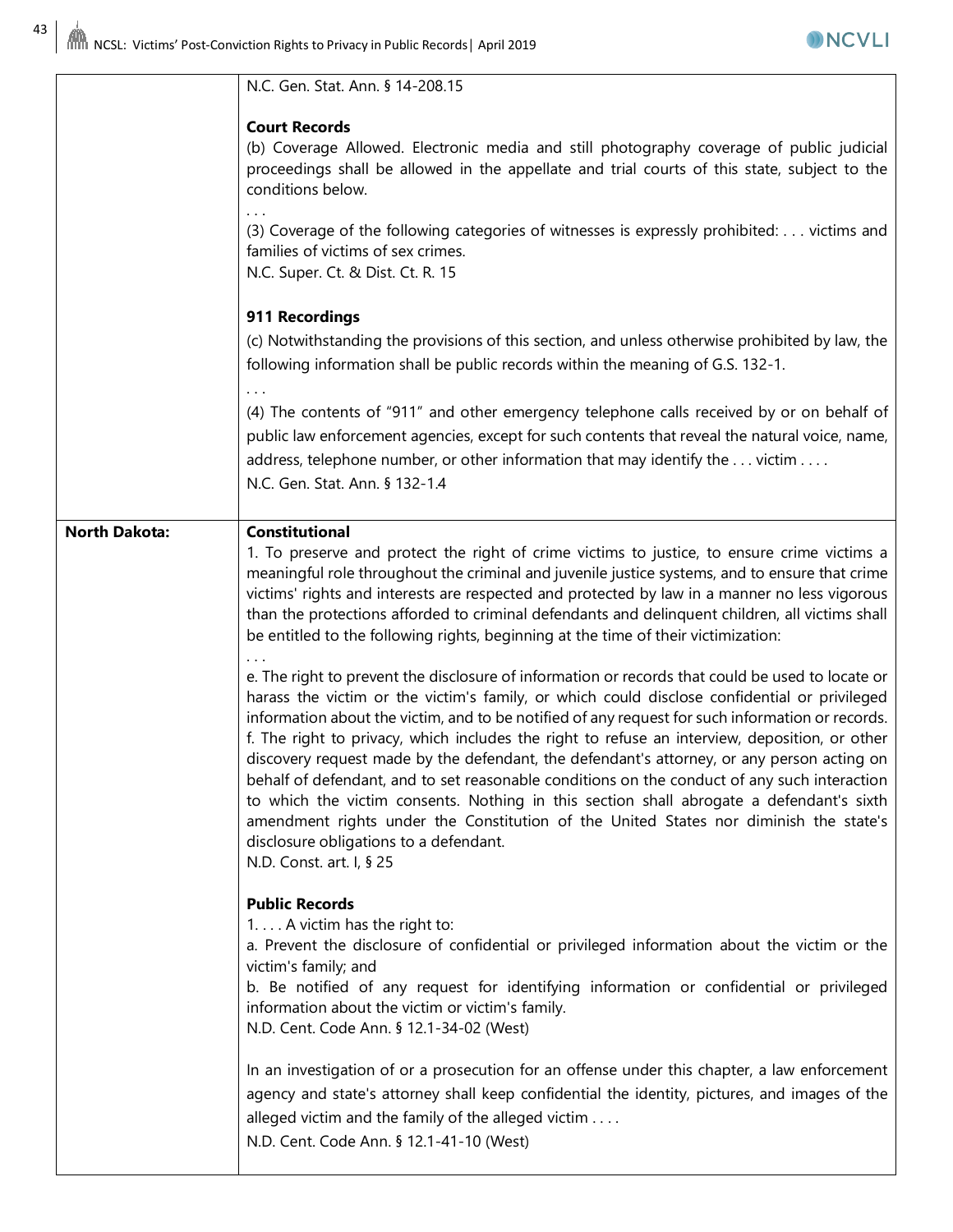

|       | 8. Crime scene images of a victim of a homicide or sex crime or any image of a minor victim of<br>any crime is an exempt record as defined in subsection 5 of section 44-04-17.1.<br>N.D. Cent. Code Ann. § 44-04-18.7 (West)                                                                                                                                                                                                                                                                                                                                        |
|-------|----------------------------------------------------------------------------------------------------------------------------------------------------------------------------------------------------------------------------------------------------------------------------------------------------------------------------------------------------------------------------------------------------------------------------------------------------------------------------------------------------------------------------------------------------------------------|
|       | The address, telephone number, or any identifying information that, if released, could<br>reasonably be used to locate or identify a victim or alleged victim of domestic violence, of a<br>sex offense under chapter 12.1-20, of sexual performances by a child under chapter 12.1-27.2,<br>or of human trafficking under chapter 12.1-41, contained in any record maintained by a<br>criminal justice agency as defined by section 44-04-18.7 or correctional facility as defined by<br>section 12-44.1-01 is exempt.<br>N.D. Cent. Code Ann. § 44-04-18.20 (West) |
|       | <b>Court Records</b><br>Section 5. Court Records Excluded From Public Access. The following information in a court<br>record is not accessible to the public:                                                                                                                                                                                                                                                                                                                                                                                                        |
|       | (b) information that is not accessible to the public under state law, court rule, case law or court<br>order, including:                                                                                                                                                                                                                                                                                                                                                                                                                                             |
|       | (13) crime victim contact information gathered and recorded by the court for administrative<br>purposes, including telephone numbers and e-mail, street and postal addresses;                                                                                                                                                                                                                                                                                                                                                                                        |
|       | Section 6. Requests to Prohibit Public Access to Information in Court Records or to Obtain<br>Access to Restricted Information.<br>(a) Request to Prohibit Access.                                                                                                                                                                                                                                                                                                                                                                                                   |
|       | (6) If a victim requests, all victim contact information in a criminal court record must be<br>redacted;<br>ND R ADMIN AR 41                                                                                                                                                                                                                                                                                                                                                                                                                                         |
|       | <b>Prosecution Records</b>                                                                                                                                                                                                                                                                                                                                                                                                                                                                                                                                           |
|       | (f) Demands for Production of Names, Addresses, and Statements of Witnesses; Statements of                                                                                                                                                                                                                                                                                                                                                                                                                                                                           |
|       | Codefendants; Statements of Other Persons.                                                                                                                                                                                                                                                                                                                                                                                                                                                                                                                           |
|       | $\cdots$<br>A prosecutor may not disclose victim contact information, including the address of a victim, if<br>the victim has requested nondisclosure.<br>N.D. R. Crim. P. 16                                                                                                                                                                                                                                                                                                                                                                                        |
| Ohio: | <b>Public Records</b>                                                                                                                                                                                                                                                                                                                                                                                                                                                                                                                                                |
|       | (A) As used in this section:                                                                                                                                                                                                                                                                                                                                                                                                                                                                                                                                         |
|       | (1) "Public record" does not mean any of the following:                                                                                                                                                                                                                                                                                                                                                                                                                                                                                                              |
|       | (ii) Any depiction by photograph, film, videotape, or printed or digital image under either of                                                                                                                                                                                                                                                                                                                                                                                                                                                                       |
|       | the following circumstances:                                                                                                                                                                                                                                                                                                                                                                                                                                                                                                                                         |
|       | (i) The depiction is that of a victim of an offense the release of which would be, to a reasonable                                                                                                                                                                                                                                                                                                                                                                                                                                                                   |
|       | person of ordinary sensibilities, an offensive and objectionable intrusion into the victim's<br>expectation of bodily privacy and integrity.                                                                                                                                                                                                                                                                                                                                                                                                                         |
|       | (ii) The depiction captures or depicts the victim of a sexually oriented offense, as defined in                                                                                                                                                                                                                                                                                                                                                                                                                                                                      |
|       | section 2950.01 of the Revised Code, at the actual occurrence of that offense.<br>(jj) Restricted portions of a body-worn camera or dashboard camera recording.                                                                                                                                                                                                                                                                                                                                                                                                      |
|       | Ohio Rev. Code Ann. § 149.43 (West)                                                                                                                                                                                                                                                                                                                                                                                                                                                                                                                                  |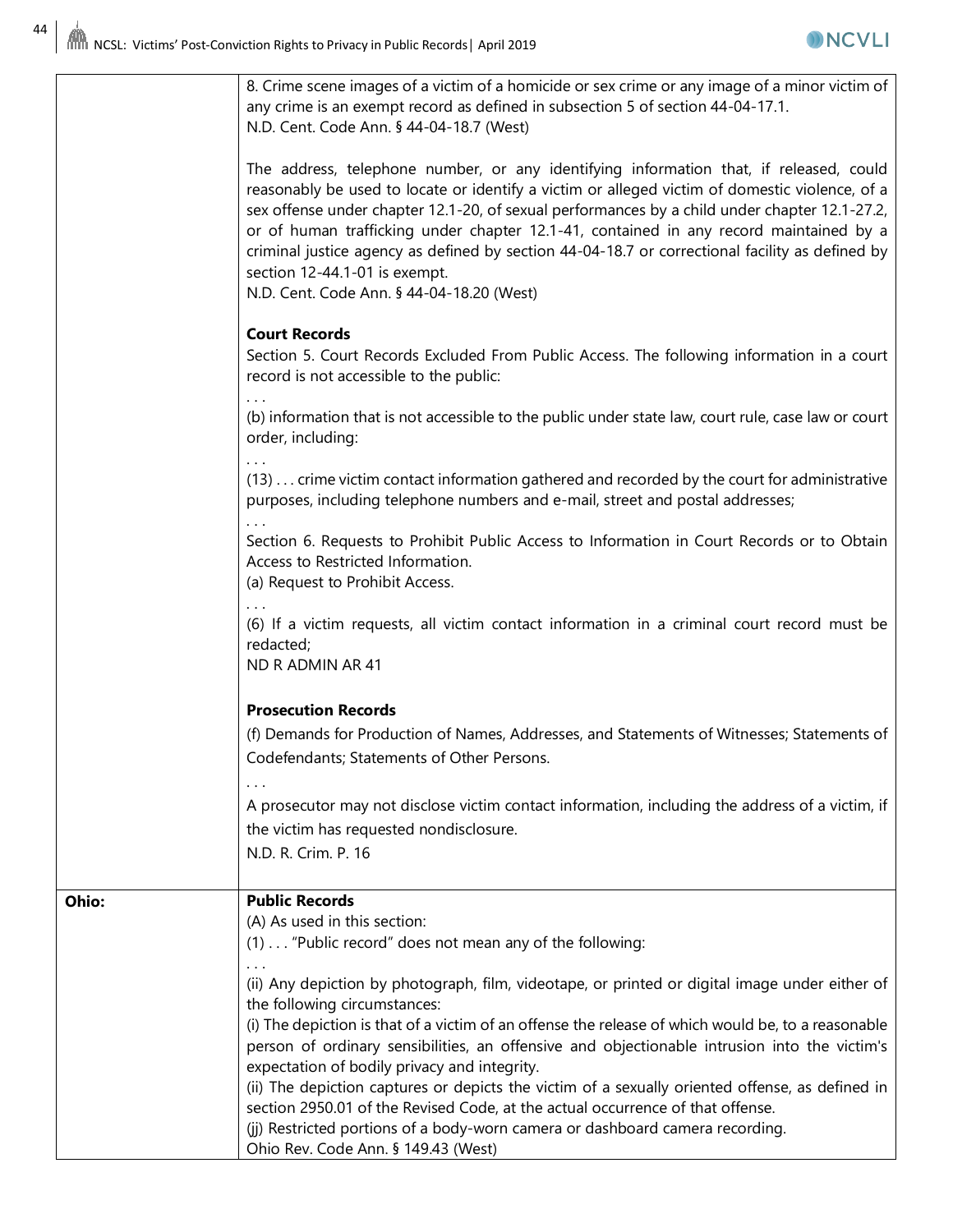45



(A) . . . The written statement of the victim or of the defendant or alleged juvenile offender is confidential and is not a public record as used in section 149.43 of the Revised Code. Ohio Rev. Code Ann. § 2930.14 (West)

#### $(D) \ldots$

(2) Each prosecutor and custodial agency that attempts to give any notice to which division (D)(1) of this section applies shall keep a record of all attempts to give the notice. . . . The record shall be kept in a manner that allows public inspection of attempts and notices given to persons other than victims without revealing the names, addresses, or other identifying information relating to victims. The record of attempts and notices given to victims is not a public record, but the prosecutor or custodial agency shall provide upon request a copy of that record to a prosecuting attorney, judge, law enforcement agency, or member of the general assembly. . . . Ohio Rev. Code Ann. § 2930.16 (West)

(C) A victim impact statement prepared under this section shall be kept confidential and is not a public record as defined in section 149.43 of the Revised Code. Ohio Rev. Code Ann. § 2947.051 (West)

 $(A)$  ...

(4) If a victim makes a request as described in division  $(A)(3)$  of this section that specifies that the victim would like to be provided the notices described in divisions (A)(1) and (2) of this section, all information a sheriff obtains regarding the victim from or as a result of the request is confidential, and the information is not a public record open for inspection under section 149.43 of the Revised Code.

Ohio Rev. Code Ann. § 2950.10 (West)

(G) Information provided to the office of victim services by victims of crime or a victim representative designated under section 2930.02 of the Revised Code for the purpose of program participation, of receiving services, or to communicate acts of an inmate or person under the supervision of the adult parole authority that threaten the safety and security of the victim shall be confidential and is not a public record under section 149.43 of the Revised Code Ohio Rev. Code Ann. § 5120.60 (West)

#### **Court Records**

(A) If the prosecutor in a case determines that there are reasonable grounds for the victim in a case to be apprehensive regarding acts or threats of violence or intimidation by the defendant or alleged juvenile offender in the case or at the defendant's or alleged juvenile offender's direction against the victim, the victim's family, or the victim's representative, the prosecutor may file a motion with the court requesting that the court issue an order specifying that the victim and other witnesses in the case not be compelled in any phase of the criminal or delinquency proceeding to give testimony that would disclose the victim's or victim's representative's address, place of employment, or similar identifying fact without the victim's or victim's representative's consent. The court shall hold a hearing on the motion in chambers, and a court reporter shall make a record of the proceeding.

(B) If the court, pursuant to division (A) of this section, orders that the victim's or victim's representative's address, telephone number, place of employment, or other identifying fact shall be confidential, the court files or documents shall not contain that information unless it is used to identify the location of the crime or specified delinquent act. The hearing shall be recorded, and the court shall order the transcript sealed.

Ohio Rev. Code Ann. § 2930.07 (West)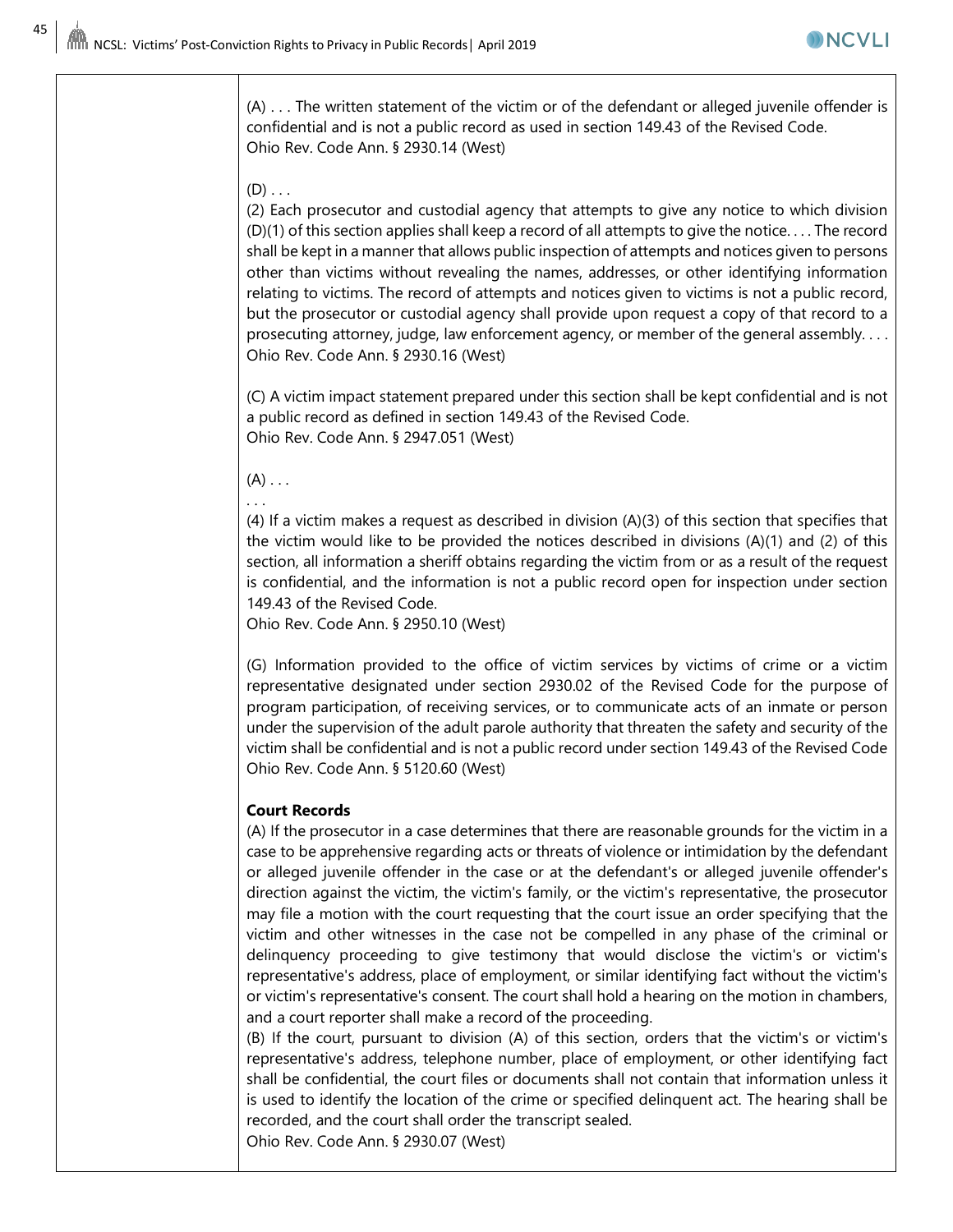

|                  | Filming, videotaping, recording, or taking photographs of victims or witnesses, who object is                                                                                                         |
|------------------|-------------------------------------------------------------------------------------------------------------------------------------------------------------------------------------------------------|
|                  | not permitted.                                                                                                                                                                                        |
|                  | OH R 6 DIST A Rule 16                                                                                                                                                                                 |
|                  |                                                                                                                                                                                                       |
|                  | <b>Law Enforcement Records</b>                                                                                                                                                                        |
|                  | Upon the request of the victim or offender in a prosecution under any provision of sections                                                                                                           |
|                  | 2907.02 to 2907.07 of the Revised Code, the judge before whom any person is brought on a                                                                                                              |
|                  | charge of having committed an offense under a provision of one of those sections shall order                                                                                                          |
|                  | that the names of the victim and offender and the details of the alleged offense as obtained                                                                                                          |
|                  | by any law enforcement officer be suppressed until the preliminary hearing, the accused is                                                                                                            |
|                  | arraigned in the court of common pleas, the charge is dismissed, or the case is otherwise                                                                                                             |
|                  | concluded, whichever occurs first. Nothing in this section shall be construed to deny to either                                                                                                       |
|                  | party in the case the name and address of the other party or the details of the alleged offense.                                                                                                      |
|                  | Ohio Rev. Code Ann. § 2907.11 (West)                                                                                                                                                                  |
|                  |                                                                                                                                                                                                       |
|                  | <b>Bodycam Footage</b>                                                                                                                                                                                |
|                  | (17) "Restricted portions of a body-worn camera or dashboard camera recording" means any                                                                                                              |
|                  | visual or audio portion of a body-worn camera or dashboard camera recording that shows,                                                                                                               |
|                  | communicates, or discloses any of the following:                                                                                                                                                      |
|                  |                                                                                                                                                                                                       |
|                  | (j) Information that could identify the alleged victim of a sex offense, menacing by stalking, or                                                                                                     |
|                  | domestic violence;                                                                                                                                                                                    |
|                  | Ohio Rev. Code Ann. § 149.43 (West)                                                                                                                                                                   |
|                  |                                                                                                                                                                                                       |
|                  |                                                                                                                                                                                                       |
|                  |                                                                                                                                                                                                       |
| <b>Oklahoma:</b> | <b>Public Records</b>                                                                                                                                                                                 |
|                  | G. All records and information given to the Board to process a claim on behalf of a crime victim<br>shall be confidential. Such exhibits, medical records, psychological records, counseling records, |
|                  | work records, criminal investigation records, criminal court case records, witness statements,                                                                                                        |
|                  | telephone records, and other records of any type or nature whatsoever gathered for the                                                                                                                |
|                  | purpose of evaluating whether to compensate a victim shall not be obtainable by any party to                                                                                                          |
|                  | any civil or criminal action through any discovery process                                                                                                                                            |
|                  | Okla. Stat. Ann. tit. 21, § 142.9 (West)                                                                                                                                                              |
|                  | The court, upon the request of a victim, witness, or the district attorney, may order that the                                                                                                        |
|                  | residential address, telephone number, place of employment, or other personal information of                                                                                                          |
|                  | the victim or witness shall not be disclosed in any law enforcement record or any court<br>document, other than the transcript of a court proceeding, if it is determined by the court to             |
|                  | be necessary to protect the victim, witness, or immediate family of the victim or witness from                                                                                                        |
|                  | harassment or physical harm and if the court determines that the information is immaterial to                                                                                                         |
|                  | the defense.                                                                                                                                                                                          |
|                  | Okla. Stat. Ann. tit. 21, § 142A-9 (West)                                                                                                                                                             |
|                  |                                                                                                                                                                                                       |
|                  | <b>Bodycam Footage</b>                                                                                                                                                                                |
|                  | A. Law enforcement agencies shall make available for public inspection and copying, if kept,                                                                                                          |
|                  | the following records:                                                                                                                                                                                |
|                  |                                                                                                                                                                                                       |
|                  | 10. a. Audio and video recordings from recording equipment attached to the person of a law                                                                                                            |
|                  | enforcement officer                                                                                                                                                                                   |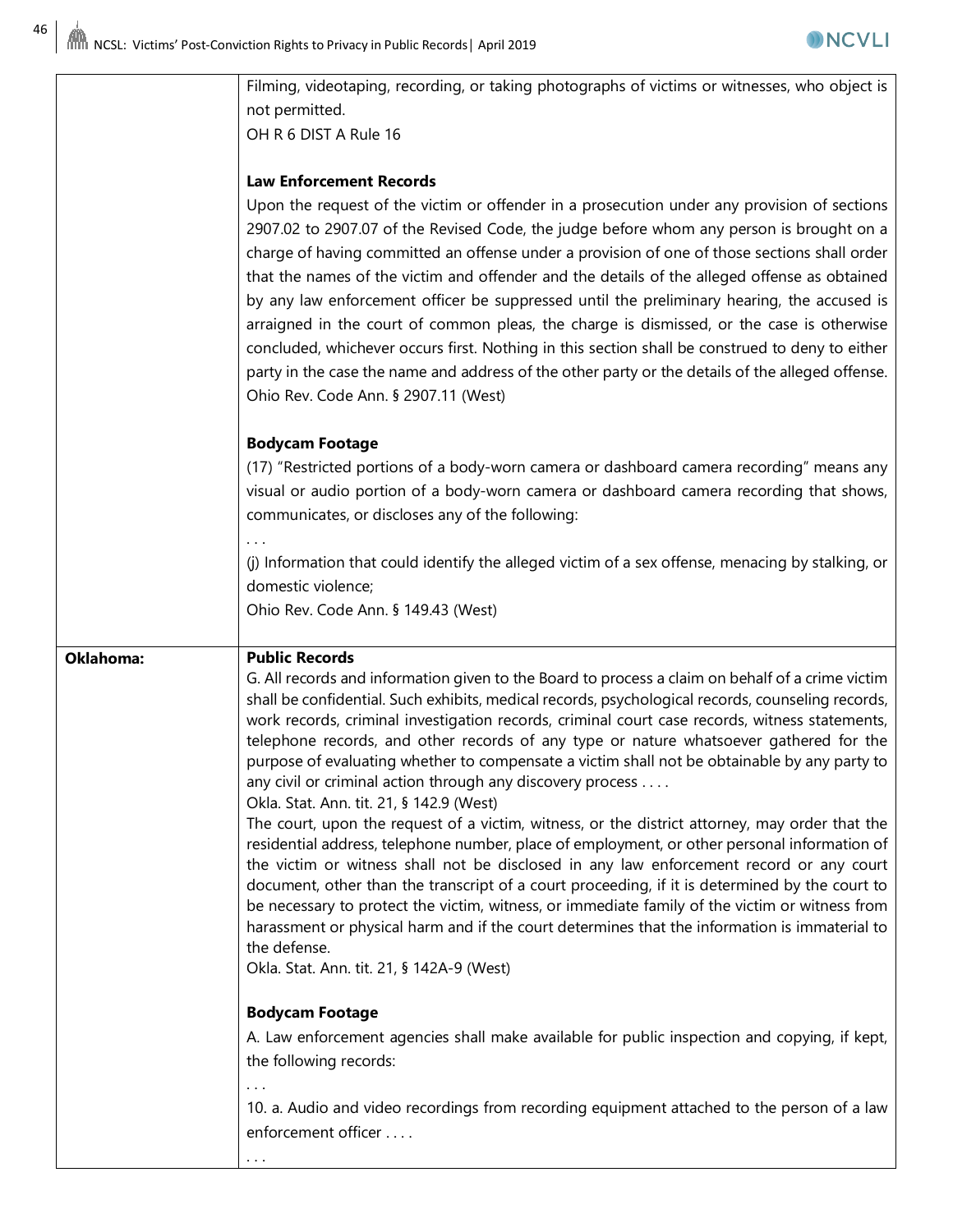

|         | b. Notwithstanding the provisions of subparagraph a of this paragraph, the law enforcement<br>agency may, before releasing any audio or video recording provided for in this paragraph,<br>redact or obscure specific portions of the recording that:<br>(1) depict the death of a person or a dead body, unless the death was effected by a law<br>enforcement officer,<br>(2) depict nudity,<br>(3) would identify minors under the age of sixteen (16) years or would undermine any<br>requirement to keep certain juvenile records confidential as provided for in Title 10A of the<br>Oklahoma Statutes,<br>(4) depict acts of severe violence resulting in great bodily injury, as defined in Section 11-904<br>of Title 47 of the Oklahoma Statutes, against persons that are clearly visible, unless the act of<br>severe violence was effected by a law enforcement officer,<br>(5) depict great bodily injury, as defined in Section 11-904 of Title 47 of the Oklahoma<br>Statutes, unless the great bodily injury was effected by a law enforcement officer,<br>(6) include personal medical information that is not already public,<br>(8) identify alleged victims of sex crimes or domestic violence,<br>(11) include personal information other than the name or license plate number of a person<br>not officially arrested, cited, charged or issued a written warning. Such personal information<br>shall include any government-issued identification number, date of birth, address or financial<br>information,<br>Okla. Stat. Ann. tit. 51, § 24A.8 (West) |
|---------|-----------------------------------------------------------------------------------------------------------------------------------------------------------------------------------------------------------------------------------------------------------------------------------------------------------------------------------------------------------------------------------------------------------------------------------------------------------------------------------------------------------------------------------------------------------------------------------------------------------------------------------------------------------------------------------------------------------------------------------------------------------------------------------------------------------------------------------------------------------------------------------------------------------------------------------------------------------------------------------------------------------------------------------------------------------------------------------------------------------------------------------------------------------------------------------------------------------------------------------------------------------------------------------------------------------------------------------------------------------------------------------------------------------------------------------------------------------------------------------------------------------------------------------------------------------------------------------|
|         |                                                                                                                                                                                                                                                                                                                                                                                                                                                                                                                                                                                                                                                                                                                                                                                                                                                                                                                                                                                                                                                                                                                                                                                                                                                                                                                                                                                                                                                                                                                                                                                   |
| Oregon: | <b>Public Records</b><br>The following public records are exempt from disclosure under ORS 192.311 to 192.478 unless<br>the public interest requires disclosure in the particular instance:<br>(3) Investigatory information compiled for criminal law purposes. The record of an arrest or the<br>report of a crime shall be disclosed unless and only for so long as there is a clear need to delay<br>disclosure in the course of a specific investigation, including the need to protect the<br>complaining party or the victim. For purposes of this subsection, the record of an arrest or<br>the report of a crime includes, but is not limited to:<br>(d) The identity of and biographical information concerning both complaining party and victim;<br>Or. Rev. Stat. Ann. § 192.345 (West)                                                                                                                                                                                                                                                                                                                                                                                                                                                                                                                                                                                                                                                                                                                                                                              |
|         | (1) All information submitted to the Department of Justice by an applicant and all hearings of<br>the Workers' Compensation Board under ORS 147.005 to 147.367 shall be open to the public<br>unless the department or board determines that the information shall be kept confidential or<br>that a closed hearing shall be held because:                                                                                                                                                                                                                                                                                                                                                                                                                                                                                                                                                                                                                                                                                                                                                                                                                                                                                                                                                                                                                                                                                                                                                                                                                                        |
|         | (b) The offense allegedly perpetrated against the victim is rape, sodomy or sexual abuse and<br>the interests of the victim or of the victim's dependents require that the information be kept<br>confidential or that the public be excluded from the hearing;<br>$\cdots$<br>$(2) \ldots$                                                                                                                                                                                                                                                                                                                                                                                                                                                                                                                                                                                                                                                                                                                                                                                                                                                                                                                                                                                                                                                                                                                                                                                                                                                                                       |
|         |                                                                                                                                                                                                                                                                                                                                                                                                                                                                                                                                                                                                                                                                                                                                                                                                                                                                                                                                                                                                                                                                                                                                                                                                                                                                                                                                                                                                                                                                                                                                                                                   |
|         | (c) Where the interests of justice require, the board may refuse to disclose to the public the<br>names of victims or other material in the record by which the identity of the victim could be<br>discovered.<br>Or. Rev. Stat. Ann. § 147.115 (West)                                                                                                                                                                                                                                                                                                                                                                                                                                                                                                                                                                                                                                                                                                                                                                                                                                                                                                                                                                                                                                                                                                                                                                                                                                                                                                                            |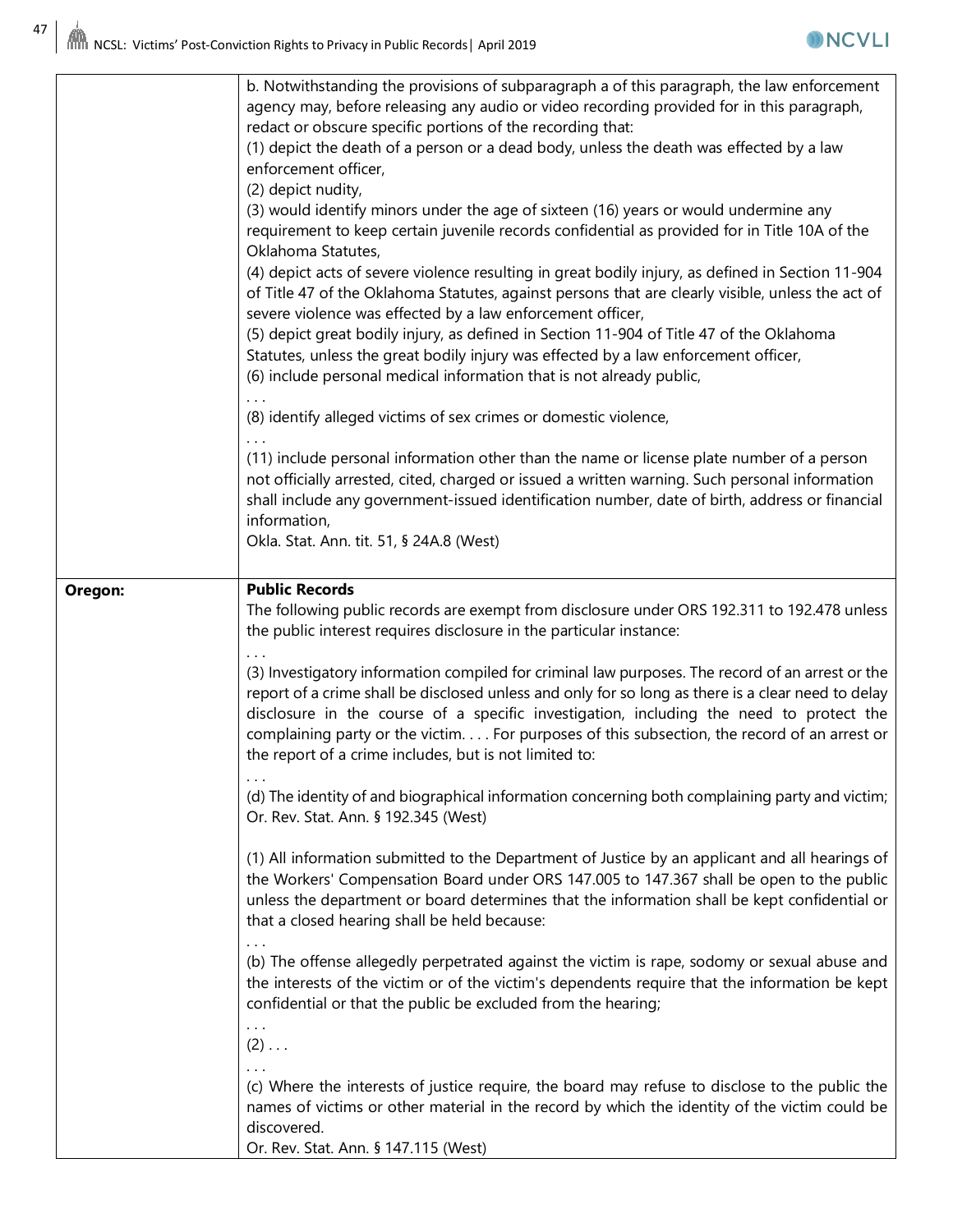

|               | (2) Except as otherwise limited by subsection (1)(a) of this section regarding persons who are<br>under supervision for the first time as sex offenders, the Department of State Police, a city<br>police department or a county sheriff's office shall release, upon request, any information that<br>may be necessary to protect the public concerning sex offenders required to report under ORS<br>163A.025 who reside in a specific area or concerning a specific sex offender required to report<br>under ORS 163A.025. However, the entity releasing the information may not release the<br>identity of a victim of a sex crime.<br>Or. Rev. Stat. Ann. § 163A.225 (West) |
|---------------|----------------------------------------------------------------------------------------------------------------------------------------------------------------------------------------------------------------------------------------------------------------------------------------------------------------------------------------------------------------------------------------------------------------------------------------------------------------------------------------------------------------------------------------------------------------------------------------------------------------------------------------------------------------------------------|
|               | <b>Court Records</b><br>(3) Before admitting evidence [of the victim's sexual behavior or sexual predisposition] under<br>this section, the court must conduct an in camera hearing and give the alleged victim and<br>parties a right to attend and be heard. Unless the court orders otherwise, the motion, related<br>materials and the record of the hearing are confidential. A party making a motion under this<br>section shall state in the caption that the motion is confidential.<br>Or. Rev. Stat. Ann. § 40.211 (West)                                                                                                                                              |
|               | $(3)$                                                                                                                                                                                                                                                                                                                                                                                                                                                                                                                                                                                                                                                                            |
|               | (b) The release of any transcript under this subsection may not include:<br>(A) The release of any personal identifiers of a victim                                                                                                                                                                                                                                                                                                                                                                                                                                                                                                                                              |
|               | (9) As used in this section:<br>(a) "Personal identifiers" means:                                                                                                                                                                                                                                                                                                                                                                                                                                                                                                                                                                                                                |
|               | (B) In relation to a victim, the victim's address, electronic mail address, telephone number,<br>driver license, vehicle registration information, Social Security number, date of birth, any user<br>names or other identifying information associated with the victim's social media accounts and<br>the identifying number of the victim's depository account at a financial institution, as defined<br>in ORS 706.008, or credit card account.<br>Or. Rev. Stat. Ann. § 132.270 (West)                                                                                                                                                                                       |
|               | (9) Notwithstanding any other provision of this rule, the following may not be electronically<br>recorded by any person at any time:                                                                                                                                                                                                                                                                                                                                                                                                                                                                                                                                             |
|               | (d) Proceedings involving a sex crime, if the victim has requested that the proceeding not be<br>electronically recorded.<br><b>UTCR 3.180</b>                                                                                                                                                                                                                                                                                                                                                                                                                                                                                                                                   |
|               | (2) In the body of a brief on appeal in a criminal, post-conviction, or habeas corpus case or on<br>judicial review of an order of the Board of Parole and Post-Prison Supervision that includes a<br>conviction for an offense, or attempt to commit an offense, compiled in ORS Chapter 163, any<br>references to the victim of the offense must not include the victim's full name.<br><b>ORAP 5.15</b>                                                                                                                                                                                                                                                                       |
| Pennsylvania: | <b>Public Records</b><br>(b) Exceptions.--Except as provided in subsections (c) and (d), the following are exempt from<br>access by a requester under this act:                                                                                                                                                                                                                                                                                                                                                                                                                                                                                                                  |
|               | (16) A record of an agency relating to or resulting in a criminal investigation, including:                                                                                                                                                                                                                                                                                                                                                                                                                                                                                                                                                                                      |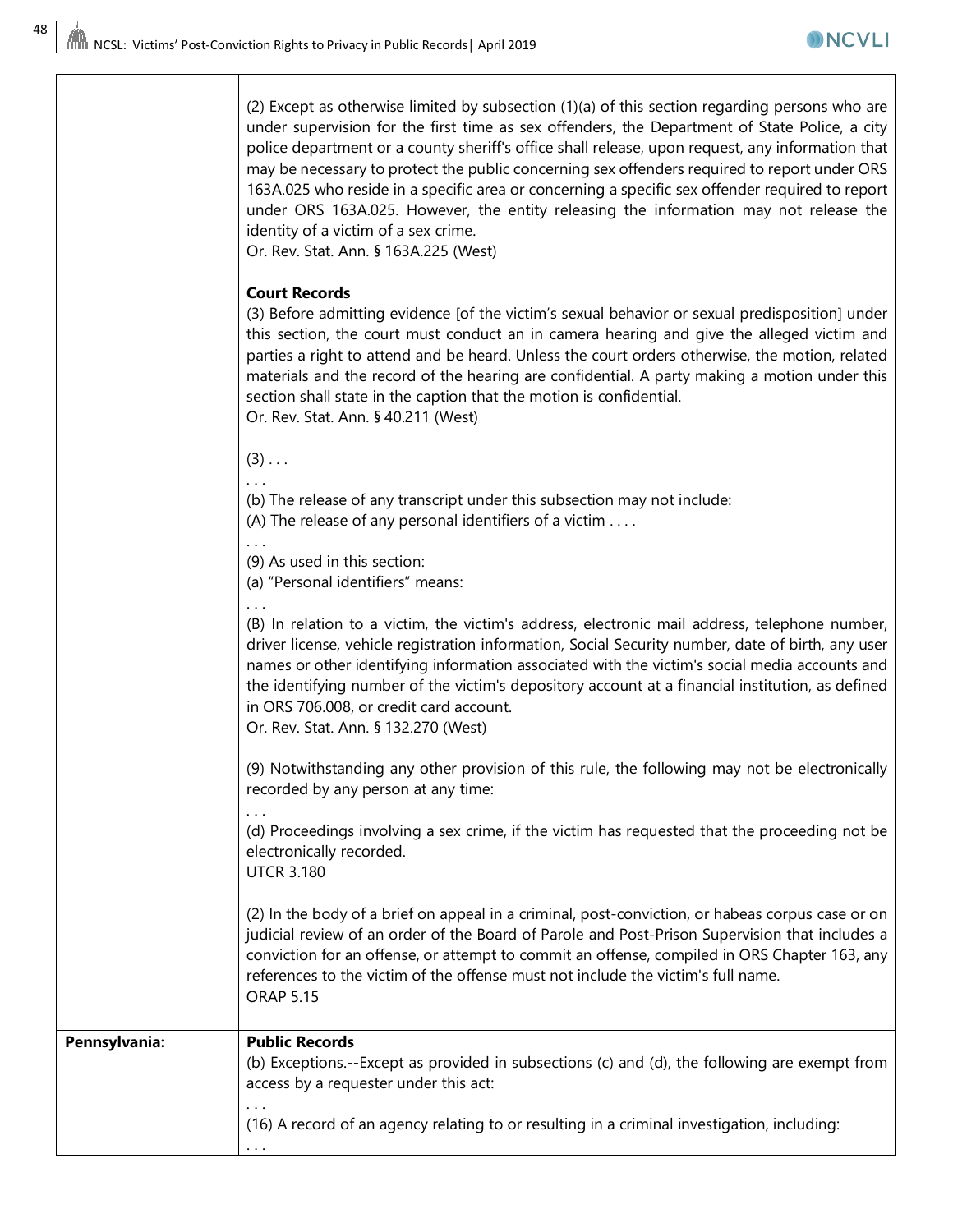49



(v) Victim information, including any information that would jeopardize the safety of the victim. 65 Pa. Stat. Ann. § 67.708 (West)

(b) Disclosure restricted.--Except as otherwise provided by law, no person who has had access to a report, record or any other information under this [victim compensation] subsection shall disclose the content of such a report, record or other information or testify in a judicial or administrative proceeding without the written consent of the direct victim or intervenor or, if the direct victim or intervenor is deceased, the claimant. 18 Pa. Stat. Ann. § 11.709 (West)

A victim shall provide a valid address and telephone number and any other required information to all agencies responsible for providing information and notice to the victim. The victim shall be responsible for providing timely notice of any changes in the status of the information. The information provided shall not be disclosed to any person other than a law enforcement agency, corrections agency or prosecutor's office without the prior written consent of the victim.

18 Pa. Stat. Ann. § 11.211 (West)

(f) Records.--Records maintained by the department, the local correctional facility and the board pertaining to victims shall be kept separate. Current address, telephone number and any other personal information of the victim and family members shall be deemed confidential.

18 Pa. Stat. Ann. § 11.214 (West)

(c) Confidentiality.--The identity of . . . victims who participate in the administration of an execution pursuant to this section shall be confidential.

61 Pa. Stat. and Cons. Stat. Ann. § 4305 (West)

(c) Prohibited information.--The public Internet website established under this section shall not contain:

(1) The identity of any victim.

42 Pa. Stat. and Cons. Stat. Ann. § 9799.28 (West)

#### **Court Records**

A. Unless required by applicable authority or as provided in Subsection C, the following information is confidential and shall be not included in any document filed with a court or custodian, except on a Confidential Information Form filed contemporaneously with the document:

. . .

6. Abuse victim's address and other contact information, including employer's name, address and work schedule, in family court actions as defined by Pa.R.C.P. No. 1931(a), except for victim's name.

PA ST PUBLIC ACCESS § 7.0

A. The following information shall not be remotely accessible by the public:

. . . 2. In criminal cases, information that either specifically identifies or from which the identity of . . . victims could be ascertained, including names, addresses and phone numbers; PA ST PUBLIC ACCESS § 10.0

# **Law Enforcement Records**

(a) Determination.--Except as provided in this section, if a law enforcement agency determines that an audio recording or video recording contains . . . victim information and the reasonable redaction of the audio or video recording would not safeguard . . . victim information, the law enforcement agency shall deny the request in writing.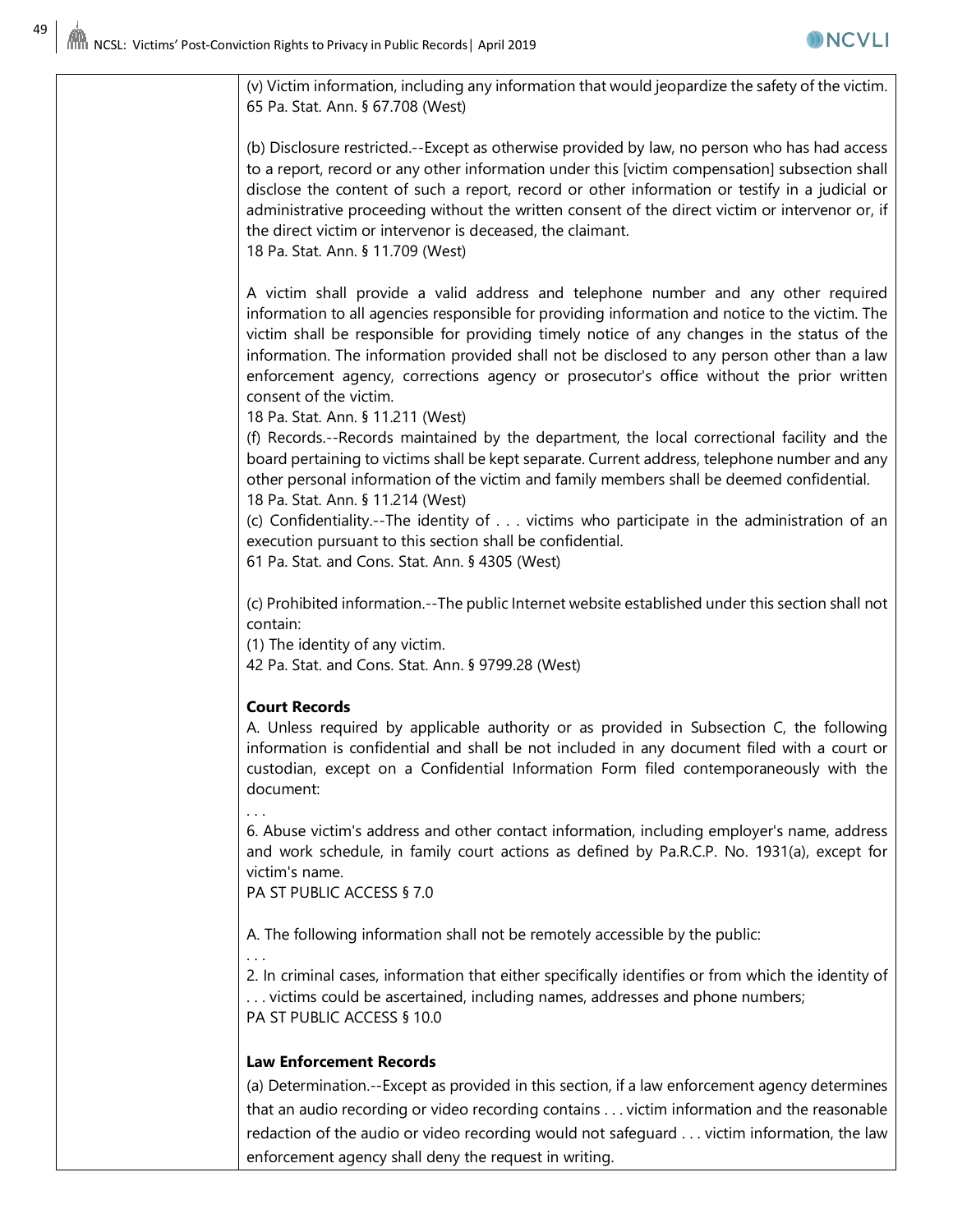

|                        | 42 Pa. Stat. and Cons. Stat. Ann. § 67A04 (West)                                                                                                                                                                                                                                                                                                                                                                                                                                                                                                                                                                                                                                                                                                                                                                                                                                                                                                                                                                                                                                                                                                                                                                                                                                                                                                                                                                                                                                                                                                                                                                                                                                                          |
|------------------------|-----------------------------------------------------------------------------------------------------------------------------------------------------------------------------------------------------------------------------------------------------------------------------------------------------------------------------------------------------------------------------------------------------------------------------------------------------------------------------------------------------------------------------------------------------------------------------------------------------------------------------------------------------------------------------------------------------------------------------------------------------------------------------------------------------------------------------------------------------------------------------------------------------------------------------------------------------------------------------------------------------------------------------------------------------------------------------------------------------------------------------------------------------------------------------------------------------------------------------------------------------------------------------------------------------------------------------------------------------------------------------------------------------------------------------------------------------------------------------------------------------------------------------------------------------------------------------------------------------------------------------------------------------------------------------------------------------------|
| <b>Rhode Island:</b>   | <b>Public Records</b><br>Any records of the department or other agency pertaining to a person reported to be abused,<br>neglected, exploited or self-neglecting shall be confidential. The records shall not be deemed<br>public and shall be considered records under § 38-2-2(4)(i). The director may, however, disclose<br>to the attorney general, any local state; or federal police officials, appropriate courts, state<br>departments, public or private agencies, or medical personnel, pertinent information that is<br>necessary to investigate reports of abuse, neglect, exploitation, or self-neglect, the<br>coordination of needed services, the protection of the elderly victim or criminal prosecution.<br>42 R.I. Gen. Laws Ann. § 42-66-10 (West)                                                                                                                                                                                                                                                                                                                                                                                                                                                                                                                                                                                                                                                                                                                                                                                                                                                                                                                                    |
|                        | <b>Law Enforcement Records</b><br>(a) Notwithstanding the provisions of subsection 38-2-3(e), the following information reflecting<br>an initial arrest of an adult and charge or charges shall be made available within forty-eight<br>(48) hours after receipt of a request unless a request is made on a weekend or holiday, in which<br>event the information shall be made available within seventy-two (72) hours, to the extent such<br>information is known by the public body:<br>(1) Full name of the arrested adult;<br>(2) Home address of the arrested adult, unless doing so would identify a crime victim;<br>38 R.I. Gen. Laws Ann. § 38-2-3.2 (West)                                                                                                                                                                                                                                                                                                                                                                                                                                                                                                                                                                                                                                                                                                                                                                                                                                                                                                                                                                                                                                     |
| <b>South Carolina:</b> | Court RecordsPsychological reports, drug and alcohol reports, treatment records, reports of<br>the diagnostic center, medical records, or victim impact statements which have been submitted<br>to the court or admitted into evidence under this chapter must be part of the record, but must<br>be sealed and opened only on order of the court.<br>S.C. Code Ann. § 44-48-150                                                                                                                                                                                                                                                                                                                                                                                                                                                                                                                                                                                                                                                                                                                                                                                                                                                                                                                                                                                                                                                                                                                                                                                                                                                                                                                          |
|                        | <b>Prosecution Records</b><br>(A) Victims of trafficking in persons pursuant to this article are considered victims for purposes<br>of the Victims' Bill of Rights and are entitled to all appropriate forms of compensation available<br>pursuant to the South Carolina Victim Compensation Fund in accordance with the provisions<br>of Article 13, Chapter 3, Title 16. Victims of trafficking in persons pursuant to this article also<br>are entitled to the rights provided in Article 15, Chapter 3, Title 16.<br>(B) In addition to the provisions of subsection (A), in a prosecution for violations of the criminal<br>provisions of this article, the identity of the victim and the victim's family must be kept<br>confidential by ensuring that names and identifying information of the victim and victim's<br>family are not released to the public, including by the defendant.<br>(C) Pursuant to Section 16-3-1240, it is unlawful, except for purposes directly connected with<br>the administration of the victim compensation fund, for any person to solicit, disclose, receive,<br>or make use of or authorize, knowingly permit, participate in or acquiesce in the use of any list,<br>or names of, or information concerning persons applying for or receiving awards without the<br>written consent of the applicant or recipient. The records, papers, files, and communications of<br>the board, its panel and the director and his staff must be regarded as confidential information<br>and privileged and not subject to disclosure under the Freedom of Information Act as<br>contained in Chapter 4, Title 30.<br>S.C. Code Ann. § 16-3-2070<br><b>Bodycam Footage</b> |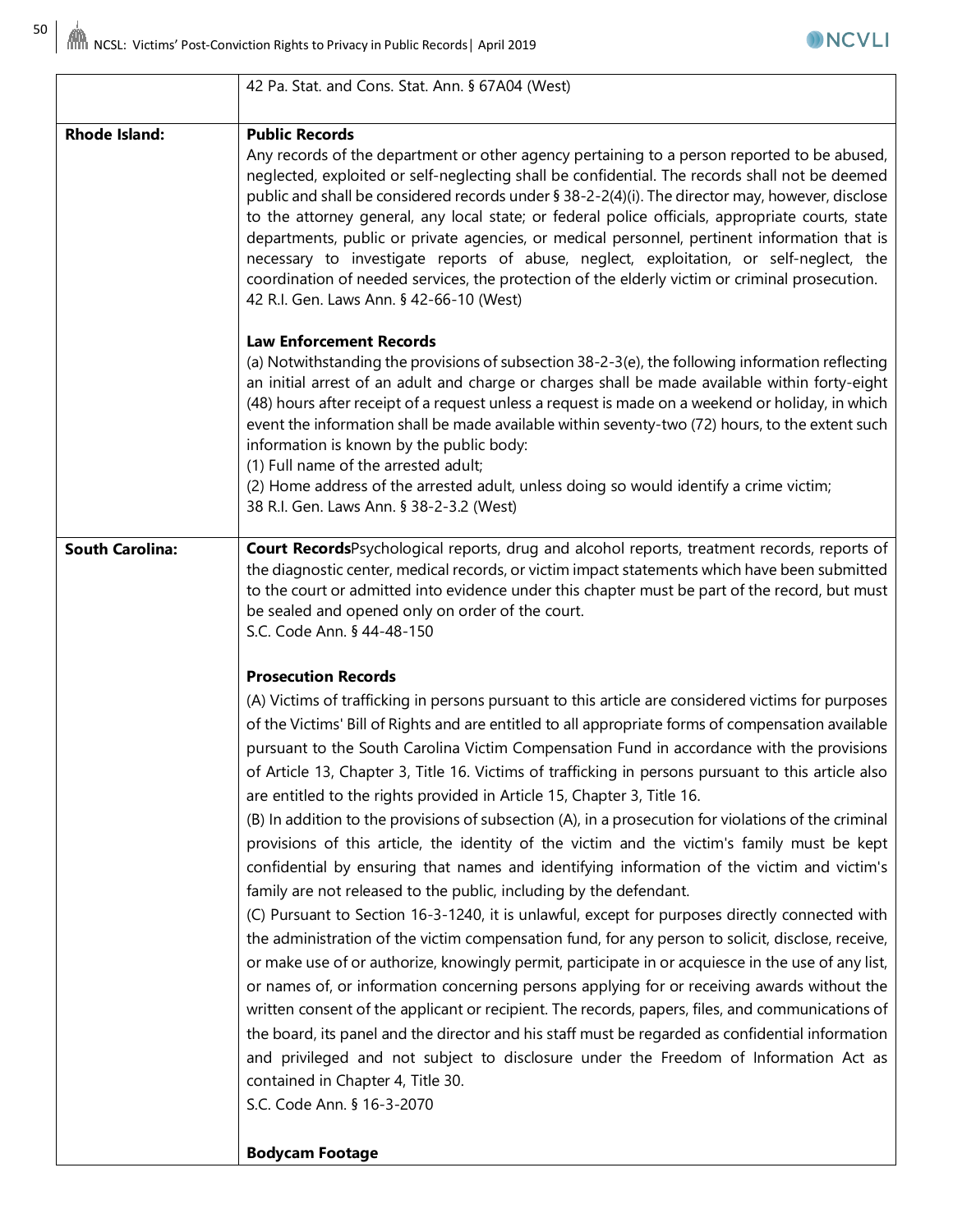

|                      | (G)(1) Data recorded by a body-worn camera is not a public record subject to disclosure under                                                                                                                                                                                                                                                                                                                                                                                                                                                                                                                                                                                                                                                                                                                                                                                                                                                                                                                                                                                                                                                                                                  |
|----------------------|------------------------------------------------------------------------------------------------------------------------------------------------------------------------------------------------------------------------------------------------------------------------------------------------------------------------------------------------------------------------------------------------------------------------------------------------------------------------------------------------------------------------------------------------------------------------------------------------------------------------------------------------------------------------------------------------------------------------------------------------------------------------------------------------------------------------------------------------------------------------------------------------------------------------------------------------------------------------------------------------------------------------------------------------------------------------------------------------------------------------------------------------------------------------------------------------|
|                      | the Freedom of Information Act.                                                                                                                                                                                                                                                                                                                                                                                                                                                                                                                                                                                                                                                                                                                                                                                                                                                                                                                                                                                                                                                                                                                                                                |
|                      | S.C. Code Ann. § 23-1-240                                                                                                                                                                                                                                                                                                                                                                                                                                                                                                                                                                                                                                                                                                                                                                                                                                                                                                                                                                                                                                                                                                                                                                      |
|                      |                                                                                                                                                                                                                                                                                                                                                                                                                                                                                                                                                                                                                                                                                                                                                                                                                                                                                                                                                                                                                                                                                                                                                                                                |
|                      | 911 Recordings                                                                                                                                                                                                                                                                                                                                                                                                                                                                                                                                                                                                                                                                                                                                                                                                                                                                                                                                                                                                                                                                                                                                                                                 |
|                      | (a) A public body may but is not required to exempt from disclosure the following information:<br>(2) Information of a personal nature where the public disclosure thereof would constitute<br>unreasonable invasion of personal privacy. Information of a personal nature shall include, but<br>not be limited to, information as to gross receipts contained in applications for business<br>licenses, information relating to public records which include the name, address, and telephone<br>number or other such information of an individual or individuals who are handicapped or<br>disabled when the information is requested for person-to-person commercial solicitation of<br>handicapped persons solely by virtue of their handicap, and any audio recording of the final<br>statements of a dying victim in a call to 911 emergency services. Any audio of the victim's<br>statements must be redacted prior to the release of the recording unless the privacy interest<br>is waived by the victim's next of kin. This provision must not be interpreted to restrict access<br>by the public and press to information contained in public records.<br>S.C. Code Ann. § 30-4-40 |
| <b>South Dakota:</b> | <b>Constitutional</b>                                                                                                                                                                                                                                                                                                                                                                                                                                                                                                                                                                                                                                                                                                                                                                                                                                                                                                                                                                                                                                                                                                                                                                          |
|                      | A victim shall have the following rights:                                                                                                                                                                                                                                                                                                                                                                                                                                                                                                                                                                                                                                                                                                                                                                                                                                                                                                                                                                                                                                                                                                                                                      |
|                      |                                                                                                                                                                                                                                                                                                                                                                                                                                                                                                                                                                                                                                                                                                                                                                                                                                                                                                                                                                                                                                                                                                                                                                                                |
|                      | 5. The right, upon request, to prevent the disclosure to the public, or the defendant or anyone<br>acting on behalf of the defendant in the criminal case, of information or records that could be<br>used to locate or harass the victim or the victim's family, or which could disclose confidential<br>or privileged information about the victim, and to be notified of any request for such<br>information or records. This does not limit law enforcement from sharing information with the<br>public for the purposes of enlisting the public's help in solving a crime;<br>6. The right, upon request, to privacy, which includes the right to refuse an interview, deposition<br>or other discovery request, and to set reasonable conditions on the conduct of any such<br>interaction to which the victim consents;<br>S.D. Const. art. VI, § 29                                                                                                                                                                                                                                                                                                                                    |
|                      | <b>Public Records</b>                                                                                                                                                                                                                                                                                                                                                                                                                                                                                                                                                                                                                                                                                                                                                                                                                                                                                                                                                                                                                                                                                                                                                                          |
|                      | No person, other than in the performance of official duties, may disclose the identity and<br>biographical information concerning a victim of a crime of violence or of a violation of § 22-<br>22-7 until reasonable efforts have been made to provide notice to one of the immediate family.<br>S.D. Codified Laws § 23A-28C-9                                                                                                                                                                                                                                                                                                                                                                                                                                                                                                                                                                                                                                                                                                                                                                                                                                                               |
|                      | <b>Court Records</b><br>Sex Offender Registry                                                                                                                                                                                                                                                                                                                                                                                                                                                                                                                                                                                                                                                                                                                                                                                                                                                                                                                                                                                                                                                                                                                                                  |
|                      | Any registration record collected by local law enforcement agencies pursuant to this chapter,<br>registration lists provided to local law enforcement by the Division of Criminal Investigation,<br>and records collected by institutions pursuant to $\S$ 22-24B-13 for those persons required to<br>register under the provisions of §§ 22-24B-1 to 22-24B-14, inclusive, is a public record as<br>provided in chapter 1-27.                                                                                                                                                                                                                                                                                                                                                                                                                                                                                                                                                                                                                                                                                                                                                                 |
|                      | Nothing in this section permits the release of the name or any identifying information<br>regarding the victim of the crime to any person other than law enforcement agencies, and such<br>victim identifying information is confidential.                                                                                                                                                                                                                                                                                                                                                                                                                                                                                                                                                                                                                                                                                                                                                                                                                                                                                                                                                     |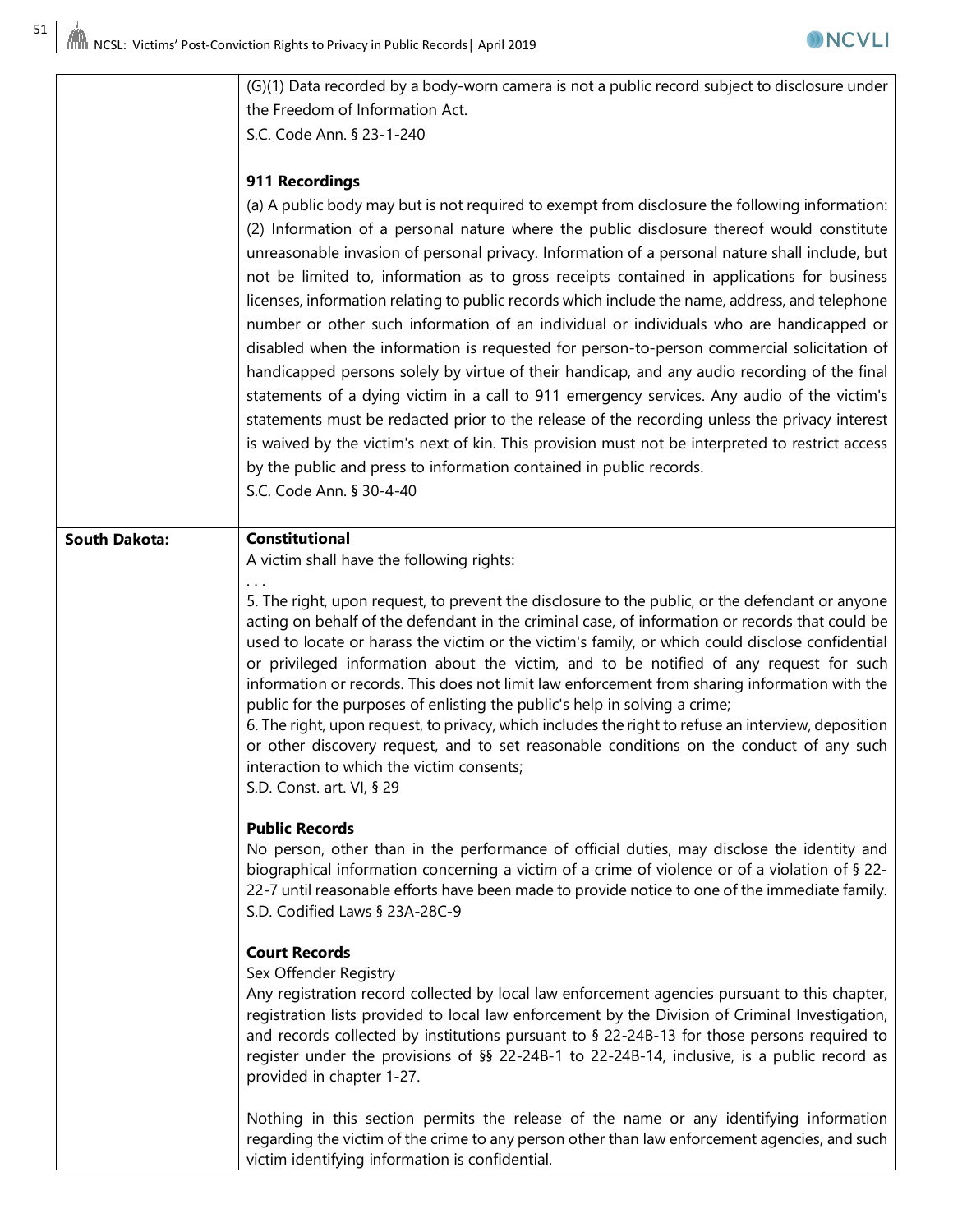

|            | S.D. Codified Laws § 22-24B-15                                                                                                                                                                                                                                                                                                                                                                                                                                                                                                                                                                                                                                                                                                                                                                                                                                                                                                                                                                                                                                                                                                                                                                                                                                                                                                                                                                                                                                                                                                                                                                                                                                                                                                                                                                                                                                                                                                                                                                                                                                                                                                                                                                                |
|------------|---------------------------------------------------------------------------------------------------------------------------------------------------------------------------------------------------------------------------------------------------------------------------------------------------------------------------------------------------------------------------------------------------------------------------------------------------------------------------------------------------------------------------------------------------------------------------------------------------------------------------------------------------------------------------------------------------------------------------------------------------------------------------------------------------------------------------------------------------------------------------------------------------------------------------------------------------------------------------------------------------------------------------------------------------------------------------------------------------------------------------------------------------------------------------------------------------------------------------------------------------------------------------------------------------------------------------------------------------------------------------------------------------------------------------------------------------------------------------------------------------------------------------------------------------------------------------------------------------------------------------------------------------------------------------------------------------------------------------------------------------------------------------------------------------------------------------------------------------------------------------------------------------------------------------------------------------------------------------------------------------------------------------------------------------------------------------------------------------------------------------------------------------------------------------------------------------------------|
| Tennessee: | <b>Public Records</b>                                                                                                                                                                                                                                                                                                                                                                                                                                                                                                                                                                                                                                                                                                                                                                                                                                                                                                                                                                                                                                                                                                                                                                                                                                                                                                                                                                                                                                                                                                                                                                                                                                                                                                                                                                                                                                                                                                                                                                                                                                                                                                                                                                                         |
|            | (d)(1) Any identifying information concerning a crime victim or a crime victim's representative<br>who has been notified or requested that notification be provided to the victim or the victim's<br>representative pursuant to this section shall be confidential.<br>(2) For purposes of subdivision (d)(1), "identifying information" means the name, home and<br>work addresses, telephone numbers and social security number of the person being notified<br>or requesting that notification be provided.<br>Tenn. Code Ann. § 41-21-240 (West)                                                                                                                                                                                                                                                                                                                                                                                                                                                                                                                                                                                                                                                                                                                                                                                                                                                                                                                                                                                                                                                                                                                                                                                                                                                                                                                                                                                                                                                                                                                                                                                                                                                          |
|            | (h)(1) Any identifying information concerning a crime victim or a crime victim's representative<br>who has been notified or requested that notification be provided to the victim or the victim's<br>representative pursuant to this section shall be confidential.<br>(2) For purposes of subdivision (h)(1), "identifying information" means the name, home and<br>work addresses, telephone numbers and social security number of the person being notified<br>or requesting that notification be provided.<br>Tenn. Code Ann. § 40-28-505 (West)                                                                                                                                                                                                                                                                                                                                                                                                                                                                                                                                                                                                                                                                                                                                                                                                                                                                                                                                                                                                                                                                                                                                                                                                                                                                                                                                                                                                                                                                                                                                                                                                                                                          |
|            | (d)(1) Any identifying information concerning a crime victim received pursuant to this section<br>shall be confidential.<br>(2) For purposes of subdivision (d)(1), "identifying information" means the name, home and<br>work addresses, telephone numbers and social security number.<br>Tenn. Code Ann. § 40-38-110 (West)                                                                                                                                                                                                                                                                                                                                                                                                                                                                                                                                                                                                                                                                                                                                                                                                                                                                                                                                                                                                                                                                                                                                                                                                                                                                                                                                                                                                                                                                                                                                                                                                                                                                                                                                                                                                                                                                                 |
|            | Part 6. Home Address Confidentiality Program<br>(a) The secretary of state shall establish a crime victim address confidentiality program, which<br>shall be open to a victim of domestic abuse, stalking, human trafficking, rape, sexual battery,<br>or any other sexual offense who satisfies the requirements of this part, at no cost to the<br>program participant.<br>(b) This program shall provide the participant with the use of a substitute address for the<br>participant and the participant's minor children and shall not disclose the participant's name,<br>confidential address, phone number, or any other information contained within the program<br>participant's file except as otherwise provided by this part.<br>(c) Whenever a program participant is required by law to swear to or affirm the participant's<br>address, the participant may use the participant's substitute address. Wherever a program<br>participant is required by law to establish residency, the participant may present evidence of<br>program participation and use the participant's substitute address. Where residency must be<br>verified in order to establish eligibility for public benefits, the governmental entity requiring<br>verification shall submit a written request to the secretary of state, on a form prescribed by the<br>secretary of state, whereby the secretary of state shall provide the governmental entity with a<br>statement as to whether the program participant, or the program participant's minor child, or<br>a person with a disability on whose behalf the person is applying, is eligible for benefits, based<br>on the information known to the secretary of state.<br>(d) The substitute address shall not be used:<br>(1) For purposes of listing, appraising, or assessing property taxes and collecting property taxes;<br>or<br>(2) On any document related to real property recorded with a county clerk and recorder.<br>(e) Notwithstanding any other applicable law, the substitute address may be used for motor<br>vehicle records and may be printed on a person's driver or photo identification license.<br>Tenn. Code Ann. § 40-38-602 (West) |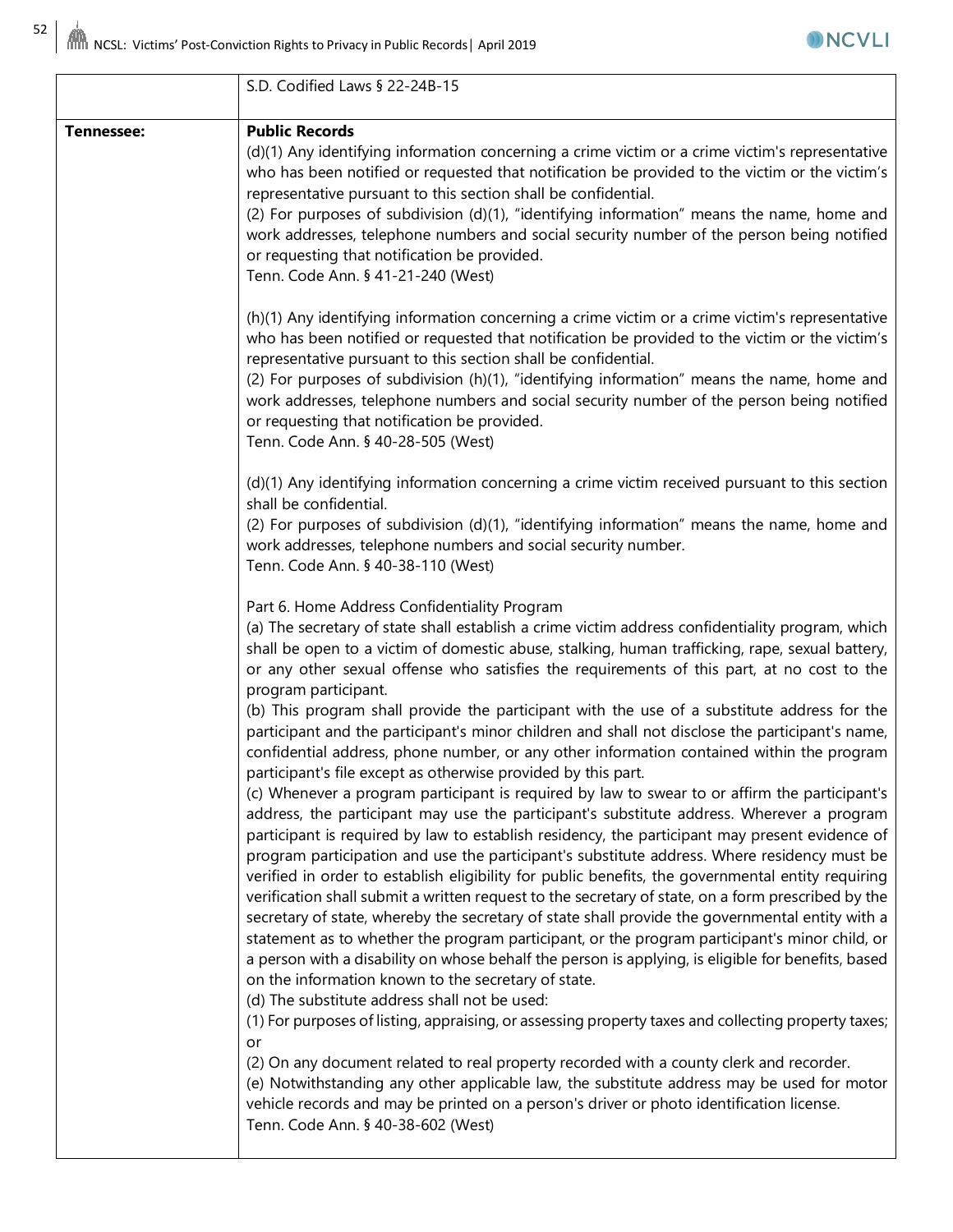| Texas: | <b>Public Records</b>                                                                                                                   |
|--------|-----------------------------------------------------------------------------------------------------------------------------------------|
|        | Chapter 57D. Confidentiality of Identifying Information of Victims of Trafficking of Persons                                            |
|        | (a) The office of the attorney general shall develop and distribute to all law enforcement                                              |
|        | agencies of the state a pseudonym form to record the name, address, telephone number, and                                               |
|        | pseudonym of a victim.                                                                                                                  |
|        | (b) A victim may choose a pseudonym to be used instead of the victim's name to designate                                                |
|        | the victim in all public files and records concerning the offense, including police summary                                             |
|        | reports, press releases, and records of judicial proceedings. A victim who elects to use a                                              |
|        | pseudonym as provided by this article must complete a pseudonym form developed under                                                    |
|        | this article and return the form to the law enforcement agency investigating the offense.                                               |
|        | (c) A victim who completes and returns a pseudonym form to the law enforcement agency                                                   |
|        | investigating the offense may not be required to disclose the victim's name, address, and                                               |
|        | telephone number in connection with the investigation or prosecution of the offense.                                                    |
|        | (d) A completed and returned pseudonym form is confidential and may not be disclosed to                                                 |
|        | any person other than a defendant in the case or the defendant's attorney, except on an order                                           |
|        | of a court of competent jurisdiction. The court finding required by Subsection (g) is not                                               |
|        | required to disclose the confidential pseudonym form to the defendant in the case or to the                                             |
|        | defendant's attorney.                                                                                                                   |
|        |                                                                                                                                         |
|        | (e) If a victim completes and returns a pseudonym form to a law enforcement agency under                                                |
|        | this article, the law enforcement agency receiving the form shall:                                                                      |
|        | (1) remove the victim's name and substitute the pseudonym for the name on all reports, files,                                           |
|        | and records in the agency's possession;<br>(2) notify the attorney for the state of the pseudonym and that the victim has elected to be |
|        | designated by the pseudonym; and                                                                                                        |
|        | (3) maintain the form in a manner that protects the confidentiality of the information contained                                        |
|        | on the form.                                                                                                                            |
|        | (f) An attorney for the state who receives notice that a victim has elected to be designated by                                         |
|        | a pseudonym shall ensure that the victim is designated by the pseudonym in all legal                                                    |
|        | proceedings concerning the offense.                                                                                                     |
|        | (g) A court of competent jurisdiction may order the disclosure of a victim's name, address, and                                         |
|        | telephone number only if the court finds that the information is essential in the trial of the                                          |
|        | defendant for the offense or the identity of the victim is in issue.                                                                    |
|        | Tex. Crim. Proc. Code Ann. § 57D.02 (West)                                                                                              |
|        |                                                                                                                                         |
|        | Chapter 57B. Confidentiality of Identifying Information of Family Violence Victims                                                      |
|        | (a) The office of the attorney general shall develop and distribute to all law enforcement                                              |
|        | agencies of the state a pseudonym form to record the name, address, telephone number, and                                               |
|        | pseudonym of a victim.                                                                                                                  |
|        | (b) A victim may choose a pseudonym to be used instead of the victim's name to designate                                                |
|        | the victim in all public files and records concerning the offense, including police summary                                             |
|        | reports, press releases, and records of judicial proceedings. A victim who elects to use a                                              |
|        | pseudonym as provided by this article must complete a pseudonym form developed under                                                    |
|        | this article and return the form to the law enforcement agency investigating the offense.                                               |
|        | (c) A victim who completes and returns a pseudonym form to the law enforcement agency                                                   |
|        | investigating the offense may not be required to disclose the victim's name, address, and                                               |
|        | telephone number in connection with the investigation or prosecution of the offense.                                                    |
|        | (d) A completed and returned pseudonym form is confidential and may not be disclosed to                                                 |
|        | any person other than a defendant in the case or the defendant's attorney, except on an order                                           |
|        | of a court of competent jurisdiction. The court finding required by Subsection (g) is not                                               |
|        | required to disclose the confidential pseudonym form to the defendant in the case or to the                                             |
|        | defendant's attorney.                                                                                                                   |
|        | (e) If a victim completes and returns a pseudonym form to a law enforcement agency under                                                |
|        | this article, the law enforcement agency receiving the form shall:                                                                      |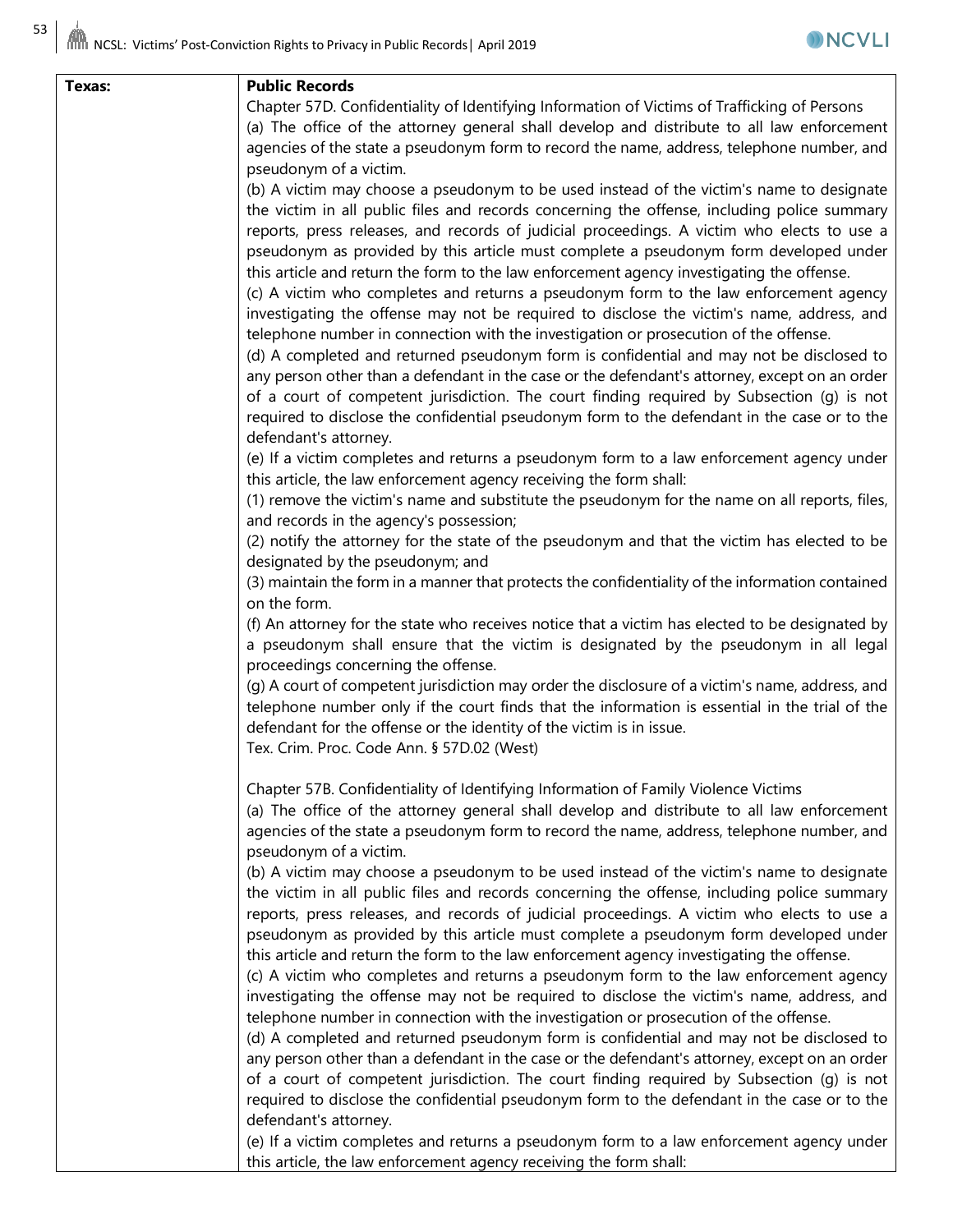| (1) remove the victim's name and substitute the pseudonym for the name on all reports, files,                                                                                           |
|-----------------------------------------------------------------------------------------------------------------------------------------------------------------------------------------|
| and records in the agency's possession;                                                                                                                                                 |
| (2) notify the attorney for the state of the pseudonym and that the victim has elected to be                                                                                            |
| designated by the pseudonym; and                                                                                                                                                        |
| (3) maintain the form in a manner that protects the confidentiality of the information contained<br>on the form.                                                                        |
| (f) An attorney for the state who receives notice that a victim has elected to be designated by                                                                                         |
| a pseudonym shall ensure that the victim is designated by the pseudonym in all legal                                                                                                    |
| proceedings concerning the offense.                                                                                                                                                     |
| (g) A court of competent jurisdiction may order the disclosure of a victim's name, address, and                                                                                         |
| telephone number only if the court finds that the information is essential in the trial of the                                                                                          |
| defendant for the offense or the identity of the victim is in issue.                                                                                                                    |
| Tex. Crim. Proc. Code Ann. § 57B.02 (West)                                                                                                                                              |
|                                                                                                                                                                                         |
| Chapter 57. Confidentiality of Identifying Information of Sex Offense Victims (Refs & Annos)                                                                                            |
| (a) The Sexual Assault Prevention and Crisis Services Program of the office of the attorney                                                                                             |
| general shall develop and distribute to all law enforcement agencies of the state a pseudonym                                                                                           |
| form to record the name, address, telephone number, and pseudonym of a victim.                                                                                                          |
| (b) A victim may choose a pseudonym to be used instead of the victim's name to designate<br>the victim in all public files and records concerning the offense, including police summary |
| reports, press releases, and records of judicial proceedings. A victim who elects to use a                                                                                              |
| pseudonym as provided by this article must complete a pseudonym form developed under                                                                                                    |
| this article and return the form to the law enforcement agency investigating the offense.                                                                                               |
| (c) A victim who completes and returns a pseudonym form to the law enforcement agency                                                                                                   |
| investigating the offense may not be required to disclose the victim's name, address, and                                                                                               |
| telephone number in connection with the investigation or prosecution of the offense.                                                                                                    |
| (d) A completed and returned pseudonym form is confidential and may not be disclosed to                                                                                                 |
| any person other than a defendant in the case or the defendant's attorney, except on an order                                                                                           |
| of a court of competent jurisdiction. The court finding required by Subsection (g) of this article                                                                                      |
| is not required to disclose the confidential pseudonym form to the defendant in the case or to                                                                                          |
| the defendant's attorney.<br>(e) If a victim completes and returns a pseudonym form to a law enforcement agency under                                                                   |
| this article, the law enforcement agency receiving the form shall:                                                                                                                      |
| (1) remove the victim's name and substitute the pseudonym for the name on all reports, files,                                                                                           |
| and records in the agency's possession;                                                                                                                                                 |
| (2) notify the attorney for the state of the pseudonym and that the victim has elected to be                                                                                            |
| designated by the pseudonym; and                                                                                                                                                        |
| (3) maintain the form in a manner that protects the confidentiality of the information contained                                                                                        |
| on the form.                                                                                                                                                                            |
| (f) An attorney for the state who receives notice that a victim has elected to be designated by                                                                                         |
| a pseudonym shall ensure that the victim is designated by the pseudonym in all legal                                                                                                    |
| proceedings concerning the offense.                                                                                                                                                     |
| (g) A court of competent jurisdiction may order the disclosure of a victim's name, address, and                                                                                         |
| telephone number only if the court finds that the information is essential in the trial of the                                                                                          |
| defendant for the offense or the identity of the victim is in issue.<br>(h) Except as required or permitted by other law or by court order, a public servant or other                   |
| person who has access to or obtains the name, address, telephone number, or other identifying                                                                                           |
| information of a victim younger than 17 years of age may not release or disclose the identifying                                                                                        |
| information to any person who is not assisting in the investigation, prosecution, or defense of                                                                                         |
| the case. This subsection does not apply to the release or disclosure of a victim's identifying                                                                                         |
| information by:                                                                                                                                                                         |
| (1) the victim; or                                                                                                                                                                      |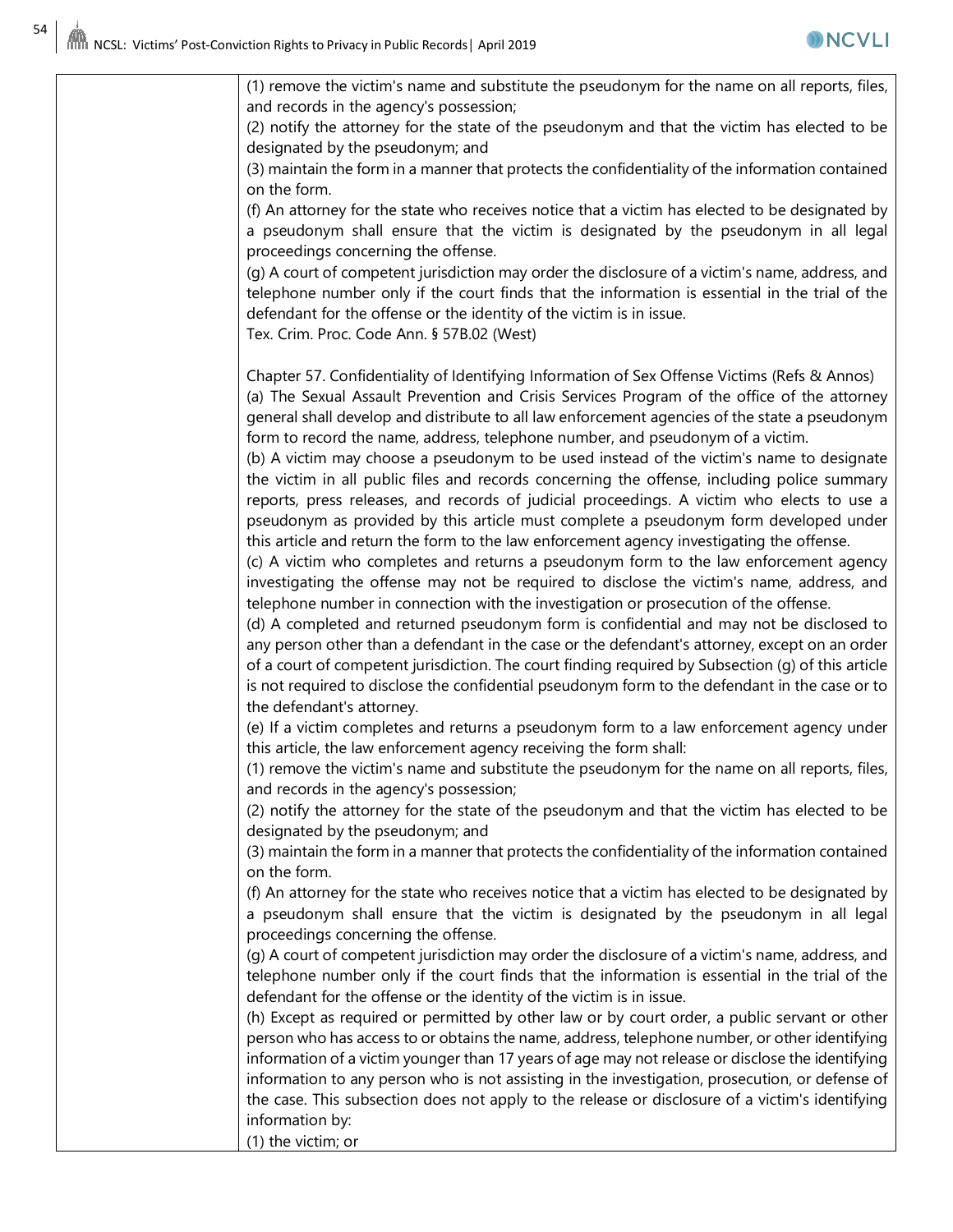

|       | (2) the victim's parent, conservator, or guardian, unless the parent, conservator, or guardian is<br>a defendant in the case.                                                                                                                                                                                                                                                                                                         |
|-------|---------------------------------------------------------------------------------------------------------------------------------------------------------------------------------------------------------------------------------------------------------------------------------------------------------------------------------------------------------------------------------------------------------------------------------------|
|       | Tex. Crim. Proc. Code Ann. § 57.02 (West)                                                                                                                                                                                                                                                                                                                                                                                             |
|       | Subchapter C. Address Confidentiality Program for Victims of Family Violence, Sexual Assault<br>or Abuse, Stalking, or Trafficking of Persons                                                                                                                                                                                                                                                                                         |
|       | (a) The attorney general shall establish an address confidentiality program, as provided by this<br>subchapter, to assist a victim of family violence, sexual assault or abuse, stalking, or trafficking<br>of persons in maintaining a confidential address.<br>(b) The attorney general shall:                                                                                                                                      |
|       | (1) designate a substitute post office box address that a participant may use in place of the<br>participant's true residential, business, or school address;                                                                                                                                                                                                                                                                         |
|       | (2) act as agent to receive service of process and mail on behalf of the participant; and<br>(3) forward to the participant mail received by the office of the attorney general on behalf of<br>the participant.                                                                                                                                                                                                                      |
|       | (c) A summons, writ, notice, demand, or process may be served on the attorney general on<br>behalf of the participant by delivery of two copies of the document to the office of the attorney<br>general. The attorney general shall retain a copy of the summons, writ, notice, demand, or<br>process and forward the original to the participant not later than the third day after the date<br>of service on the attorney general. |
|       | (d) The attorney general shall make and retain a copy of the envelope in which certified mail is<br>received on behalf of the participant.<br>Tex. Crim. Proc. Code Ann. § 56.82 (West)                                                                                                                                                                                                                                               |
|       | <b>Court Records</b><br>As far as reasonably practical, the address of the victim may not be a part of the court file<br>except as necessary to identify the place of the crime. The phone number of the victim may<br>not be a part of the court file.<br>Tex. Crim. Proc. Code Ann. § 56.09 (West)                                                                                                                                  |
|       | In this section:                                                                                                                                                                                                                                                                                                                                                                                                                      |
|       | (1) "Crime victim" means a person who is a victim as defined by Article 56.32, Code of Criminal<br>Procedure.                                                                                                                                                                                                                                                                                                                         |
|       | (2) "Victim impact statement" means a victim impact statement under Article 56.03, Code of<br>Criminal Procedure.                                                                                                                                                                                                                                                                                                                     |
|       | (b) The following information that is held by a governmental body or filed with a court and<br>that is contained in a victim impact statement or was submitted for purposes of preparing a<br>victim impact statement is confidential:                                                                                                                                                                                                |
|       | (1) the name, social security number, address, and telephone number of a crime victim; and<br>(2) any other information the disclosure of which would identify or tend to identify the crime<br>victim.<br>Tex. Gov't Code Ann. § 552.1325 (West)                                                                                                                                                                                     |
| Utah: | <b>Court Records</b>                                                                                                                                                                                                                                                                                                                                                                                                                  |
|       | (2) Public Court Records. Public court records include but are not limited to:                                                                                                                                                                                                                                                                                                                                                        |
|       | (2)(M) name, business address, business telephone number, and business email address of an<br>adult person or business entity other than a party or a victim or witness of a crime;<br>UT R J ADMIN Rule 4-202.02                                                                                                                                                                                                                     |
|       | (1) The victim of a crime has the right, at any court proceeding, including any juvenile court<br>proceeding, not to testify regarding the victim's address, telephone number, place of                                                                                                                                                                                                                                               |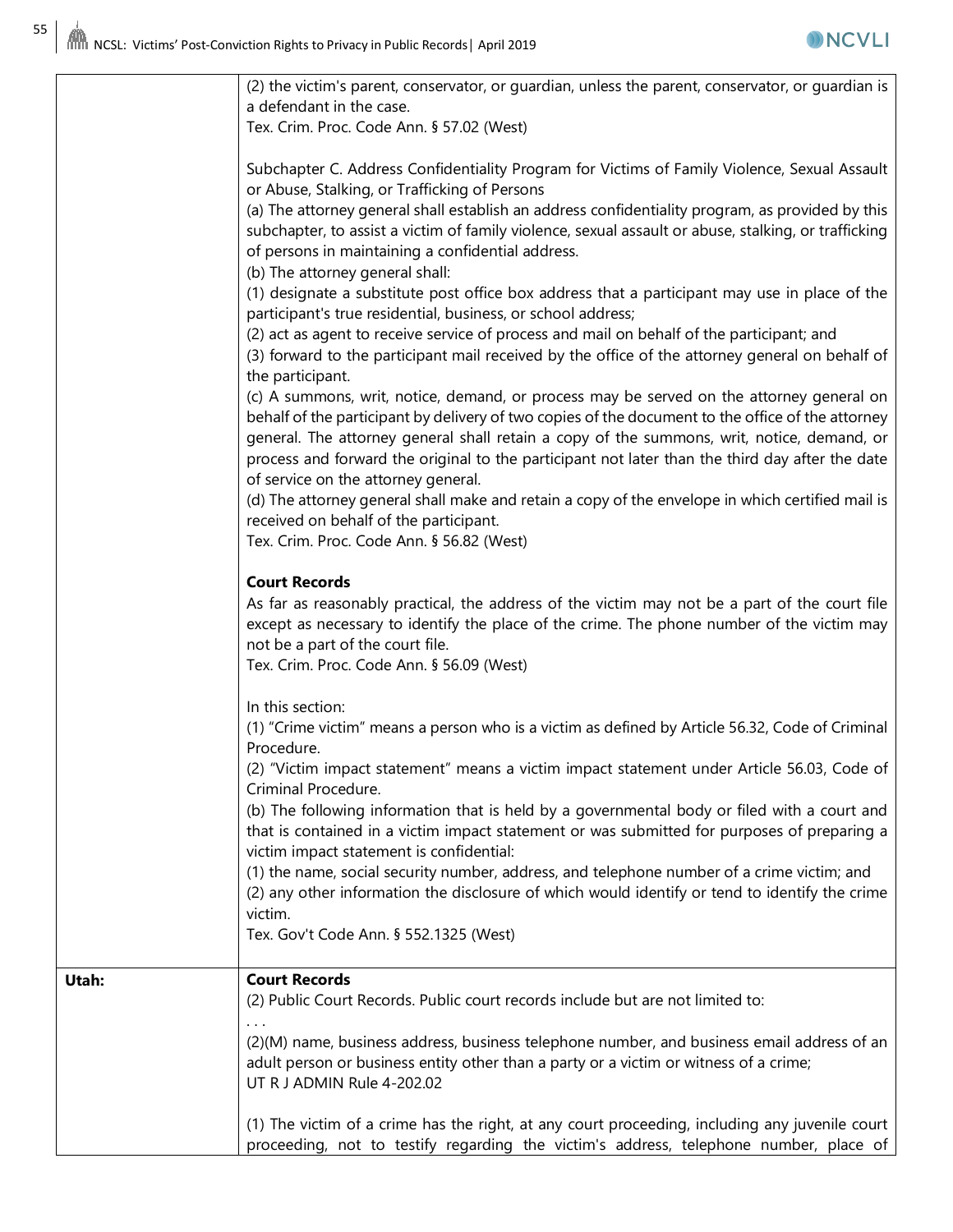

|                 | employment, or other locating information unless the victim specifically consents or the court<br>orders disclosure on finding that a compelling need exists to disclose the information. A court<br>proceeding on whether to order disclosure shall be in camera.<br>Utah Code Ann. § 77-38-6 (West)                                                                                                                                                                                                                                                                                                                 |
|-----------------|-----------------------------------------------------------------------------------------------------------------------------------------------------------------------------------------------------------------------------------------------------------------------------------------------------------------------------------------------------------------------------------------------------------------------------------------------------------------------------------------------------------------------------------------------------------------------------------------------------------------------|
|                 | <b>Prosecution Records and Law Enforcement Records</b><br>(11)(a) A victim's address, telephone number, and victim impact statement maintained by a<br>peace officer, prosecuting agency, Youth Parole Authority, Division of Juvenile Justice Services,<br>Department of Corrections, and Board of Pardons and Parole, for purposes of providing notice<br>under this section, is classified as protected as provided in Subsection 63G-2-305(10).<br>Utah Code Ann. § 77-38-3 (West)                                                                                                                                |
| <b>Vermont:</b> | <b>Public Records</b><br>(a) Victims, other than victims of acts of delinquency, and affected persons shall have the right<br>to request notification by the agency having custody of the defendant before the defendant is<br>released, including a release on bail or conditions of release, furlough or other community<br>program, upon termination or discharge from probation, or whenever the defendant escapes,<br>is recaptured, dies, or receives a pardon or commutation of sentence. Any address or<br>telephone number so provided shall be kept confidential<br>Vt. Stat. Ann. tit. 13, § 5305 (West)   |
|                 | When responding to a request for public records, or on any State website or State payment<br>report, the State of Vermont shall not disclose to the public the name or any other identifying<br>information, including the town of residence or the type or purpose of the payment, of an<br>applicant to the Victims Compensation Program, a victim named in a restitution judgment<br>order, or a recipient of the Domestic and Sexual Violence Survivors' Transitional Employment<br>Program.<br>Vt. Stat. Ann. tit. 13, § 5322 (West)                                                                             |
|                 | (d) An offender's street address shall not be posted electronically. The identity of a victim of<br>an offense that requires registration shall not be released.<br>Vt. Stat. Ann. tit. 13, § 5411a (West)                                                                                                                                                                                                                                                                                                                                                                                                            |
|                 | <b>Court Records</b><br>A witness testifying in a criminal proceeding, including any discovery proceedings, shall not be<br>compelled to disclose the victim's residential address or place of employment on the record<br>unless the court finds, based upon a preponderance of the evidence, that nondisclosure of the<br>information will prejudice the defendant.<br>Vt. Stat. Ann. tit. 13, § 5310 (West)                                                                                                                                                                                                        |
| Virginia:       | <b>Public Records</b><br>Chapter 37. Virginia Freedom of Information Act<br>The following information contained in a public record is excluded from the mandatory<br>disclosure provisions of this chapter but may be disclosed by the custodian in his discretion,<br>except where such disclosure is prohibited by law. Redaction of information excluded under<br>this section from a public record shall be conducted in accordance with § 2.2-3704.01.<br>1. Confidential information, including victim identity, provided to or obtained by staff in<br>a rape crisis center or a program for battered spouses. |
|                 | 5. Information concerning the mental health assessment of an individual subject to<br>commitment as a sexually violent predator under Chapter 9 ( $\frac{6}{37.2}$ -900 et seq.) of Title                                                                                                                                                                                                                                                                                                                                                                                                                             |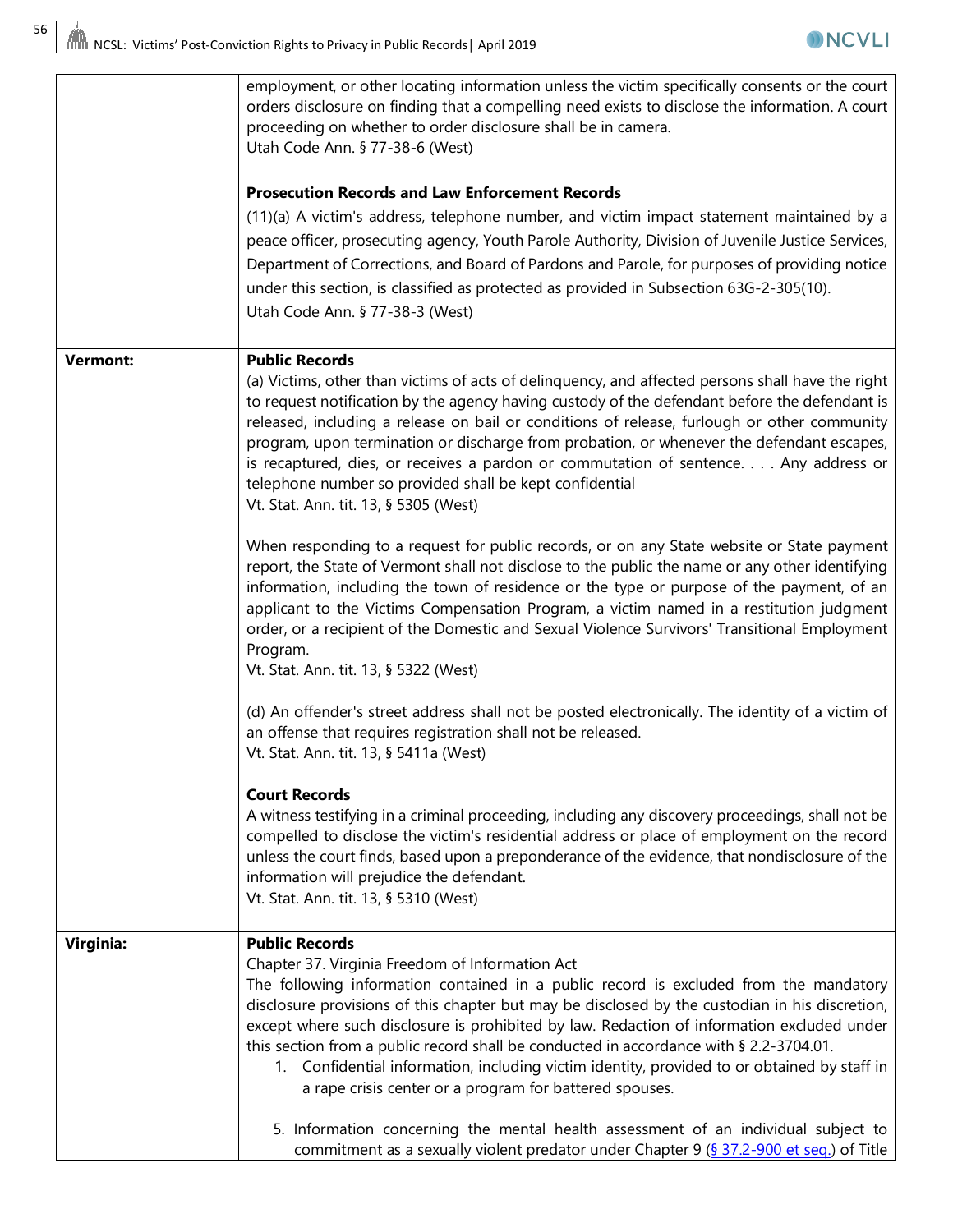

|                    | 37.2 held by the Commitment Review Committee; except that in no case shall<br>information identifying the victims of a sexually violent predator be disclosed.<br>Va. Code Ann. § 2.2-3705.2 (West)                                                                                                                                                                                                                                                                                                                                                                                                                                                                                                                                                                                                                                                                                                                                                                                                                                                                                                                                                                                                                                                                                                                                                                                                                                                                                                                                                                                                                                                                               |
|--------------------|-----------------------------------------------------------------------------------------------------------------------------------------------------------------------------------------------------------------------------------------------------------------------------------------------------------------------------------------------------------------------------------------------------------------------------------------------------------------------------------------------------------------------------------------------------------------------------------------------------------------------------------------------------------------------------------------------------------------------------------------------------------------------------------------------------------------------------------------------------------------------------------------------------------------------------------------------------------------------------------------------------------------------------------------------------------------------------------------------------------------------------------------------------------------------------------------------------------------------------------------------------------------------------------------------------------------------------------------------------------------------------------------------------------------------------------------------------------------------------------------------------------------------------------------------------------------------------------------------------------------------------------------------------------------------------------|
|                    | Chapter 21.1. Compensating Victims of Crime<br>Except as provided in § 19.2-368.6 concerning juvenile claimants or victims, the record of any<br>proceedings under this chapter shall be a public record; provided, however, that any record or<br>report obtained by the Commission, the confidentiality of which is protected by any other law<br>or regulation, shall remain confidential, subject to such law or regulation<br>Va. Code Ann. § 19.2-368.14 (West)                                                                                                                                                                                                                                                                                                                                                                                                                                                                                                                                                                                                                                                                                                                                                                                                                                                                                                                                                                                                                                                                                                                                                                                                             |
|                    | <b>Court Records</b><br>E. At the time of sentencing, the court shall enter the amount of restitution to be repaid by the<br>defendant, the date by which all restitution is to be paid, the terms and conditions of such<br>repayment, and the victim's name and contact information, including the victim's home<br>address, telephone number, and email address, on a form prescribed by the Office of the<br>Executive Secretary of the Supreme Court of Virginia. If the attorney for the Commonwealth<br>participated in the prosecution of the defendant, the attorney for the Commonwealth or his<br>designee shall complete, to the extent possible, all portions of the form excluding the amount<br>of restitution to be repaid by the defendant and the terms and conditions of such repayment.<br>If the attorney for the Commonwealth did not participate in the prosecution of the defendant,<br>the court or the clerk shall complete the form. A copy of the form, excluding contact<br>information for the victim, shall be provided to the defendant at sentencing. A copy of the<br>form shall be provided to the attorney for the Commonwealth and to the victim, his agent, or<br>his estate upon request and free of charge. Except as provided in this section or otherwise<br>required by law, the victim's contact information shall be confidential, and the clerk shall not<br>disclose such confidential information to any person.<br>Va. Code Ann. § 19.2-305.1 (West)                                                                                                                                                                             |
| <b>Washington:</b> | <b>Public Records</b><br>The following investigative, law enforcement, and crime victim information is exempt from<br>public inspection and copying under this chapter:<br>(1) Specific intelligence information and specific investigative records compiled by<br>investigative, law enforcement, and penology agencies, and state agencies vested with the<br>responsibility to discipline members of any profession, the nondisclosure of which is essential<br>to effective law enforcement or for the protection of any person's right to privacy;<br>(2) Information revealing the identity of persons who are witnesses to or victims of crime or<br>who file complaints with investigative, law enforcement, or penology agencies, other than the<br>commission, if disclosure would endanger any person's life, physical safety, or property. If at<br>the time a complaint is filed the complainant, victim, or witness indicates a desire for disclosure<br>or nondisclosure, such desire shall govern. However, all complaints filed with the commission<br>about any elected official or candidate for public office must be made in writing and signed by<br>the complainant under oath;<br>(3) Any records of investigative reports prepared by any state, county, municipal, or other law<br>enforcement agency pertaining to sex offenses contained in chapter 9A.44 RCW or sexually<br>violent offenses as defined in RCW 71.09.020, which have been transferred to the Washington<br>association of sheriffs and police chiefs for permanent electronic retention and retrieval<br>pursuant to RCW 40.14.070(2)(b);<br>Wash. Rev. Code Ann. § 42.56.240 (West) |
|                    | <b>Bodycam Footage</b>                                                                                                                                                                                                                                                                                                                                                                                                                                                                                                                                                                                                                                                                                                                                                                                                                                                                                                                                                                                                                                                                                                                                                                                                                                                                                                                                                                                                                                                                                                                                                                                                                                                            |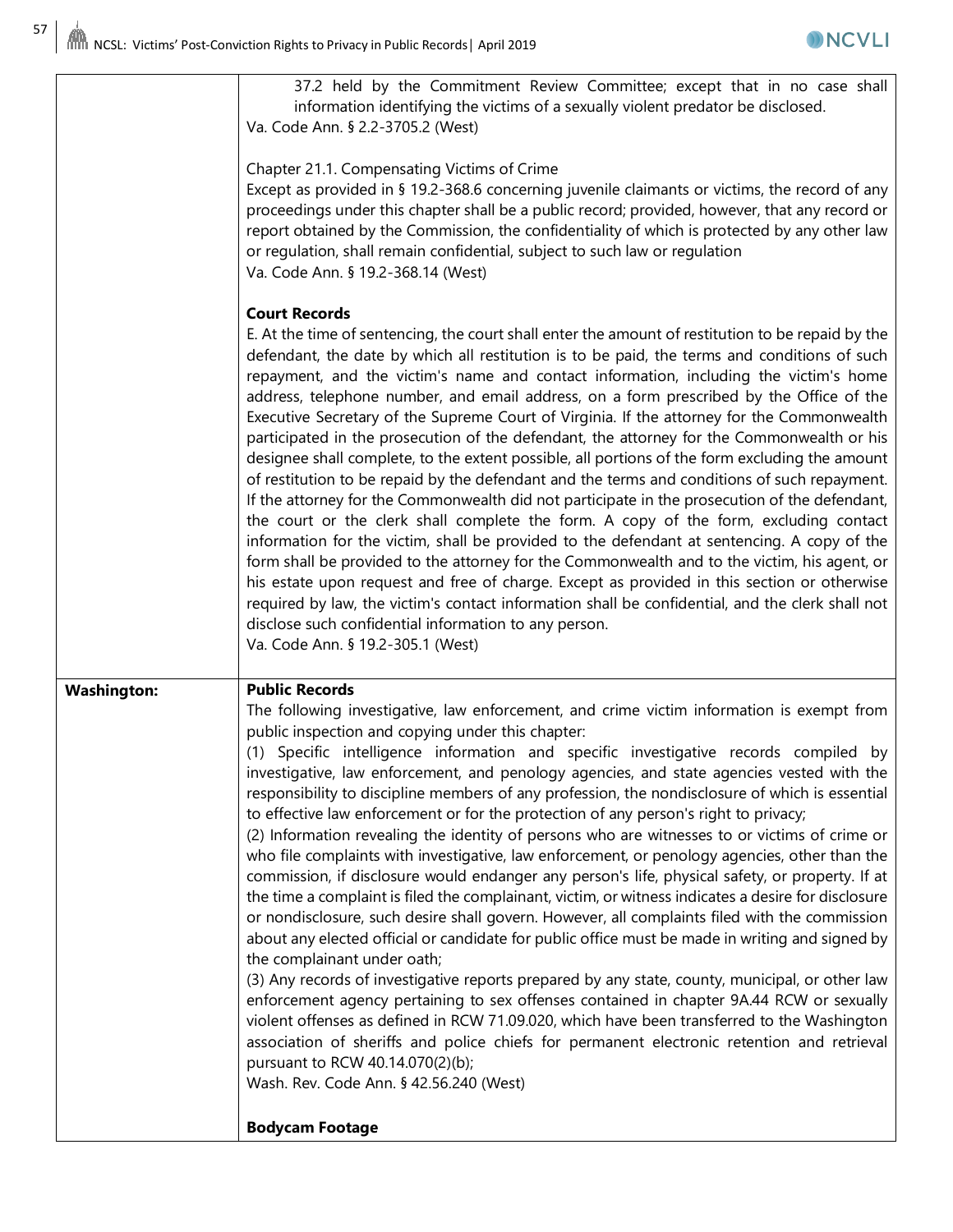$\overline{\phantom{a}}$ 

|                       | The following investigative, law enforcement, and crime victim information is exempt from                                                                         |
|-----------------------|-------------------------------------------------------------------------------------------------------------------------------------------------------------------|
|                       | public inspection and copying under this chapter:                                                                                                                 |
|                       | (14) Body worn camera recordings to the extent nondisclosure is essential for the protection                                                                      |
|                       | of any person's right to privacy as described in RCW 42.56.050, including, but not limited to,                                                                    |
|                       | the circumstances enumerated in (a) of this subsection. A law enforcement or corrections                                                                          |
|                       | agency shall not disclose a body worn camera recording to the extent the recording is exempt                                                                      |
|                       | under this subsection.                                                                                                                                            |
|                       | (a) Disclosure of a body worn camera recording is presumed to be highly offensive to a                                                                            |
|                       | reasonable person under RCW 42.56.050 to the extent it depicts:                                                                                                   |
|                       |                                                                                                                                                                   |
|                       | (i)(A) Any areas of a medical facility, counseling, or therapeutic program office where:                                                                          |
|                       | (I) A patient is registered to receive treatment, receiving treatment, waiting for treatment, or                                                                  |
|                       | being transported in the course of treatment; or                                                                                                                  |
|                       | (II) Health care information is shared with patients, their families, or among the care team; or                                                                  |
|                       | (B) Information that meets the definition of protected health information for purposes of the                                                                     |
|                       | health insurance portability and accountability act of 1996 or health care information for                                                                        |
|                       | purposes of chapter 70.02 RCW;                                                                                                                                    |
|                       | (ii) The interior of a place of residence where a person has a reasonable expectation of privacy;                                                                 |
|                       | (iii) An intimate image;                                                                                                                                          |
|                       | (iv) A minor;                                                                                                                                                     |
|                       |                                                                                                                                                                   |
|                       | (v) The body of a deceased person;                                                                                                                                |
|                       | (vi) The identity of or communications from a victim or witness of an incident involving                                                                          |
|                       | domestic violence as defined in RCW 10.99.020 or sexual assault as defined in RCW 70.125.030,                                                                     |
|                       | or disclosure of intimate images as defined in RCW 9A.86.010. If at the time of recording the                                                                     |
|                       | victim or witness indicates a desire for disclosure or nondisclosure of the recorded identity or                                                                  |
|                       | communications, such desire shall govern; or                                                                                                                      |
|                       | Wash. Rev. Code Ann. § 42.56.240 (West)                                                                                                                           |
|                       |                                                                                                                                                                   |
| <b>West Virginia:</b> | <b>Court Records</b>                                                                                                                                              |
|                       | (a) General Rule. In all cases in which relief is sought in the Supreme Court, all pleadings, docket                                                              |
|                       | entries, and filings related thereto (hereafter "case records") shall be available for public access                                                              |
|                       | unless otherwise provided by law or by a rule of this Court, or unless otherwise ordered by the                                                                   |
|                       | Court in accordance with this Rule.                                                                                                                               |
|                       |                                                                                                                                                                   |
|                       | (e) Personal Identifiers Restricted. In order to protect the identities of juveniles and in order to                                                              |
|                       | avoid the unnecessary distribution of personal identifiers, any document filed with the Court<br>other than an appendix must comply with the following standards. |
|                       | (1) Initials or a descriptive term must be used instead of a full name in: cases involving juveniles,                                                             |
|                       | even if those children have since become adults; cases involving crimes of a sexual nature that                                                                   |
|                       | require reference to the victim of such crime; abuse and neglect cases; mental hygiene cases;                                                                     |
|                       | and cases relating to expungements.                                                                                                                               |
|                       | W. Va. R. App. P. 40                                                                                                                                              |
|                       | <b>Prosecution Records</b>                                                                                                                                        |
|                       | a.) Following the sentencing of a person who has been convicted of murder, aggravated                                                                             |
|                       |                                                                                                                                                                   |
|                       | robbery, sexual assault in the first or second degree, kidnapping, child abuse resulting in injury,                                                               |
|                       | child neglect resulting in injury, arson or a sexual offense against a minor, the prosecuting                                                                     |
|                       | attorney who prosecuted the offender shall prepare a parole hearing notification form. This                                                                       |
|                       | form shall contain the following information:                                                                                                                     |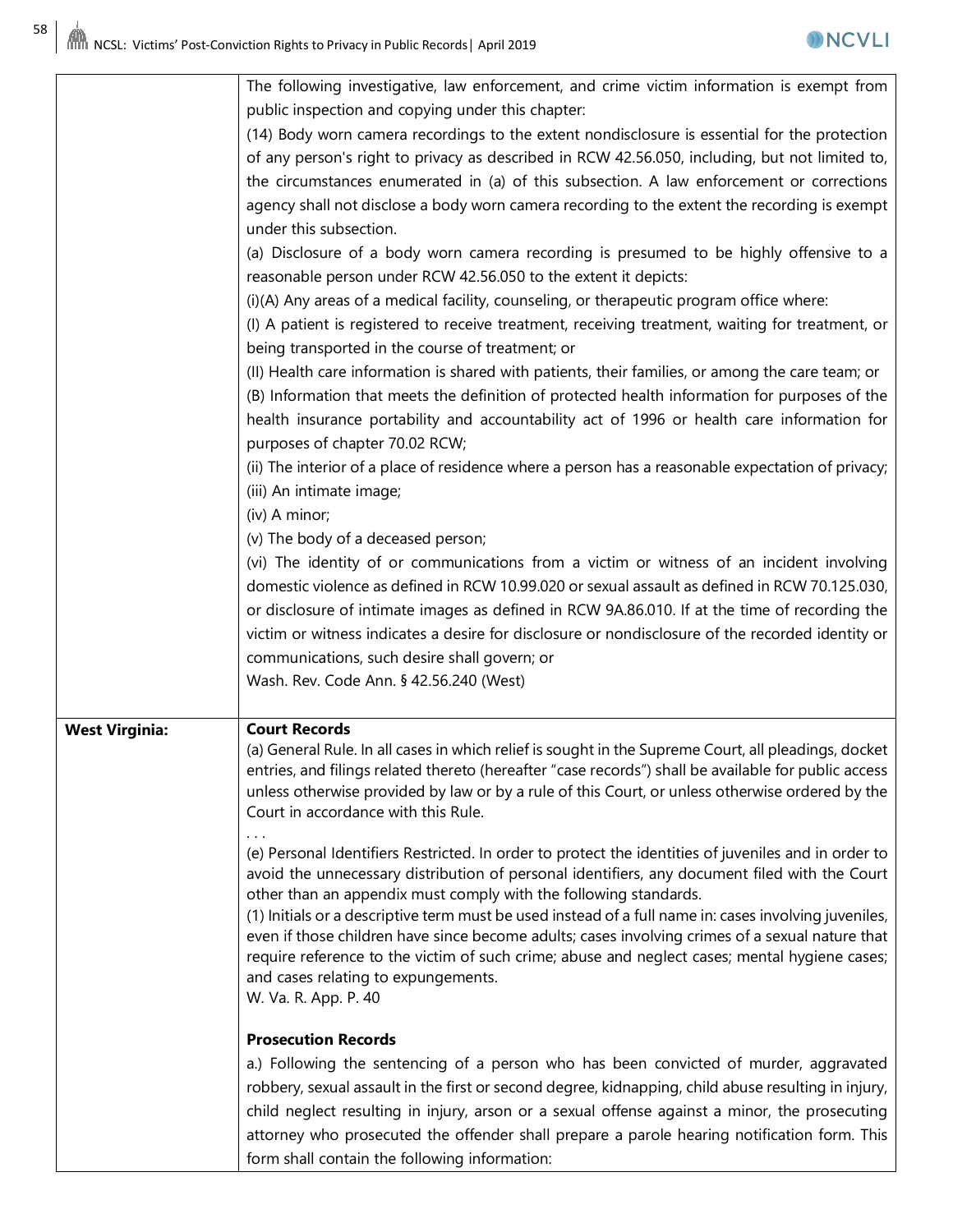| $\cdots$                                                                                         |
|--------------------------------------------------------------------------------------------------|
| (6) The names, addresses and telephone numbers of the victims of the crime for which the         |
| offender was sentenced or the names, addresses and telephone numbers of the immediate            |
| family members of each victim of the crime, including, but not limited to, each victim's spouse, |
| father, mother, brothers, sisters and any adult household member residing with the victim.       |
| W. Va. Code Ann. § 62-12-23 (West)                                                               |

## **Law Enforcement Records**

(1) When a person has been determined to be a sexually violent predator under the terms of section two-a of this article, the State Police shall notify the prosecuting attorney of the county in which the person resides, owns or leases habitable real property that he or she regularly visits, is employed or attends a school or training facility. The prosecuting attorney shall cooperate with the State Police in conducting a community notification program which is to include publication of the offender's name, photograph, place of residence, location of regularly visited habitable real property owned or leased by the offender, county of employment and place at which the offender attends school or a training facility, as well as information concerning the legal rights and obligations of both the offender and the community. Information relating to the victim of an offense requiring registration may not be released to the public except to the extent the prosecuting attorney and the State Police consider it necessary to best educate the public as to the nature of sexual offenses: Provided, That no victim's name may be released in any public notification pursuant to this subsection. W. Va. Code Ann. § 15-12-5 (West)

2) The State Police shall maintain and make available to the public at least quarterly the list of all persons who are required to register for life according to the terms of subdivision (2), subsection (a), section four of this article. No information concerning the identity of a victim of an offense requiring registration W. Va. Code Ann. § 15-12-5 (West)

(a) The information contained in the central abuse registry is confidential, and may not be disclosed except as specifically provided in this section. The criminal identification bureau shall disclose the information described in subdivisions (1) through (3) and subdivision (5), subsection (b), section two of this article to any requester, except that the name of the victim of the act alleged shall not appear on the information disclosed and shall be stricken from any statement filed by an individual. The department of health and human resources shall certify, not later than fifteen days following the effective date of this section, the list of requesters authorized to obtain registry information, and shall inform the criminal identification bureau promptly of subsequent additions and deletions from the list. W. Va. Code Ann. § 15-2C-4 (West) **Wisconsin: Public Records**

All court records or portions of records that relate to mailing addresses of victims are not subject to inspection or copying under s. 19.35(1). Wis. Stat. Ann. § 302.113 (West)

(1v) Rights of victims. Victims of crimes have the following rights:

. . .

59